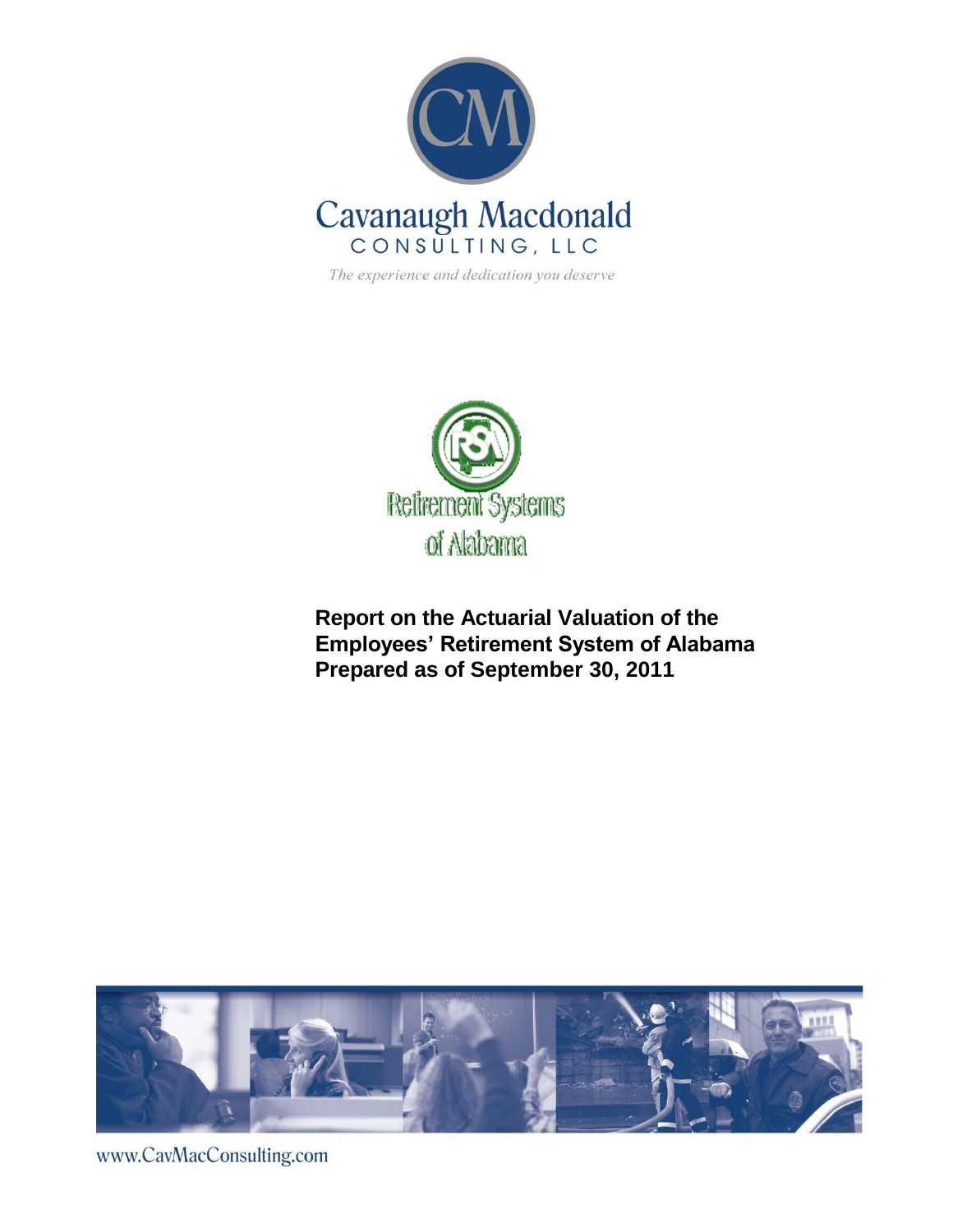

June 11, 2012

Board of Control Employees' Retirement System of Alabama Montgomery, Alabama

Members of the Board:

In this report are submitted the results of the annual actuarial valuation of the Employees' Retirement System of Alabama, prepared as of September 30, 2011 in accordance with Section 36-27-23(p) of the act governing the operation of the System.

The purpose of this report is to provide a summary of the funded status of the system as of September 30, 2011, to recommend rates of contribution and to provide accounting information under Governmental Accounting Standards Board Statements No. 25 and 27 (GASB 25 and 27). While not verifying the data at source, the actuary performed tests for consistency and reasonability. Since the previous valuation, various assumptions and methods have been revised to reflect the results of the experience investigation for the five-year period ending September 30, 2010. These revised assumptions were adopted by the Board on January 27, 2012. The System has been amended to provide a new benefit structure for members hired on or after January 1, 2013. It is anticipated that employer contribution rates will differ for these members.

On the basis of the valuation, it is recommended that the State make contributions to the Retirement System for State employees (members other than State policemen) at the rate of 12.02% of payroll. It is also recommended that the State make contributions to the Retirement System for State policemen at the rate of 35.81% of payroll for the fiscal year ending September 30, 2014. The contribution rates for local employers for the fiscal year beginning October 1, 2013 will be submitted in a separate report and will include the impact of all assumption changes and employer-elected changes through September 30, 2011.

The promised benefits of the System are included in the actuarially calculated contribution rates which are developed using the entry age normal cost method. Five-year smoothed market value of assets is used for actuarial valuation purposes. Gains and losses are reflected in the unfunded accrued liability that is being amortized by regular annual contributions as a level percentage of payroll, on the assumption that payroll will increase by 3.25% annually. The assumptions recommended by the actuary and adopted by the Board are in the aggregate reasonably related to the experience under the Fund and to reasonable expectations of anticipated experience under the Fund and meet the parameters for the disclosures under GASB 25 and 27.

We have prepared the Schedule of Funding Progress and Trend Information shown in the financial section of the Comprehensive Annual Financial Report, and all supporting schedules including the Schedule of Active Member Valuation Data, the Solvency Test and the Analysis of Financial Experience shown in the actuarial section of the Comprehensive Annual Financial Report.

Offices in Englewood, CO • Kennesaw, GA • Bellevue, NE • Hilton Head Island, SC 3550 Busbee Pkwy, Suite 250, Kennesaw, GA 30144 Phone (678) 388-1700 • Fax (678) 388-1730 www.CavMacConsulting.com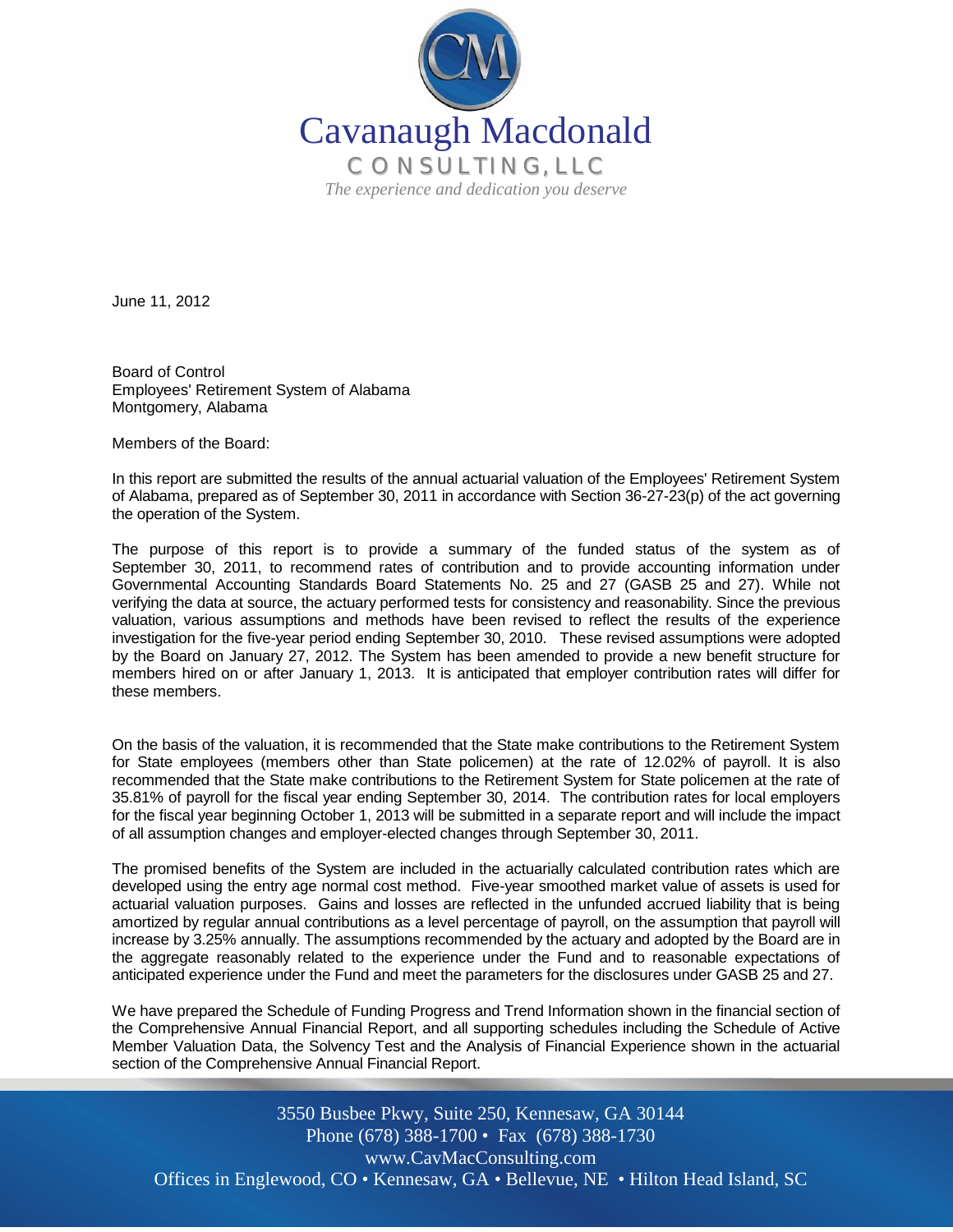

This is to certify that the independent consulting actuary is a member of the American Academy of Actuaries and has experience in performing valuations for public retirement systems, that the valuation was prepared in accordance with principles of practice prescribed by the Actuarial Standards Board, and that the actuarial calculations were performed by qualified actuaries in accordance with accepted actuarial procedures, based on the current provisions of the retirement system and on actuarial assumptions that are internally consistent and reasonably based on the actual experience of the System.

Future actuarial results may differ significantly from the current results presented in this report due to such factors as the following: plan experience differing from that anticipated by the economic or demographic assumptions; changes in economic or demographic assumptions; increases or decreases expected as part of the natural operation of the methodology used for these measurements (such as the end of an amortization period or additional cost or contribution requirements based on the plan's funded status); and changes in plan provisions or applicable law. Since the potential impact of such factors is outside the scope of a normal annual actuarial valuation, an analysis of the range of results is not presented herein.

In our opinion the System is operating on an actuarially sound basis. Assuming that contributions to the System are made by the employer from year to year in the future at the rates recommended on the basis of the successive actuarial valuations, the continued sufficiency of the retirement fund to provide the benefits called for under the System may be safely anticipated.

The Table of Contents, which immediately follows, outlines the material contained in the report.

Respectfully submitted,

al Muldil

Edward A. Macdonald, ASA, FCA, MAAA Cathy Turcot<br>President President Cathy Turcot

 $\mathscr{R}$ 

Jonathan T. Craven, ASA, EA, FCA, MAAA Senior Actuary

EAM/CT/JTC:jcj

atty Turcot

Principal and Managing Director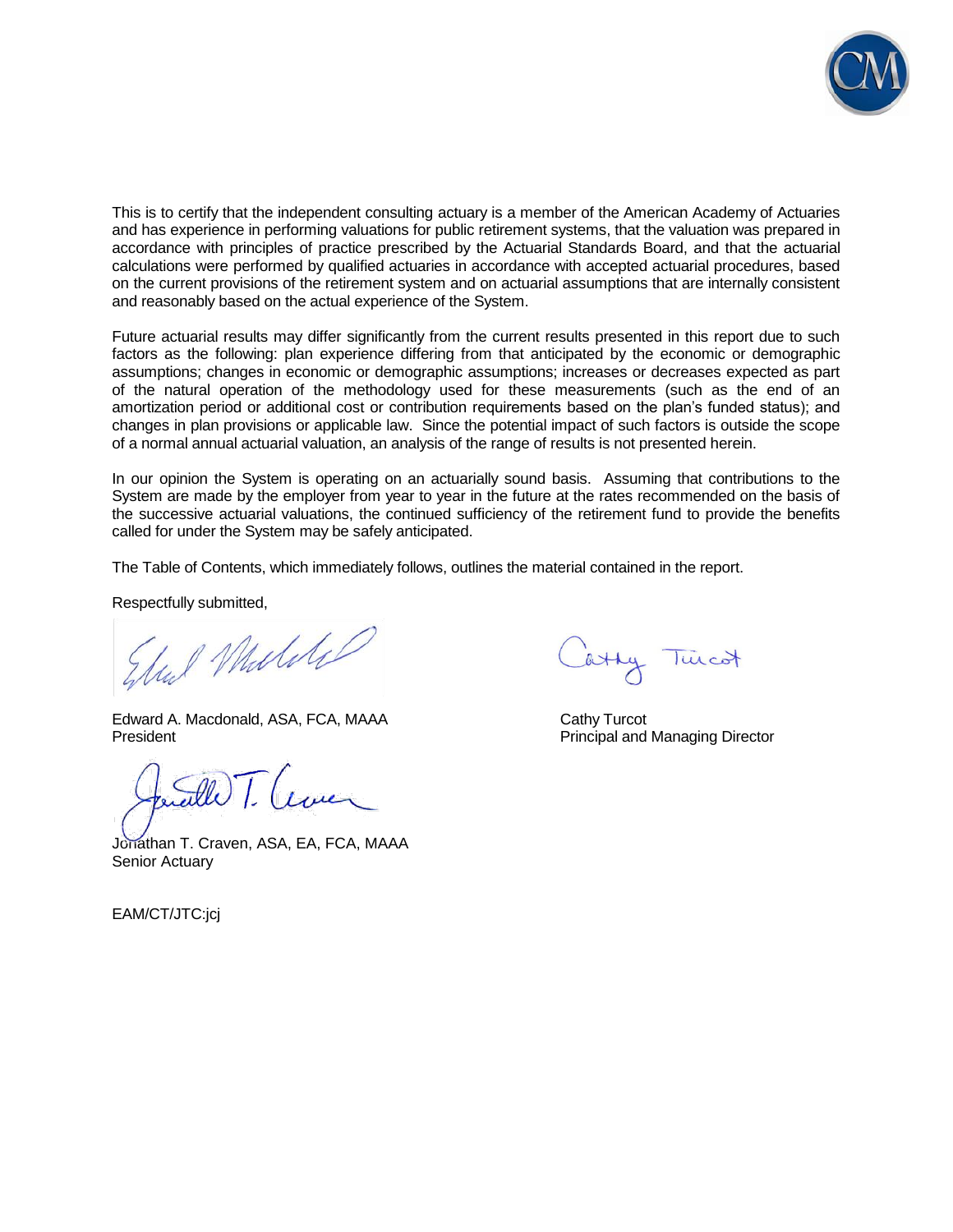

# **TABLE OF CONTENTS**

| <b>Section</b> | <u>Item</u>                         | Page No. |
|----------------|-------------------------------------|----------|
|                | <b>Summary of Principal Results</b> |          |
| Ш              | Membership Data                     | 6        |
| Ш              | Assets                              | 9        |
| IV             | <b>Comments on Valuation</b>        | 11       |
| ٧              | Contributions Payable by Employers  | 12       |
| VI             | Analysis of Financial Experience    | 13       |
| VII            | Accounting Information              | 15       |

# **Schedule**

| A | <b>Valuation Balance Sheet and Solvency Test</b>                         | 18 |
|---|--------------------------------------------------------------------------|----|
| B | Development of the Actuarial Value of Assets                             | 23 |
| C | Summary of Receipts and Disbursements                                    | 27 |
| D | Outline of Actuarial Assumptions and Methods                             | 28 |
| Е | <b>Actuarial Cost Method</b>                                             | 33 |
| F | Summary of Main Plan Provisions as Interpreted<br>for Valuation Purposes | 34 |
| G | Schedules of Membership Data                                             | 41 |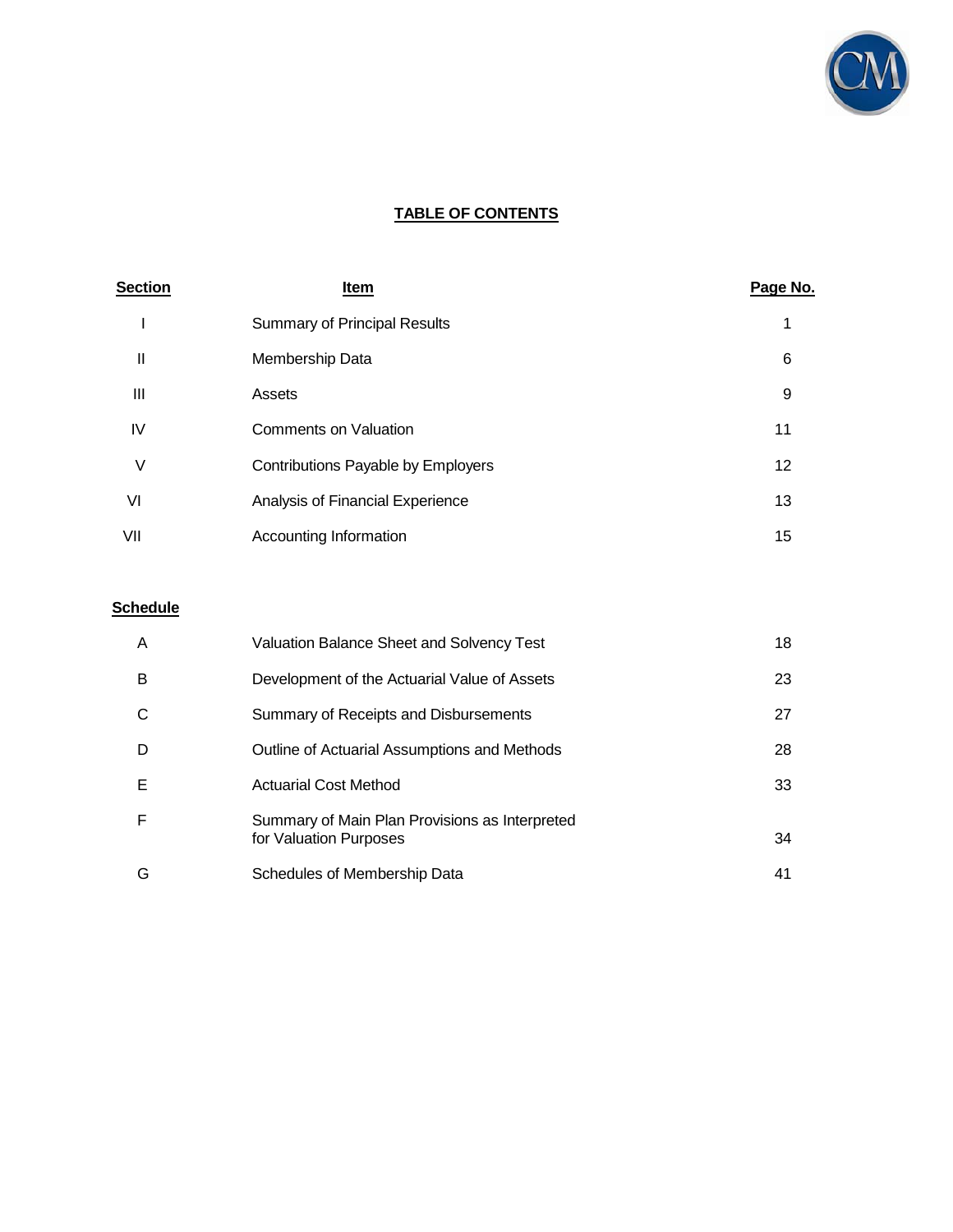

#### **REPORT ON THE ACTUARIAL VALUATION OF THE EMPLOYEES' RETIREMENT SYSTEM OF ALABAMA PREPARED AS OF SEPTEMBER 30, 2011**

## **SECTION I - SUMMARY OF PRINCIPAL RESULTS**

1. For convenience of reference, the principal results of the valuation and a comparison with the preceding year's results for State Employees, Local Employees and State Policemen are summarized below:

| <b>VALUATION DATE</b>                                                                                                                  | September 30, 2011                                   | September 30, 2010                                  |  |
|----------------------------------------------------------------------------------------------------------------------------------------|------------------------------------------------------|-----------------------------------------------------|--|
| Number of active members<br>Annual compensation*                                                                                       | 31,185<br>\$<br>1,299,463,347                        | 32.447<br>\$<br>1,386,014,318                       |  |
| Number of retired members and beneficiaries<br>Annual retirement allowances*                                                           | 19,658<br>\$<br>391,950,391                          | 18,959<br>\$<br>371,715,050                         |  |
| Number of DROP participants<br>Annual compensation*<br>Annual allowances                                                               | 1,856<br>\$<br>112,262,151<br>57,897,272             | 1,812<br>\$<br>108,425,996<br>54,062,685            |  |
| Assets:<br>Actuarial value<br>Market value                                                                                             | \$<br>4,428,511,476<br>3,750,991,726                 | \$<br>4,649,566,749<br>3,848,845,856                |  |
| Unfunded accrued liability                                                                                                             | \$<br>2,470,572,008                                  | \$<br>2,285,906,358                                 |  |
| <b>Funded Ratio</b>                                                                                                                    | 64.2%                                                | 67.0%                                               |  |
| <b>CONTRIBUTIONS FOR FISCAL YEAR ENDING</b>                                                                                            | September 30, 2014                                   | September 30, 2013**                                |  |
| Employer contribution rate***<br>Normal<br><b>Accrued liability</b><br>Death benefit<br>Administration<br>Total<br>Amortization period | 1.05%<br>10.62<br>0.14<br>0.21<br>12.02%<br>30 years | 2.81%<br>7.91<br>0.15<br>0.18<br>11.05%<br>30 years |  |

## **SUMMARY OF PRINCIPAL RESULTS FOR STATE EMPLOYEES**

\* \* Amounts shown do not reflect any increase in effect after the valuation date.<br>\*\* The employer contribution rate has been changed from 11.05% to 10.12%

The employer contribution rate has been changed from 11.05% to 10.12% since the previous valuation to reflect the results of the experience investigation for the five-year period ending September 30, 2010.

\*\*\*The System has been amended to provide a new benefit structure for members hired on or after January 1, 2013. It is anticipated that employer contribution rates will differ for these members.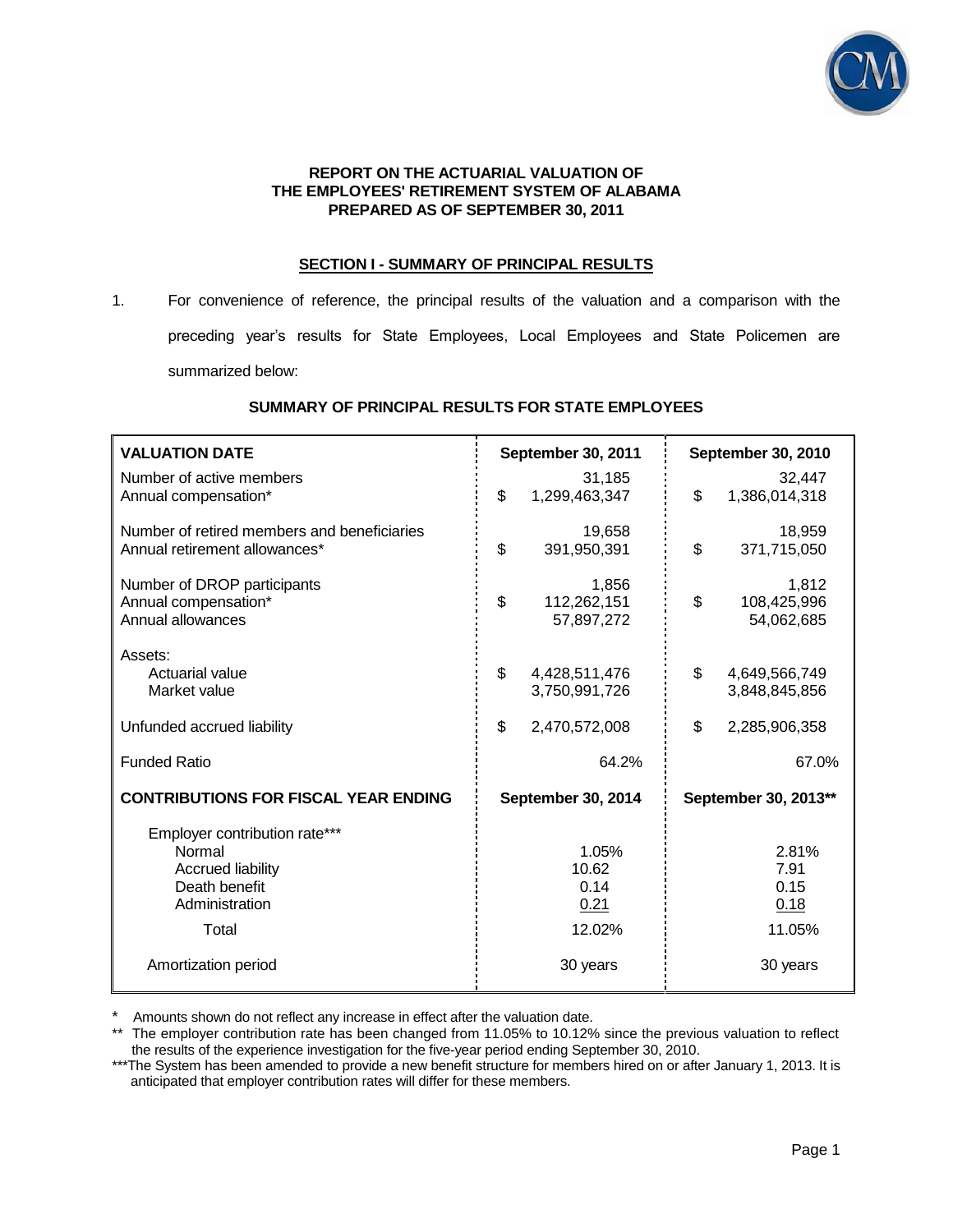

# **SUMMARY OF PRINCIPAL RESULTS FOR STATE POLICEMEN**

| <b>VALUATION DATE</b>                                                                                                                         | September 30, 2011                                   | September 30, 2010                                    |
|-----------------------------------------------------------------------------------------------------------------------------------------------|------------------------------------------------------|-------------------------------------------------------|
| Number of active members<br>Annual compensation*                                                                                              | 813<br>\$<br>50,281,806                              | 859<br>\$<br>54,547,049                               |
| Number of retired members and beneficiaries<br>Annual retirement allowances*                                                                  | 808<br>\$<br>33,866,358                              | 789<br>\$<br>32,116,041                               |
| Number of DROP participants<br>Annual compensation*<br>Annual allowances                                                                      | 31<br>\$<br>2,705,546<br>1,905,673                   | 29<br>\$<br>2,718,893<br>1,858,436                    |
| Assets:<br>Actuarial value<br>Market value                                                                                                    | \$<br>317,968,498<br>268,969,968                     | \$<br>334,177,906<br>276,225,329                      |
| Unfunded accrued liability                                                                                                                    | \$<br>225,726,739                                    | \$<br>199,030,983                                     |
| <b>Funded Ratio</b>                                                                                                                           | 58.5%                                                | 62.7%                                                 |
| <b>CONTRIBUTION FOR FISCAL YEAR ENDING</b>                                                                                                    | September 30, 2014                                   | September 30, 2013**                                  |
| Employer contribution rate***<br>Normal<br><b>Accrued liability</b><br>Death benefit<br>Administration<br>Total<br><b>Amortization Period</b> | 9.58%<br>25.88<br>0.14<br>0.21<br>35.81%<br>30 years | 13.30%<br>17.95<br>0.15<br>0.18<br>31.58%<br>30 years |

\* Amounts shown do not reflect any increase in effect after the valuation date.

\*\* The employer contribution rate has been changed from 31.58% to 31.61% since the previous valuation to reflect the results of the experience investigation for the five-year period ending September 30, 2010.

\*\*\*The System has been amended to provide a new benefit structure for members hired on or after January 1, 2013. It is anticipated that employer contribution rates will differ for these members.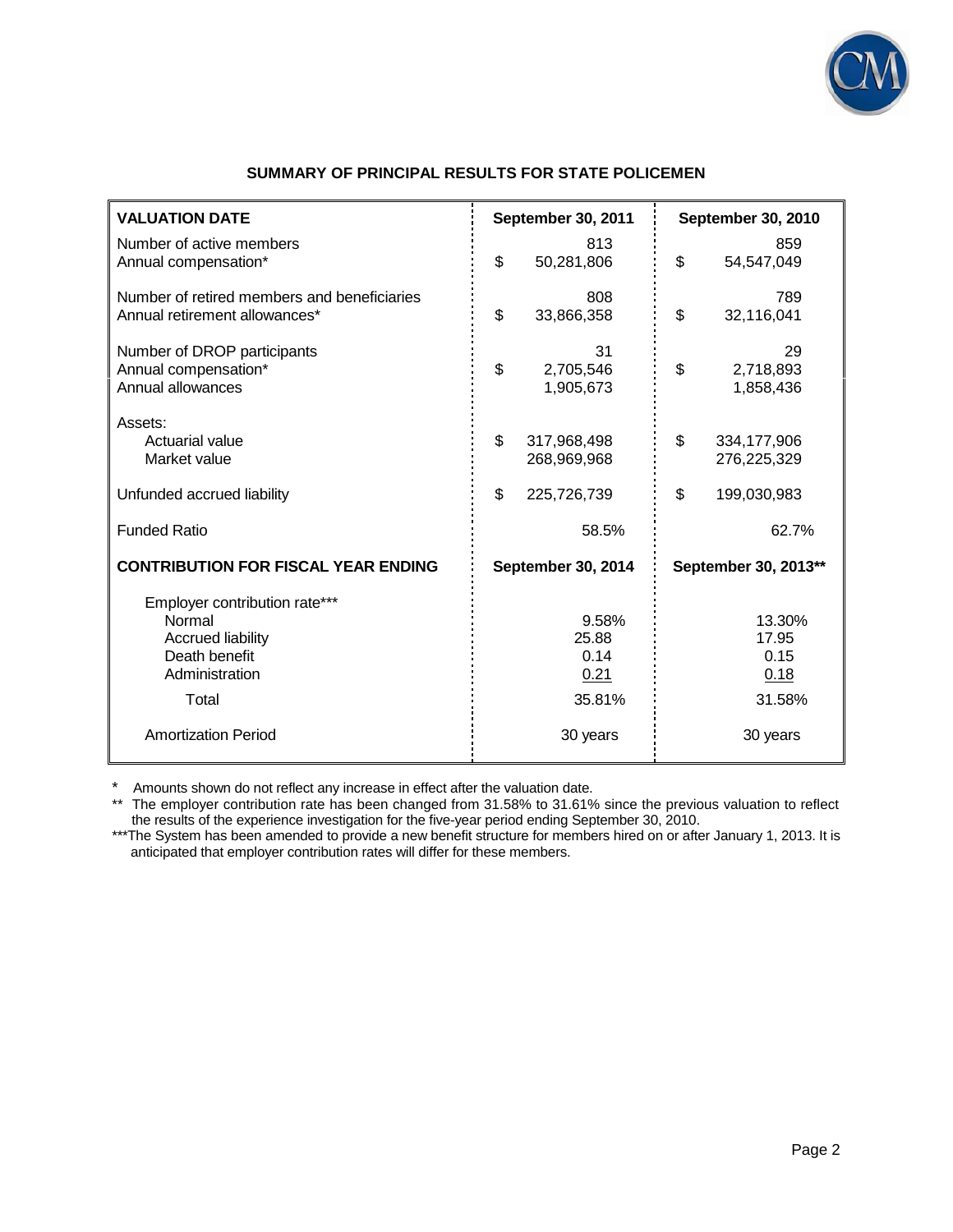

| <b>VALUATION DATE</b>                                                                                           | <b>September 30, 2011</b>                  | <b>September 30, 2010</b>                  |  |
|-----------------------------------------------------------------------------------------------------------------|--------------------------------------------|--------------------------------------------|--|
| Number of active members<br>Annual compensation*                                                                | 53,635<br>\$<br>2,027,972,266              | 53,661<br>\$<br>2,024,351,664              |  |
| Number of retired members and beneficiaries<br>Annual retirement allowances*                                    | 18,619<br>\$<br>317,445,017                | 17,823<br>\$<br>296,586,925                |  |
| Number of DROP participants<br>Annual compensation*<br>Annual allowances                                        | 821<br>\$<br>47,995,481<br>24,209,041      | 752<br>\$<br>43,612,022<br>21,989,298      |  |
| Assets:<br>Actuarial value<br>Market value                                                                      | \$<br>4,709,678,034<br>4,037,279,609       | \$<br>4,755,586,161<br>3,977,913,272       |  |
| Unfunded accrued liability                                                                                      | \$<br>2,214,339,447                        | \$<br>2,059,850,939                        |  |
| <b>Funded Ratio</b>                                                                                             | 68.0%                                      | 69.8%                                      |  |
| <b>CONTRIBUTIONS FOR FISCAL YEAR ENDING</b>                                                                     | September 30, 2014                         | September 30, 2013**                       |  |
| Employer contribution rate***<br>Normal<br><b>Accrued liability</b><br>Death benefit<br>Administration<br>Total | Varies<br>Varies<br>0.14<br>0.21<br>Varies | Varies<br>Varies<br>0.15<br>0.18<br>Varies |  |
| Amortization period                                                                                             | Varies                                     | Varies                                     |  |
|                                                                                                                 |                                            |                                            |  |

## **SUMMARY OF PRINCIPAL RESULTS FOR LOCAL EMPLOYEES**

Amounts shown do not reflect any increase in effect after the valuation date.

\* The employer contribution rates were changed since the previous valuation to reflect the results of the experience investigation for the five-year period ending September 30, 2010. The results of the valuation do not reflect the impact of Act 2011-676. All employers have the option under Act 2011-676 to increase member contribution rates. For those that elected to do so, their employer contribution rate for FY 2013 has been revised.

\*\*\*The System has been amended to provide a new benefit structure for members hired on or after January 1, 2013. It is anticipated that employer contribution rates will differ for these members.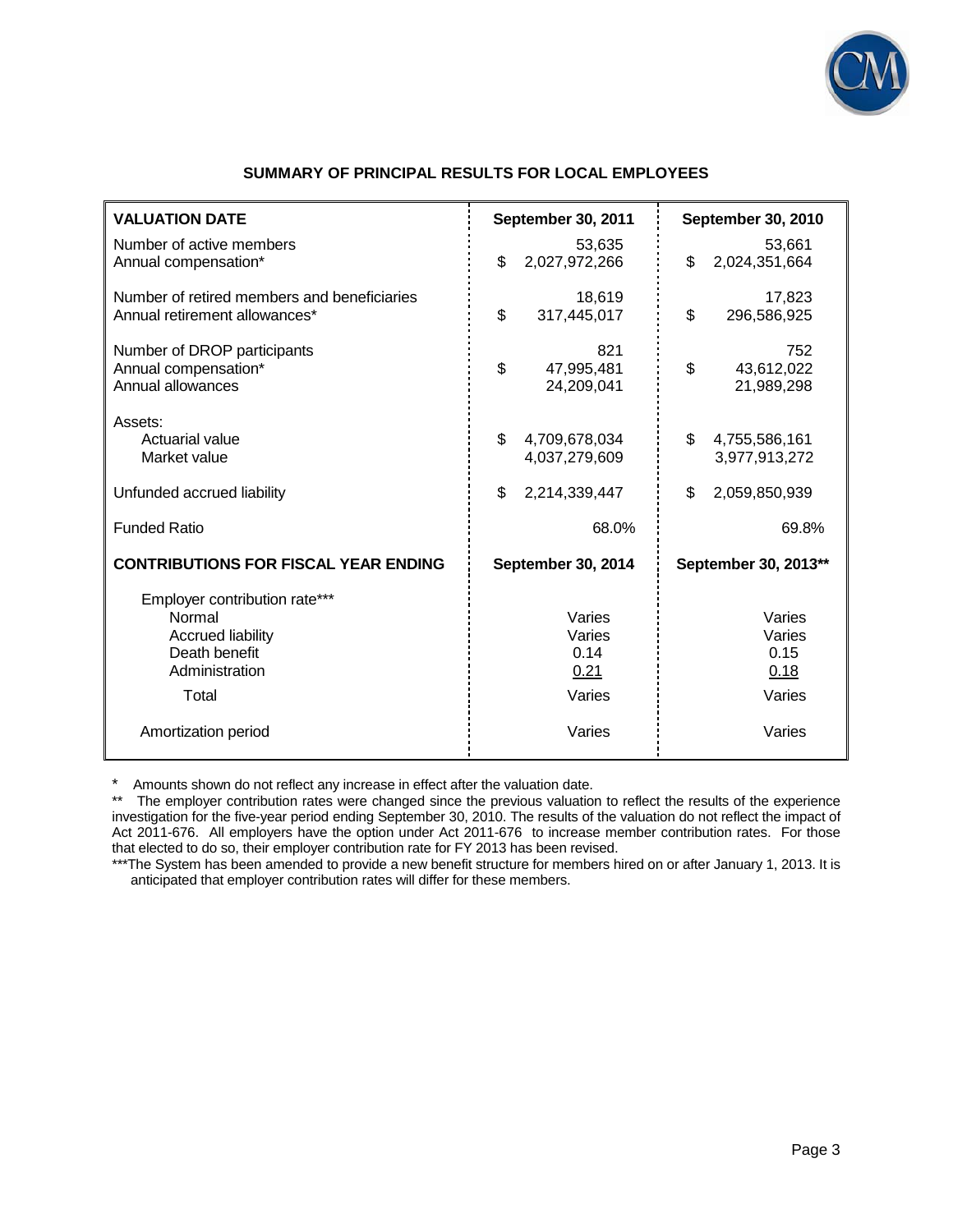

| <b>VALUATION DATE</b>                                                        | September 30, 2011                       | September 30, 2010                       |
|------------------------------------------------------------------------------|------------------------------------------|------------------------------------------|
| Number of active members<br>Annual compensation*                             | \$<br>85,633<br>3,377,717,419            | \$<br>86,967<br>3,464,913,031            |
| Number of retired members and beneficiaries<br>Annual retirement allowances* | \$<br>39,085<br>743,261,766              | \$<br>37,571<br>700,418,016              |
| Number of DROP participants<br>Annual compensation*<br>Annual allowances     | \$<br>2,708<br>162,963,178<br>84,011,986 | \$<br>2,593<br>154,756,911<br>77,910,419 |
| Assets:<br>Actuarial value<br>Market value                                   | \$<br>9,456,158,008<br>8,057,241,303     | \$<br>9,739,330,816<br>8,102,984,457     |
| Unfunded accrued liability                                                   | \$<br>4,910,638,194                      | \$<br>4,544,788,280                      |
| <b>Funded Ratio</b>                                                          | 65.8%                                    | 68.2%                                    |

## **SUMMARY OF PRINCIPAL RESULTS FOR ALL GROUPS**

\* Amounts shown do not reflect any increase in effect after the valuation date.

- 2. Comments on the valuation results as of September 30, 2011 are given in Section IV and further discussion of the contribution levels is set out in Section V. The valuation results for local employees do not include the impact of any changes elected by local employers after the valuation date. The contribution rates for local employers for fiscal year beginning October 1, 2013 will be submitted in a separate report.
- 3. Schedule B shows the development of the actuarial value of assets. Schedule D of this report outlines the full set of actuarial assumptions and methods used in the current valuation. Since the previous valuation various assumptions and methods have been revised to reflect the results of the experience investigation for the five year period ending September 30, 2010. These revised assumptions as summarized in the following table were adopted by the Board on January 27, 2012.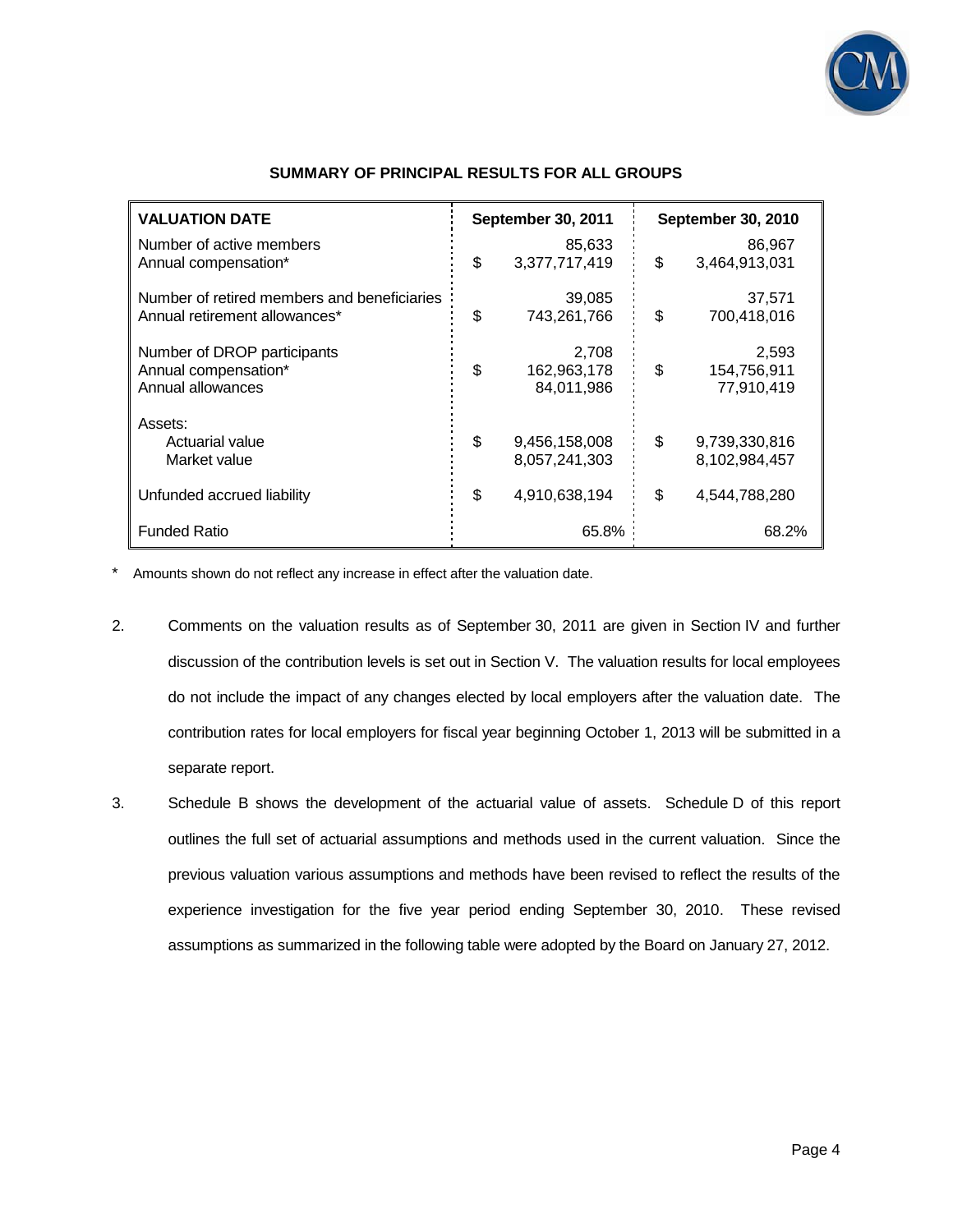

| <b>Summary of Recommended Assumptions</b>              |                                                                    |  |  |  |
|--------------------------------------------------------|--------------------------------------------------------------------|--|--|--|
| <b>Economic Assumptions</b>                            |                                                                    |  |  |  |
| <b>Price Inflation</b><br>Changed from 4.50% to 3.00%. |                                                                    |  |  |  |
| <b>Real Rate of Investment</b><br>Return               | Changed from 3.50% to 5.00%.                                       |  |  |  |
| <b>Total Rate of Investment</b><br>Return              | No change in 8.00% assumption.                                     |  |  |  |
| <b>Real Rate of Wage Inflation</b>                     | Changed from 0.00% to 0.25%.                                       |  |  |  |
| <b>Wage Inflation</b>                                  | Changed from 4.50% to 3.25%.                                       |  |  |  |
| <b>Payroll Growth</b>                                  | Changed from 4.50% to 3.25%.                                       |  |  |  |
| <b>Demographic Assumptions</b>                         |                                                                    |  |  |  |
| Withdrawal<br>Changed assumed rates.                   |                                                                    |  |  |  |
| <b>Retirement</b>                                      | Changed assumed rates.                                             |  |  |  |
| <b>Mortality</b>                                       | Changed assumed rates.                                             |  |  |  |
| <b>Disability</b>                                      | Changed assumed rates.                                             |  |  |  |
| <b>Merit/Promotion Scale</b>                           | Changed to a service based salary merit scale increase assumption. |  |  |  |
|                                                        | <b>Other Assumptions and Methods and Administrative Changes</b>    |  |  |  |
| <b>Unused Sick Leave</b>                               | Changed assumption.                                                |  |  |  |
| <b>Asset Smoothing</b>                                 | No change in method.                                               |  |  |  |
| <b>Pre-retirement Death</b><br><b>Benefit</b>          | Changed assumption.                                                |  |  |  |
| <b>Administrative Expenses</b>                         | Changed assumption.                                                |  |  |  |
| <b>Separation from Service</b>                         | Changed assumption.                                                |  |  |  |
| <b>All others</b>                                      | No change to other actuarial methods.                              |  |  |  |

- 4. The valuation takes into account the effect of amendments to the System through the valuation date. Provisions of the System, as summarized in Schedule F, were taken into account in the current valuation. Subsequent to the valuation, the System has been amended to provide a new benefit structure for members hired on or after January 1, 2013.
- 5. The valuation indicates that employer contributions at the rate of 12.02% of payroll for State employees and 35.81% for State policemen and varying rates for local employees, along with expected member contributions are sufficient to support the benefits of the System.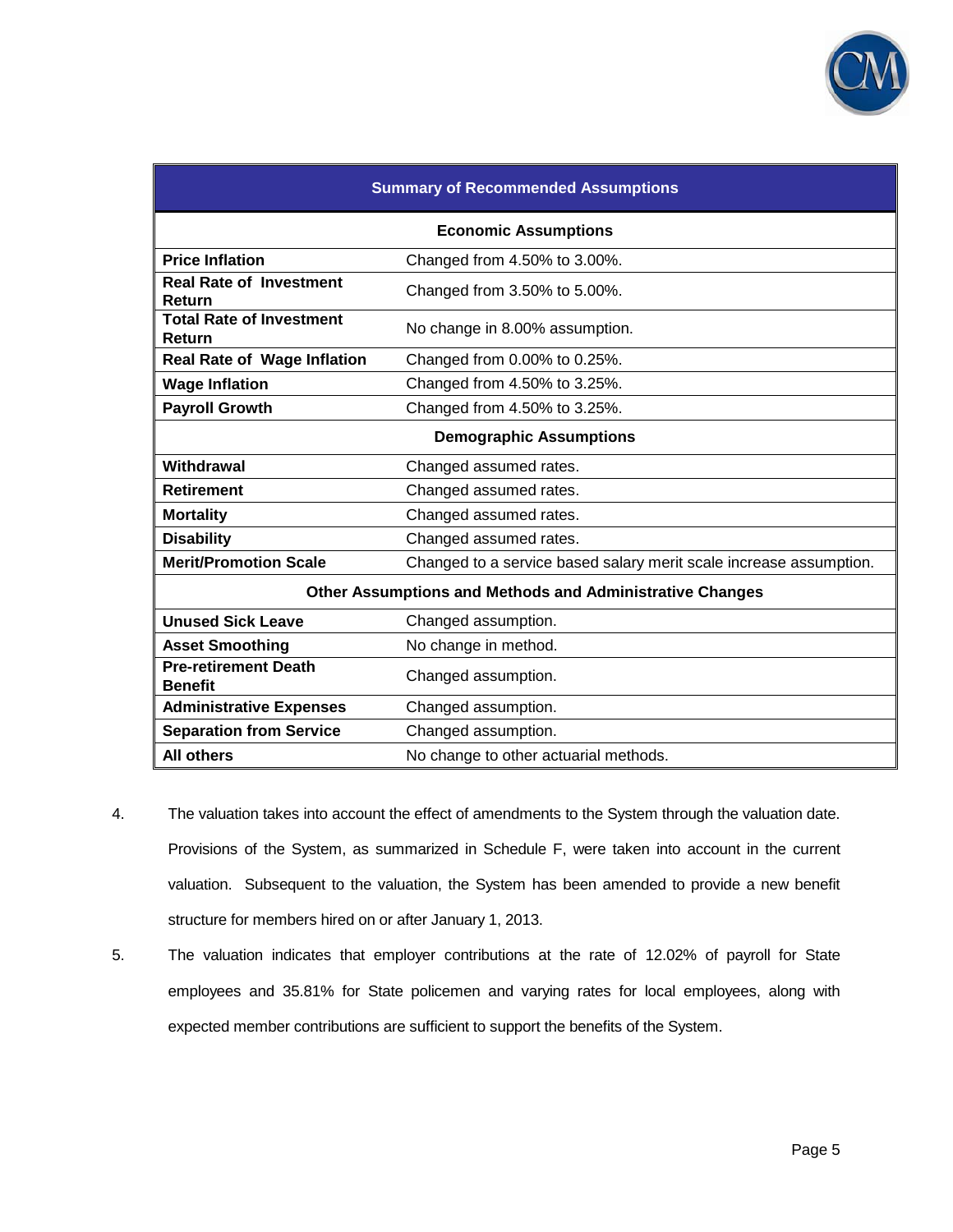

## **SECTION II – MEMBERSHIP DATA**

1. Data regarding the membership of the System for use as a basis of the valuation were furnished by the Retirement System office. The following table shows the number of active members and their annual compensation as of September 30, 2011 on the basis of which the valuation was prepared.

## **TABLE 1**

| <b>GROUP</b>           | <b>NUMBER</b> | <b>COMPENSATION*</b> |
|------------------------|---------------|----------------------|
| <b>State Employees</b> | 31,185        | 1,299,463,347<br>S   |
| <b>State Policemen</b> | 813           | 50,281,806           |
| Local Employees        | 53,635        | 2,027,972,266        |
| Total                  | 85,633        | 3,377,717,419<br>S   |

#### **THE NUMBER AND ANNUAL COMPENSATION OF ACTIVE MEMBERS AS OF SEPTEMBER 30, 2011**

\*Does not include pay increases effective after the valuation date.

The table reflects the active membership for whom complete valuation data were submitted. The results of the valuation include an estimated liability for an additional 10,416 non-contributing inactive members and members for whom incomplete data were submitted. In addition, there were 2,708 members with annual compensation of \$162,963,178 who were participating in the DROP program as of September 30, 2011.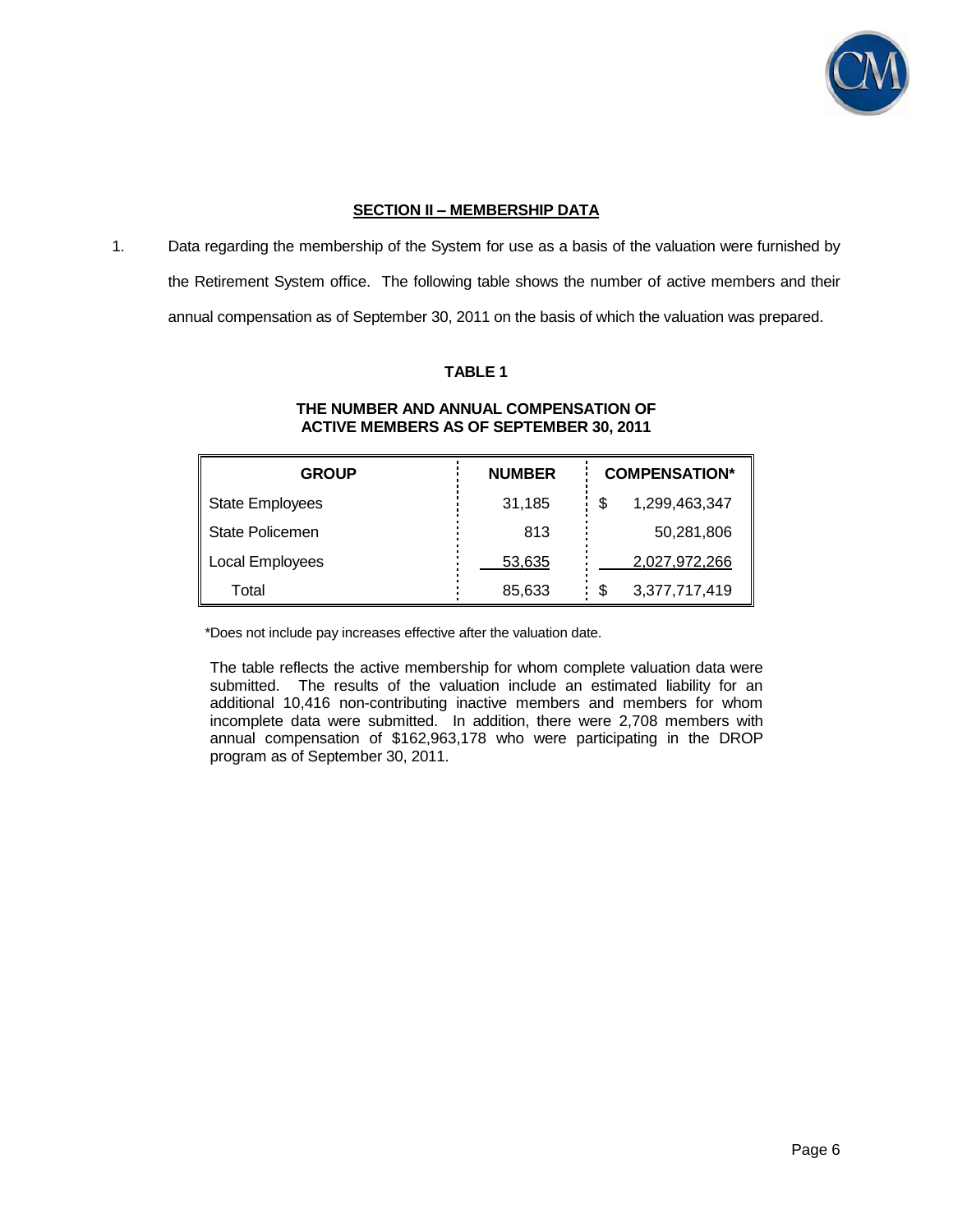

2. The following table shows a six-year history of active member valuation data.

# **TABLE 2**

| <b>Valuation</b>       |               | Annual          | Annual             | % Increase in      |
|------------------------|---------------|-----------------|--------------------|--------------------|
| <b>Date</b>            | <b>Number</b> | <b>Payroll</b>  | <b>Average Pay</b> | <b>Average Pay</b> |
| 9/30/2011              | 85.633        | \$3,377,717,419 | 39,444<br>S        | $-1.00\%$          |
| $9/30/2010^2$          | 86.967        | 3,464,913,031   | 39.842             | 0.38               |
| $9/30/2009^3$          | 87.647        | 3,478,635,402   | 39.689             | 3.65               |
| 9/30/2008 <sup>4</sup> | 88.002        | 3,369,696,707   | 38.291             | 4.71               |
| 9/30/2007              | 86,668        | 3,169,432,161   | 36,570             | 4.65               |
| $9/30/2006^{6}$        | 84,482        | 2,952,186,813   | 34,945             | 3.05               |

## **SCHEDULE OF ACTIVE MEMBER VALUATION DATA**

 $1$ In addition, there are 2,708 members with compensation of \$162,963,178 who are currently participating in the DROP. Employers of the Retirement System contribute on this payroll.

 $2$ In addition, there are 2,593 members with compensation of \$154,756,911 who are currently participating in the DROP. Employers of the Retirement System contribute on this payroll.

 $3$ In addition, there are 2,371 members with compensation of \$141,607,707 who are currently participating in the DROP. Employers of the Retirement System contribute on this payroll.

<sup>4</sup>In addition, there are 2,184 members with compensation of \$130,111,885 who are currently participating in the DROP. Employers of the Retirement System contribute on this payroll.

<sup>51</sup>In addition, there are 2,039 members with compensation of \$118,877,383 who are currently participating in the DROP. Employers of the Retirement System contribute on this payroll.

 $6$ In addition, there are 1,905 members with compensation of \$115,812,131 who are currently participating in the DROP. Employers of the Retirement System contribute on this payroll.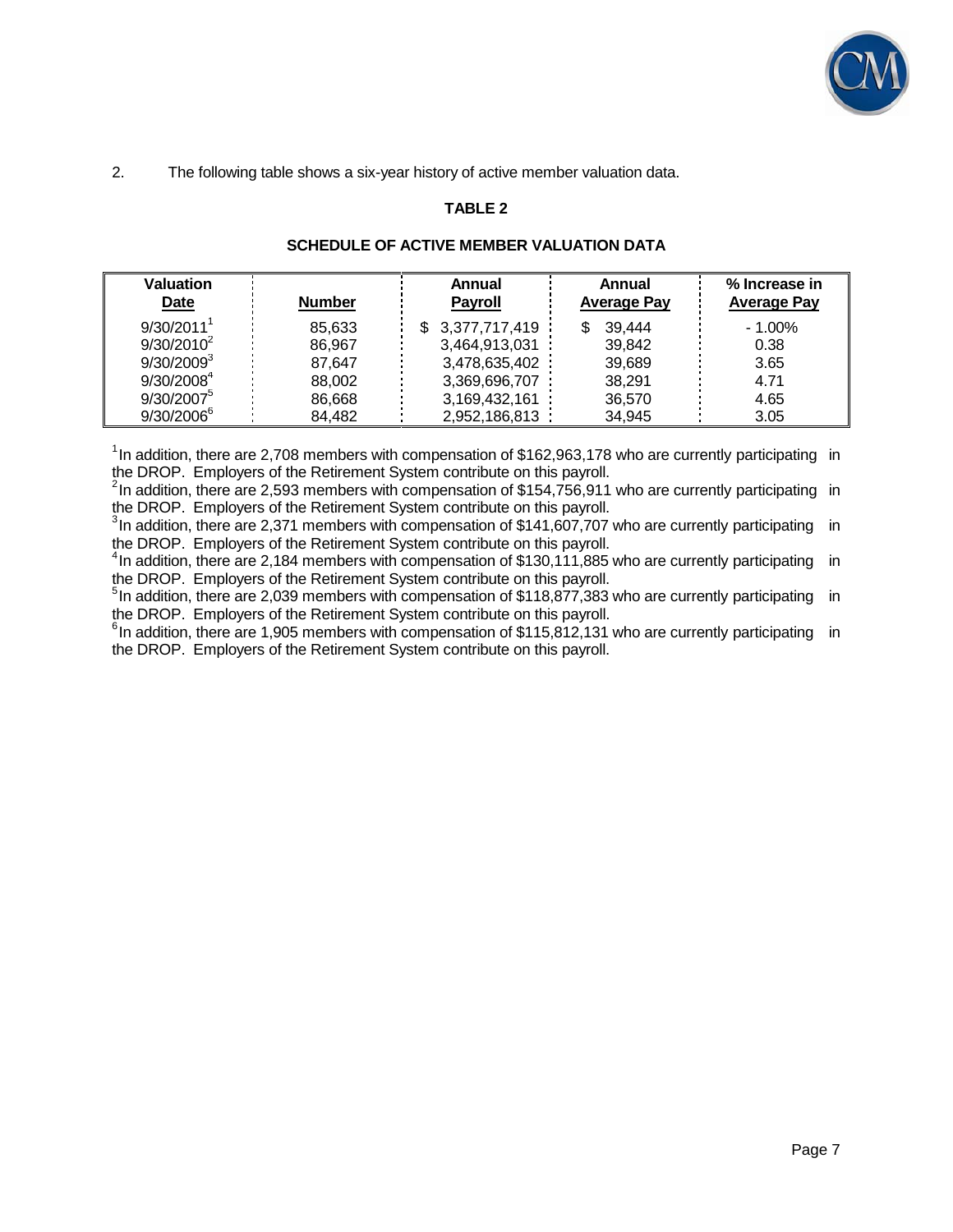

3. The following table shows the number and annual retirement allowances payable to retired members

and their beneficiaries on the roll of the Retirement System as of the valuation date.

## **TABLE 3**

## **THE NUMBER AND ANNUAL RETIREMENT ALLOWANCES<sup>1</sup> OF RETIRED MEMBERS AND BENEFICIARIES OF DECEASED MEMBERS ON THE ROLL AS OF SEPTEMBER 30, 2011**

|                          | <b>GROUP</b>     |                  |                              |              |
|--------------------------|------------------|------------------|------------------------------|--------------|
| <b>TYPE OF</b>           | <b>STATE</b>     | <b>STATE</b>     | <b>LOCAL</b>                 | <b>TOTAL</b> |
| <b>RETIREMENT</b>        | <b>EMPLOYEES</b> | <b>POLICEMEN</b> | <b>EMPLOYEES<sup>2</sup></b> |              |
| Service:                 | 16,165           | 666              | 15,143                       | 31,974       |
| Number                   | \$               | \$               | \$                           | \$           |
| <b>Annual Allowances</b> | 349,477,573      | 30,807,330       | 281,661,399                  | 661,946,302  |
| Disability:              | 1.984            | 39               | 1,661                        | 3,684        |
| Number                   | \$               | \$               | \$                           | \$           |
| <b>Annual Allowances</b> | 25,392,717       | 1,060,152        | 19,839,647                   | 46,292,516   |
| Beneficiaries:           | 1,509            | 103              | 1,815                        | 3,427        |
| Number                   | \$               | \$               | \$                           | \$           |
| <b>Annual Allowances</b> | 17,080,101       | 1,998,876        | 15,943,971                   | 35,022,948   |
| DROP participants:       | 1,856            | 31               | 821                          | 2,708        |
| Number                   | \$               | \$               | \$                           | \$           |
| <b>Annual Allowances</b> | 57,897,272       | 1,905,673        | 24,209,041                   | 84,011,986   |
| Total:                   | 21,514           | 839              | 19,440                       | 41,793       |
| <b>Number</b>            | \$               | 35,772,031       | \$                           | \$           |
| <b>Annual Allowances</b> | 449,847,663      | \$               | 341,654,058                  | 827,273,752  |

<sup>1</sup> Amounts shown do not reflect any increase in effect after the valuation date.

In addition, there are 45 terminated vested members with annual deferred allowances totaling \$257,513.

4. Tables in Schedule G show the distribution by age and service of the number and average annual compensation of active members included in the valuation. In addition, tables in Schedule G show the distribution by age and benefit type of the number, annual benefits, and average annual benefits of retired members included in the valuation.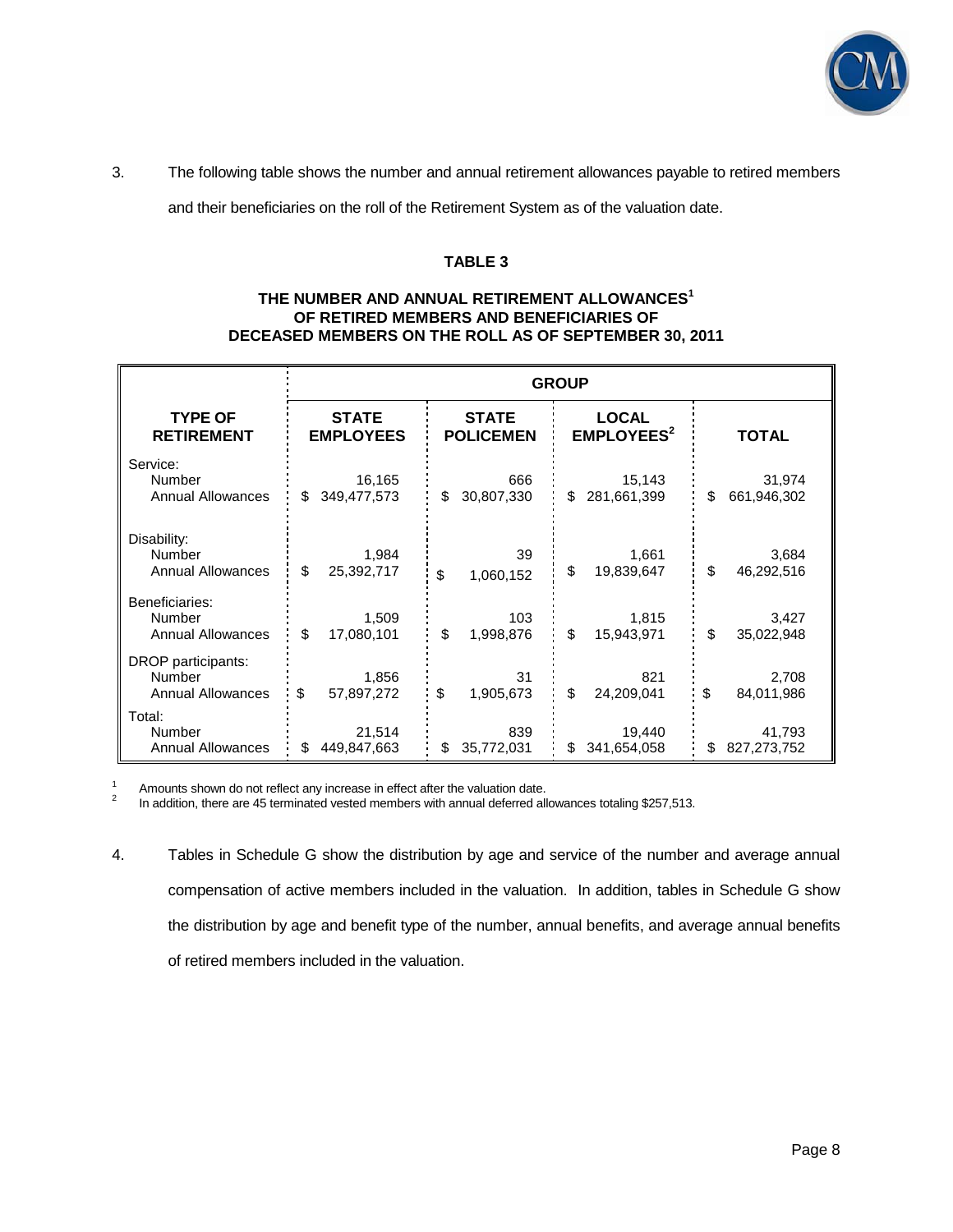

## **SECTION III - ASSETS**

1. The current retirement law provides for the maintenance of four funds for the purpose of recording

the fiscal transactions of the System, namely, the Annuity Savings Fund, the Pension Accumulation

Fund, the Pre-Retirement Death Benefit Fund, and the Deferred Retirement Option Plan Fund.

#### (a) Annuity Savings Fund

 The Annuity Savings Fund is the fund to which are credited all contributions made by members, except those contributions made by members who are participating in DROP, together with regular interest thereon. When a member retires or when a survivor allowance becomes payable or a member enters DROP, the amount of the member's accumulated contributions are transferred from the Annuity Savings Fund to the Pension Accumulation Fund. On September 30, 2011, the market value of assets credited to this Fund amounted to \$2,112,356,359 which represent the contributions of members to this date.

(b) Pension Accumulation Fund

 The Pension Accumulation Fund is the fund to which are credited all contributions made by the employers, except those contributions made to the Pre-Retirement Death Benefit Fund which was created October 1, 1983. When a member retires or when a survivor allowance becomes payable, the pension is paid from this fund. When a members enters DROP, the deferred pension is transferred from this fund to the DROP Fund. On September 30, 2011 the market value of assets credited to this fund amounted to \$5,620,702,623.

#### (c) DROP Fund

 The DROP Fund is the fund to which are credited deferred retirement benefits on behalf of members who elect to participate in the DROP, together with regular interest thereon. In addition, member contributions while participating in the DROP, together with regular interest therein, are credited to the Fund. At the end of the DROP deferral period, the member receives the amount of the deferred retirement benefits and contributions plus interest in the member's DROP account. On September 30, 2011, the market value of assets credited to this Fund amounted to \$324,182,321.

(d) Pre-Retirement Death Benefit Fund

 The Pre-Retirement Death Benefit Fund is the fund to which are credited contributions made by the employer for the special pre-retirement death benefit which became effective October 1, 1983. On September 30, 2011, the market value of assets credited to this fund amounted to \$21,351,102. These assets are not included in the valuation and the liabilities associated with these death benefits are not included in the valuation.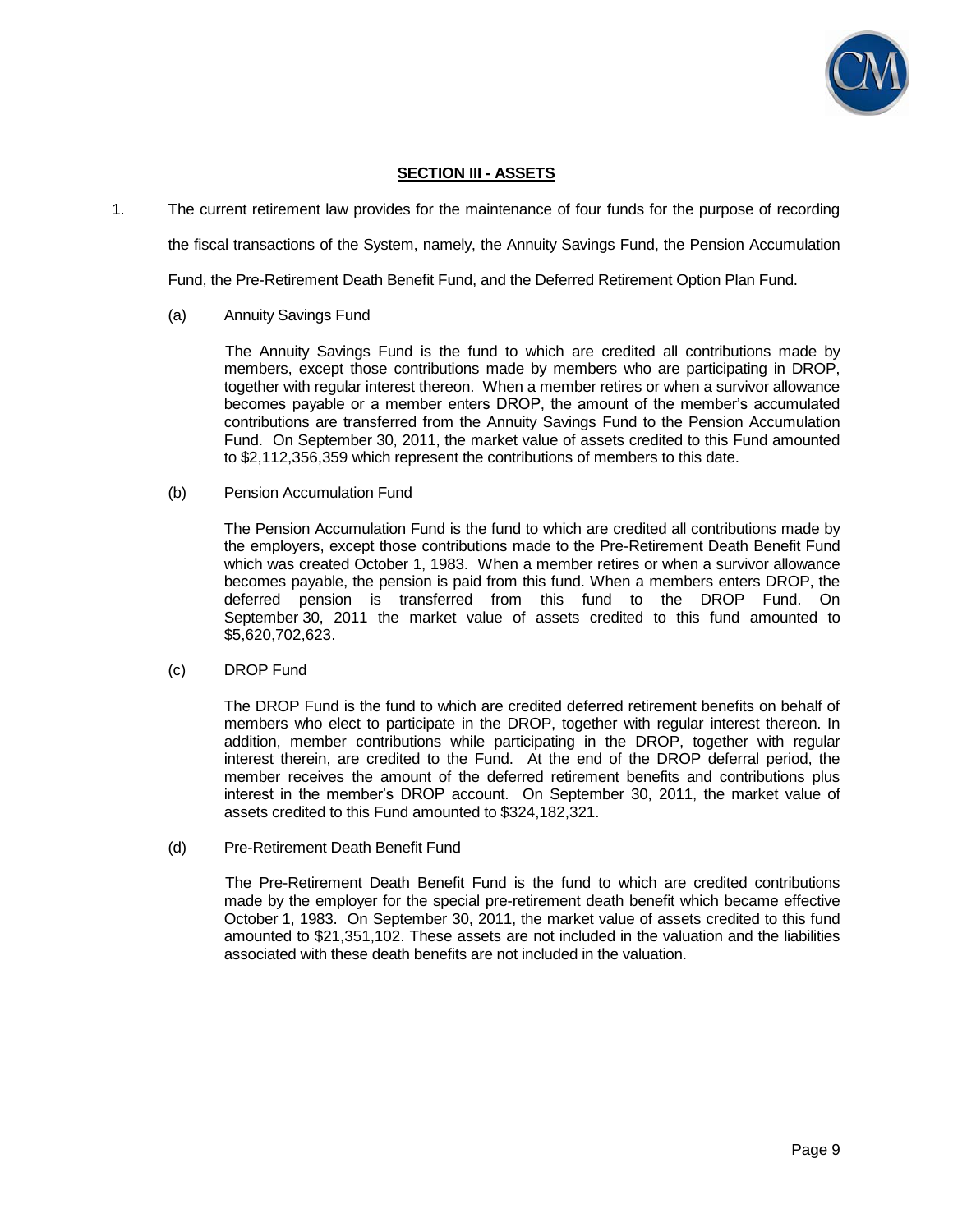

2. As of September 30, 2011 the total market value of assets exclusive of the Pre-Retirement Death

Benefit Fund amounted to \$8,057,241,303 as shown in the following table.

## **TABLE 4**

## **MARKET VALUE OF ASSETS BY FUND AS OF SEPTEMBER 30, 2011**

| <b>FUND</b>                                                    | <b>MARKET VALUE OF ASSETS</b>                 |
|----------------------------------------------------------------|-----------------------------------------------|
| Annuity Savings Fund<br>Pension Accumulation Fund<br>DROP Fund | 2,112,356,359<br>5,620,702,623<br>324,182,321 |
| <b>Total Market Value of Assets</b>                            | 8,057,241,303                                 |

3. The five-year market related actuarial value of assets used for the current valuation was \$9,456,158,008. Schedule B shows the development of the actuarial value of assets as of September 30, 2011. The following table shows the actuarial value of assets allocated among State employees, State policemen and local employees.

#### **TABLE 5**

#### **COMPARISON OF ACTUARIAL VALUE OF ASSETS AT SEPTEMBER 30, 2011 AND SEPTEMBER 30, 2010**

| <b>GROUP</b>                                                 | <b>SEPTEMBER 30, 2011</b><br><b>ACTUARIAL VALUE</b> | <b>SEPTEMBER 30, 2010</b><br><b>ACTUARIAL VALUE</b> |
|--------------------------------------------------------------|-----------------------------------------------------|-----------------------------------------------------|
| <b>State Employees</b><br>State Policemen<br>Local Employees | 4,428,511,476<br>317,968,498<br>4,709,678,034       | 4,649,566,749<br>334,177,906<br>4,755,586,161       |
| <b>Total Assets</b>                                          | 9,456,158,008                                       | 9,739,330,816                                       |

4. Schedule C shows the receipts and disbursements of the System for the year preceding the valuation date and a reconciliation of the fund balances at market value.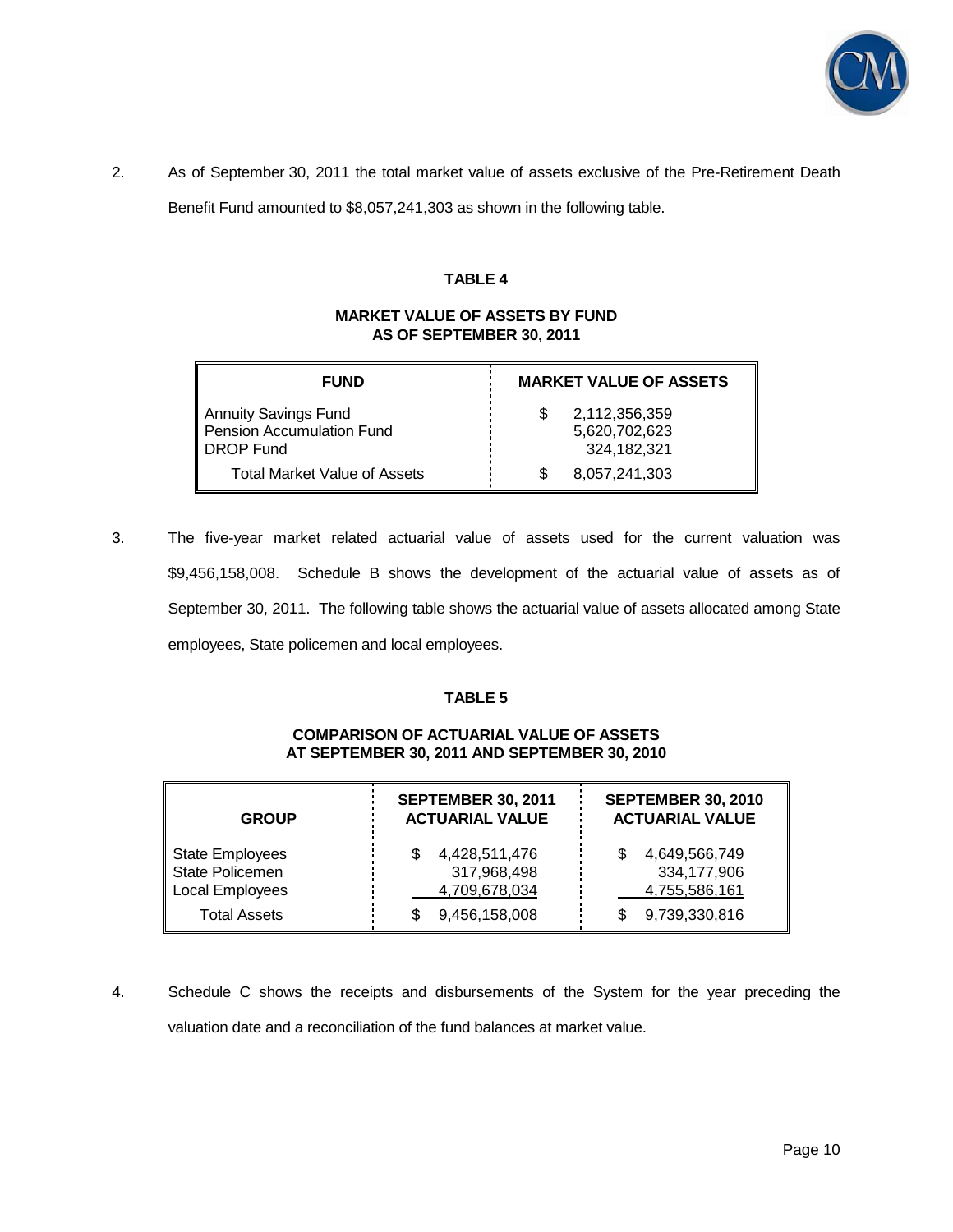

#### **SECTION IV - COMMENTS ON VALUATION**

- 1. Schedule A of this report contains the valuation balance sheets which show the present and prospective assets and liabilities of the System as of September 30, 2011. Separate balance sheets are shown for each employee group as well as in total for all groups.
- 2. The total valuation balance sheet shows that the System has total prospective liabilities of \$16,541,116,065. Of this amount, \$7,722,942,146 is for the prospective benefits payable on account of present retired members, beneficiaries of deceased members, and DROP participants, \$251,155,035 is for the prospective benefits payable on account of present inactive members and \$8,567,018,884 is for the prospective benefits payable on account of present active members. Against these liabilities the System has total actuarial value of assets of \$9,456,158,008 as of September 30, 2011. The difference of \$7,084,958,057 between the total liabilities and the total present actuarial value of assets represents the present value of contributions to be made in the future. Of this amount, \$1,531,935,588 is the present value of future contributions expected to be made by members to the Annuity Savings Fund, and the balance of \$5,553,022,469 represents the present value of future contributions payable by the employers.
- 3. The employers' contributions to the System consist of normal contributions, accrued liability contributions and current disbursement cost-of-living benefit increase contributions. The valuation indicates that employer normal contributions at the rate of 1.05% of payroll are required to provide the benefits of the System for State employees. For State policemen, employer normal contributions at the rate of 9.58% of payroll are required. For local employees, varying rates of employer normal contributions are required.
- 4. Prospective employer normal contributions at the above rates have a present value of \$642,384,275. When this amount is subtracted from \$5,553,022,469, which is the present value of the total future contributions to be made by the employers, there remains \$4,910,638,194 as the amount of future cost-of-living and accrued liability contributions.
- 5. For State employees, it is recommended that the accrued liability contribution rate payable by the State be set at 10.62% of payroll. For State policemen, it is recommended that the accrued liability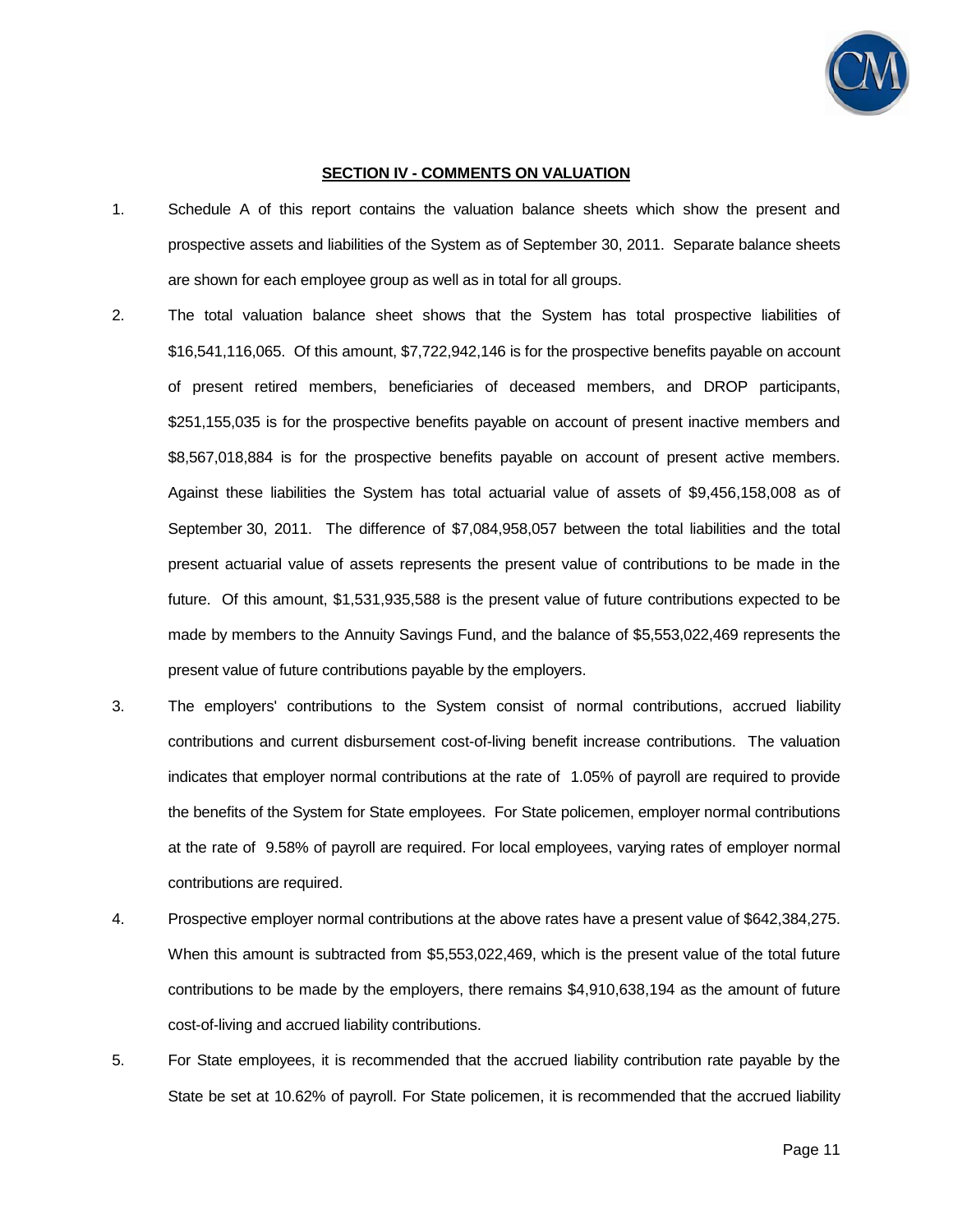

contribution rate payable by the State be set at 25.88% of payroll. These rates are sufficient to amortize the unfunded accrued liability of \$2,470,572,008 for State employees and \$225,726,739 for State policemen within 30 years on the assumption that the aggregate amount of accrued liability contribution will increase by 3.25% each year. However, if the amortization period continues to be set at 30 years each year, the unfunded accrued liability will never be fully amortized.

- 6. For all employers, an additional contribution of 0.14% of payroll will be required to meet the cost of the pre-retirement death benefit program established under Act No. 83-616. The assets and liabilities of the program are not included in the valuation.
- 7. For all employers, an additional contribution of 0.21% is required to cover the expenses of administering the System.

## **SECTION V - CONTRIBUTIONS PAYABLE BY EMPLOYERS**

- 1. The retirement act provides that the Board of Control shall certify to the chief fiscal officer of each employer the rates of contribution required to be paid by the employer.
- 2. On the basis of the actuarial valuation prepared as of September 30, 2011 it is recommended that the State make contributions at the following rates for the fiscal year beginning October 1, 2013:

## **TABLE 6**

|                                                                       | <b>PERCENTAGE OF MEMBERS'</b><br><b>COMPENSATION FOR FISCAL YEAR ENDING</b><br><b>SEPTEMBER 20, 2014</b> |                                |  |  |  |
|-----------------------------------------------------------------------|----------------------------------------------------------------------------------------------------------|--------------------------------|--|--|--|
| <b>CONTRIBUTION</b>                                                   | <b>STATE EMPLOYEES</b>                                                                                   | <b>STATE POLICEMEN</b>         |  |  |  |
| Normal<br><b>Accrued liability</b><br>Death benefit<br>Administration | 1.05%<br>10.62<br>0.14<br>0.21                                                                           | 9.58%<br>25.88<br>0.14<br>0.21 |  |  |  |
| Total                                                                 | 12.02%                                                                                                   | 35.81%                         |  |  |  |

#### **RECOMMENDED CONTRIBUTION RATES**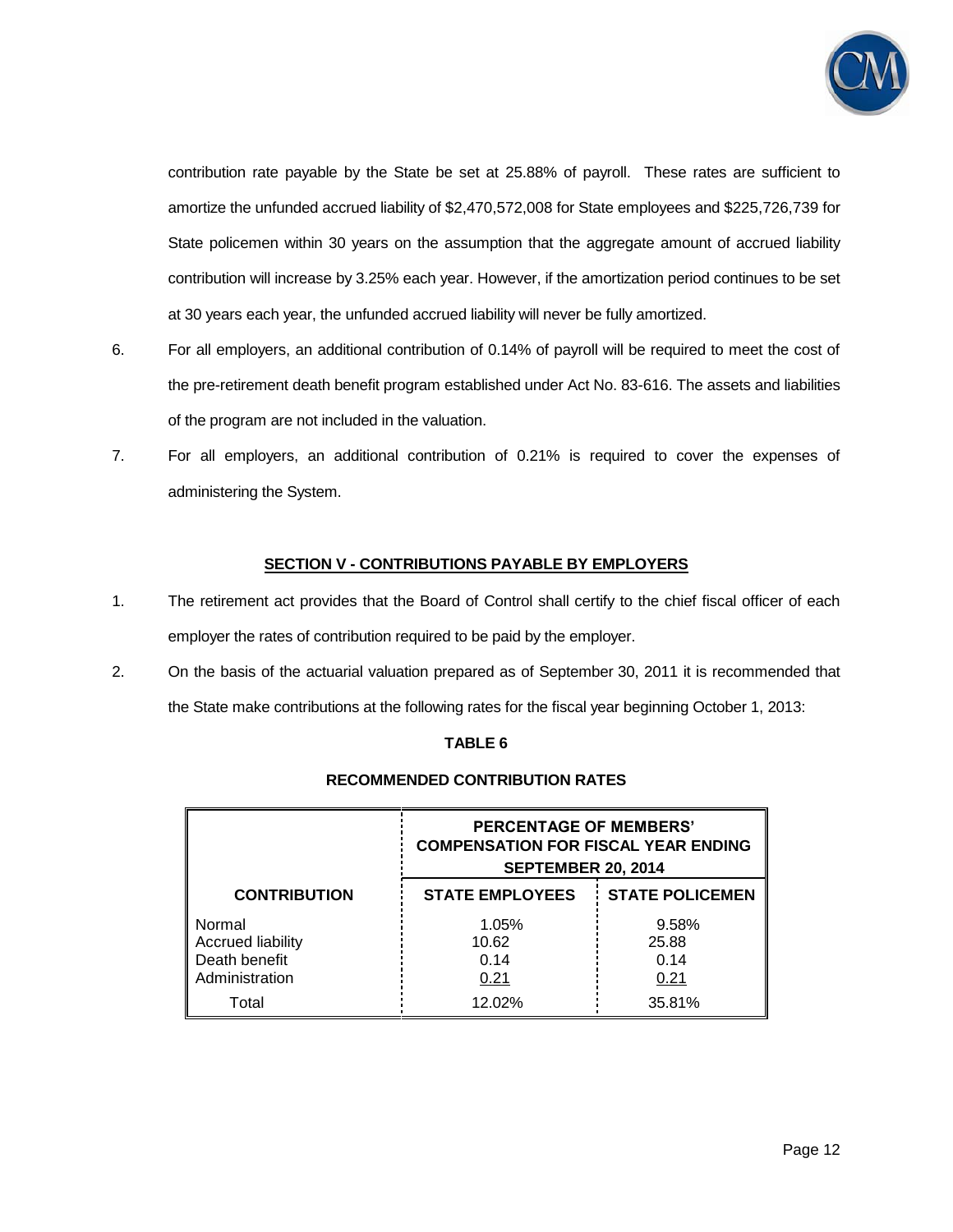

3. Contribution rates for Local Employers will be submitted in a separate report. The rates for the fiscal year beginning October 1, 2013 will be determined as of September 30, 2011, and will reflect any elections made pursuant to Act 2011-676 as of September 30, 2011.

#### **SECTION VI – ANALYSIS OF FINANCIAL EXPERIENCE**

The following table shows the estimated gain or loss from various factors that resulted in an increase in the unfunded accrued liability during the year ending September 30, 2011. For State employees, the unfunded accrued liability increased \$184,665,650: for State policemen, the unfunded accrued liability increased \$26,695,756. Since the benefits, assumptions and accrued liability rates vary by location for the Local employees, we do not develop an analysis of financial experience for this group. The most significant item contributing to the \$184.7 million increase for State employees was a \$384.7 million loss due to less than expected investment return on the actuarial value of assts. For State policemen the asset loss was \$28.4 million of the \$26.7 million increase in the unfunded accrued liability. The results also show a significant gain of \$187.6 million for State employees due to salary increases that were less than expected. In addition there was a decrease of \$141.6 million for state employees and an increase of \$4.1 million for state policemen due to the changes in assumptions adopted by the Board based on the experience investigation prepared as of September 30, 2010.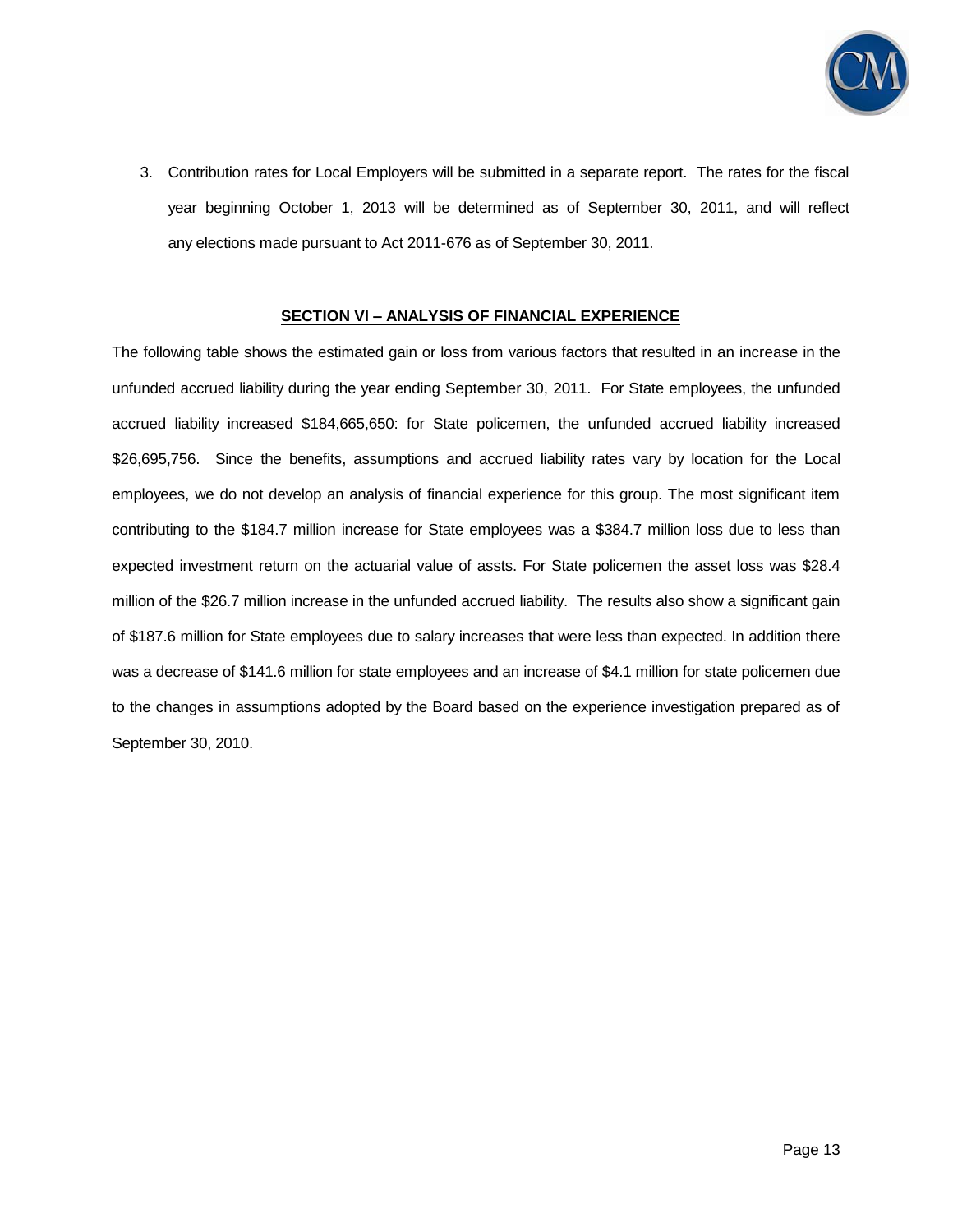

## **ANALYSIS OF FINANCIAL EXPERIENCE**

(in millions of dollars)

|                                                                                                                                                                                                                       | AMOUNT OF INCREASE / (DECREASE)                                                  |                                                                            |
|-----------------------------------------------------------------------------------------------------------------------------------------------------------------------------------------------------------------------|----------------------------------------------------------------------------------|----------------------------------------------------------------------------|
| <b>ITEM</b>                                                                                                                                                                                                           | <b>STATE EMPLOYEES</b>                                                           | <b>STATE POLICEMEN</b>                                                     |
| Interest (8.00%) added to previous unfunded accrued liability                                                                                                                                                         | \$<br>182.9                                                                      | \$<br>15.9                                                                 |
| Accrued liability contribution*                                                                                                                                                                                       | (103.1)                                                                          | (9.7)                                                                      |
| Experience:<br>Valuation asset growth<br>Pensioners' mortality<br>Turnover and retirements<br>New entrants<br>Salary increases<br>Method changes<br>Amendments<br>Assumption changes<br>Data changes<br>Miscellaneous | 384.3<br>9.7<br>23.0<br>11.6<br>(187.6)<br>0.0<br>0.0<br>(141.6)<br>(3.1)<br>8.6 | 28.4<br>1.7<br>(0.3)<br>0.4<br>(14.0)<br>0.0<br>0.0<br>4.1<br>(0.2)<br>0.4 |
| Total                                                                                                                                                                                                                 | \$<br>184.7                                                                      | \$<br>26.7                                                                 |

\* Equal to the total contribution made to the System less the normal cost for the year adjusted for interest to September 30, 2011.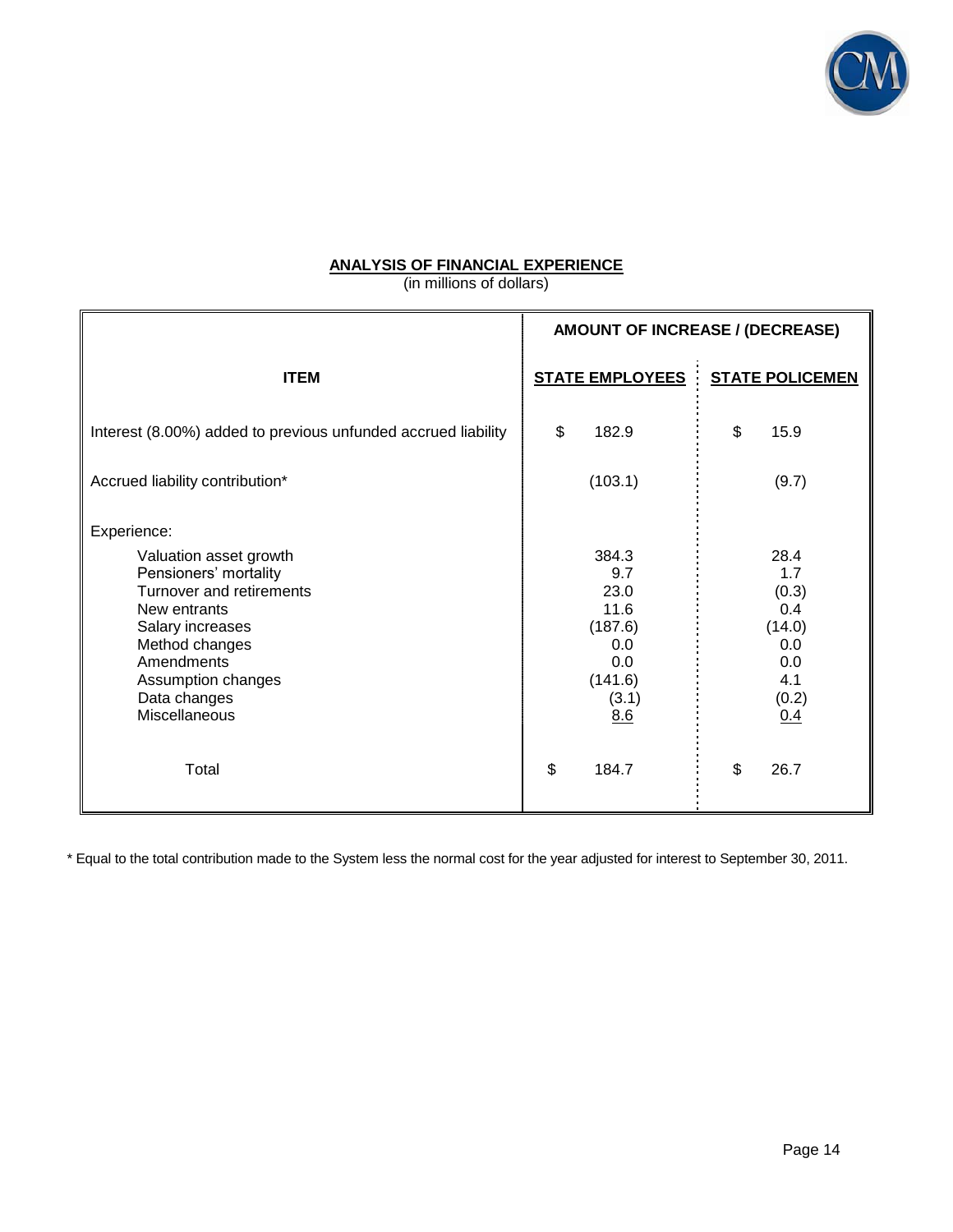

## **SECTION VII - ACCOUNTING INFORMATION**

1. Governmental Accounting Standards Board Statements 25 and 27 set forth certain items of required supplementary information to be disclosed in the financial statements of the System and the employer. One such item is a distribution of the number of employees by type of membership, as follows:

| <b>GROUP</b>                                                                | <b>NUMBER</b>             |                        |                           |         |  |
|-----------------------------------------------------------------------------|---------------------------|------------------------|---------------------------|---------|--|
|                                                                             | <b>State</b><br>Employees | <b>State</b><br>Police | Local<br><b>Employees</b> | Total   |  |
| Retirees and beneficiaries currently receiving<br>benefits                  | 19,658                    | 808                    | 18,619                    | 39,085  |  |
| DROP participants                                                           | 1,856                     | 31                     | 821                       | 2,708   |  |
| Terminated employees entitled to benefits but<br>not yet receiving benefits | 3,134                     | 11                     | 7.316                     | 10.461  |  |
| <b>Active Members</b>                                                       | 31,185                    | 813                    | 53,635                    | 85,633  |  |
| Total                                                                       | 55,833                    | 1,663                  | 80,391                    | 137,887 |  |

## **NUMBER OF ACTIVE AND RETIRED MEMBERS AS OF SEPTEMBER 30, 2011**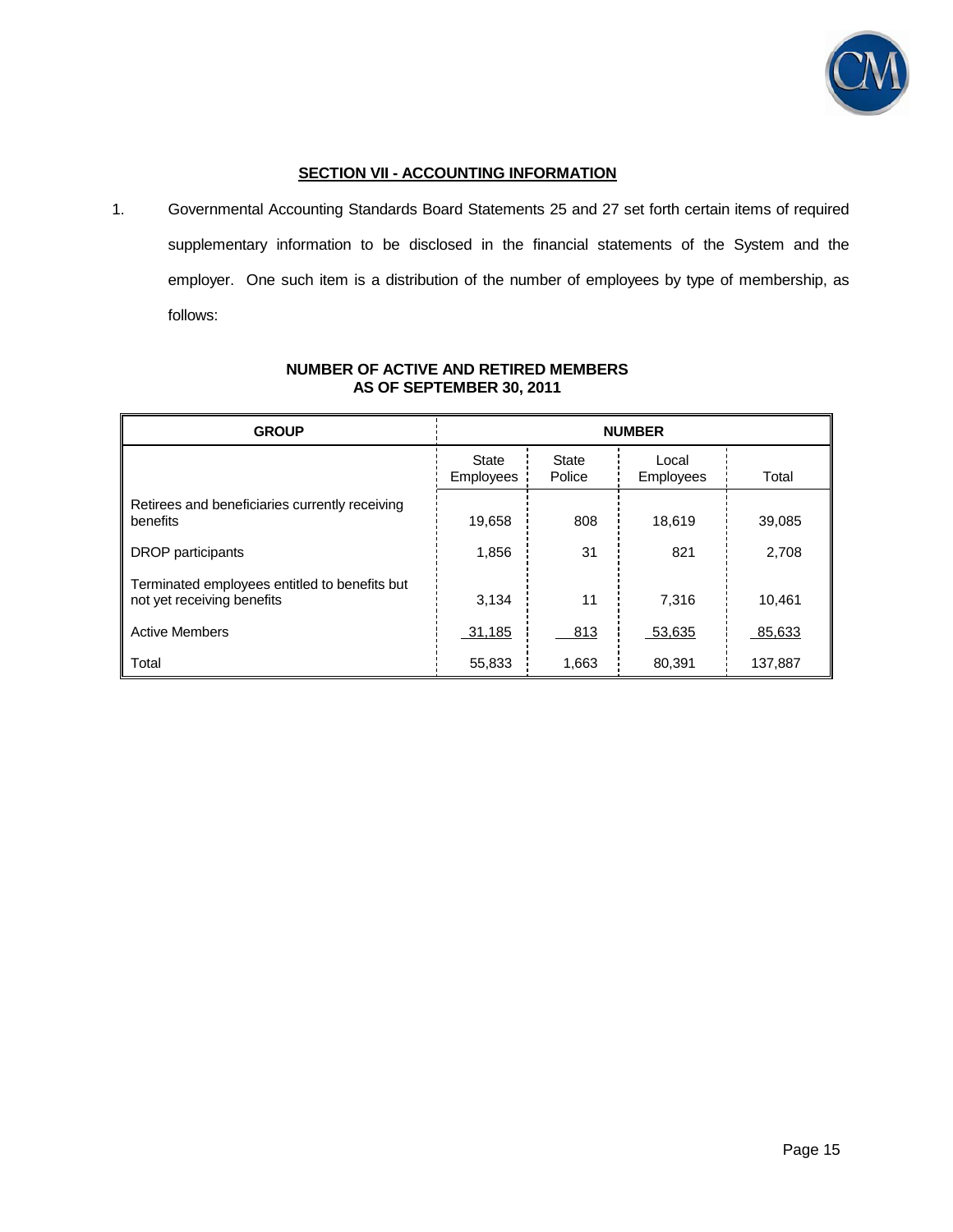

## 2. Another such item is the schedule of funding progress as shown below.

# **SCHEDULE OF FUNDING PROGRESS**

(Dollar amounts in thousands)

| Actuarial<br>Valuation<br>Date                                             | Actuarial<br>Value of<br>Plan<br>Assets<br>(a)                               | Actuarial<br>Accrued<br>Liability (AAL)<br><b>Entry Age</b><br>(b)                 | Unfunded<br>AAL<br>(UAAL)<br>$(b-a)$                                         | Funded<br>Ratio<br>(a/b)                      | Covered<br>Payroll<br>(c)                                                                              | UAAL as a<br>Percentage of<br><b>Covered Payroll</b><br>$((b-a)/c)$ |
|----------------------------------------------------------------------------|------------------------------------------------------------------------------|------------------------------------------------------------------------------------|------------------------------------------------------------------------------|-----------------------------------------------|--------------------------------------------------------------------------------------------------------|---------------------------------------------------------------------|
|                                                                            |                                                                              |                                                                                    | <b>TOTAL ALL GROUPS</b>                                                      |                                               |                                                                                                        |                                                                     |
| 9/30/2006<br>9/30/2007<br>9/30/2008<br>9/30/2009<br>9/30/2010<br>9/30/2011 | \$9,287,531<br>9,770,897<br>9,905,766<br>9,928,104<br>9,739,331<br>9,456,158 | \$11,457,564<br>12,370,342<br>13,078,687<br>13,756,176<br>14,284,119<br>14,366,796 | \$2,170,033<br>2,599,445<br>3,172,921<br>3,828,072<br>4,544,788<br>4,910,638 | 81.1%<br>79.0<br>75.7<br>72.2<br>68.2<br>65.8 | \$3,070,146<br>3,389,156<br>3,553,330<br>3,620,243<br>3,619,670<br>3,540,681                           | 70.7%<br>76.7<br>89.3<br>105.7<br>125.6<br>138.7                    |
|                                                                            |                                                                              |                                                                                    | <b>STATE EMPLOYEES</b>                                                       |                                               |                                                                                                        |                                                                     |
| 9/30/2006<br>9/30/2007<br>9/30/2008<br>9/30/2009<br>9/30/2010<br>9/30/2011 | \$4,765,294<br>4,922,133<br>4,912,248<br>4,817,987<br>4,649,567<br>4,428,511 | \$5,884,307<br>6,377,127<br>6,613,798<br>6,795,389<br>6,935,473<br>6,899,084       | \$1,119,013<br>1,454,994<br>1,701,550<br>1,977,402<br>2,285,906<br>2,470,572 | 81.0%<br>77.2<br>74.3<br>70.9<br>67.0<br>64.2 | \$1,289,743<br>1,490,522 <sup>2</sup><br>1,531,217 <sup>2</sup><br>1,510,157<br>1,494,440<br>1,411,725 | 86.8%<br>97.6<br>111.1<br>130.9<br>153.0<br>175.0                   |
|                                                                            |                                                                              |                                                                                    | <b>STATE POLICEMEN</b>                                                       |                                               |                                                                                                        |                                                                     |
| 9/30/2006<br>9/30/2007<br>9/30/2008<br>9/30/2009<br>9/30/2010<br>9/30/2011 | \$342,051<br>350,437<br>350,686<br>345,246<br>334,178<br>317,968             | \$451,702<br>475,409<br>489,058<br>502,065<br>533,209<br>543,695                   | \$109,651<br>124,972<br>138,372<br>156,819<br>199,031<br>225,727             | 75.7%<br>73.7<br>71.7<br>68.8<br>62.7<br>58.5 | \$45,3041<br>$50,987^2$<br>$51,495^2$<br>53,705<br>57,266<br>52,987                                    | 242.0%<br>245.1<br>268.7<br>292.0<br>347.6<br>426.0                 |
|                                                                            |                                                                              |                                                                                    | <b>LOCAL EMPLOYEES</b>                                                       |                                               |                                                                                                        |                                                                     |
| 9/30/2006<br>9/30/2007<br>9/30/2008<br>9/30/2009<br>9/30/2010<br>9/30/2011 | \$4,180,186<br>4,498,327<br>4,642,832<br>4,764,871<br>4,755,586<br>4,709,678 | \$5,121,555<br>5,517,806<br>5,975,831<br>6,458,721<br>6,815,437<br>6,924,018       | \$941,369<br>1,019,479<br>1,332,999<br>1,693,850<br>2,059,851<br>2,214,339   | 81.6%<br>81.5<br>77.7<br>73.8<br>69.8<br>68.0 | \$1,735,099<br>1,847,647<br>1,970,618<br>2,056,381<br>2,067,964<br>2,075,968                           | 54.3%<br>55.2<br>67.6<br>82.4<br>99.6<br>106.7                      |

1 Includes pay increases granted under Act 2006-231.<br> $\frac{2}{100}$  Includes pay increases granted under Act 2007-297

<sup>2</sup>Includes pay increases granted under Act 2007-297.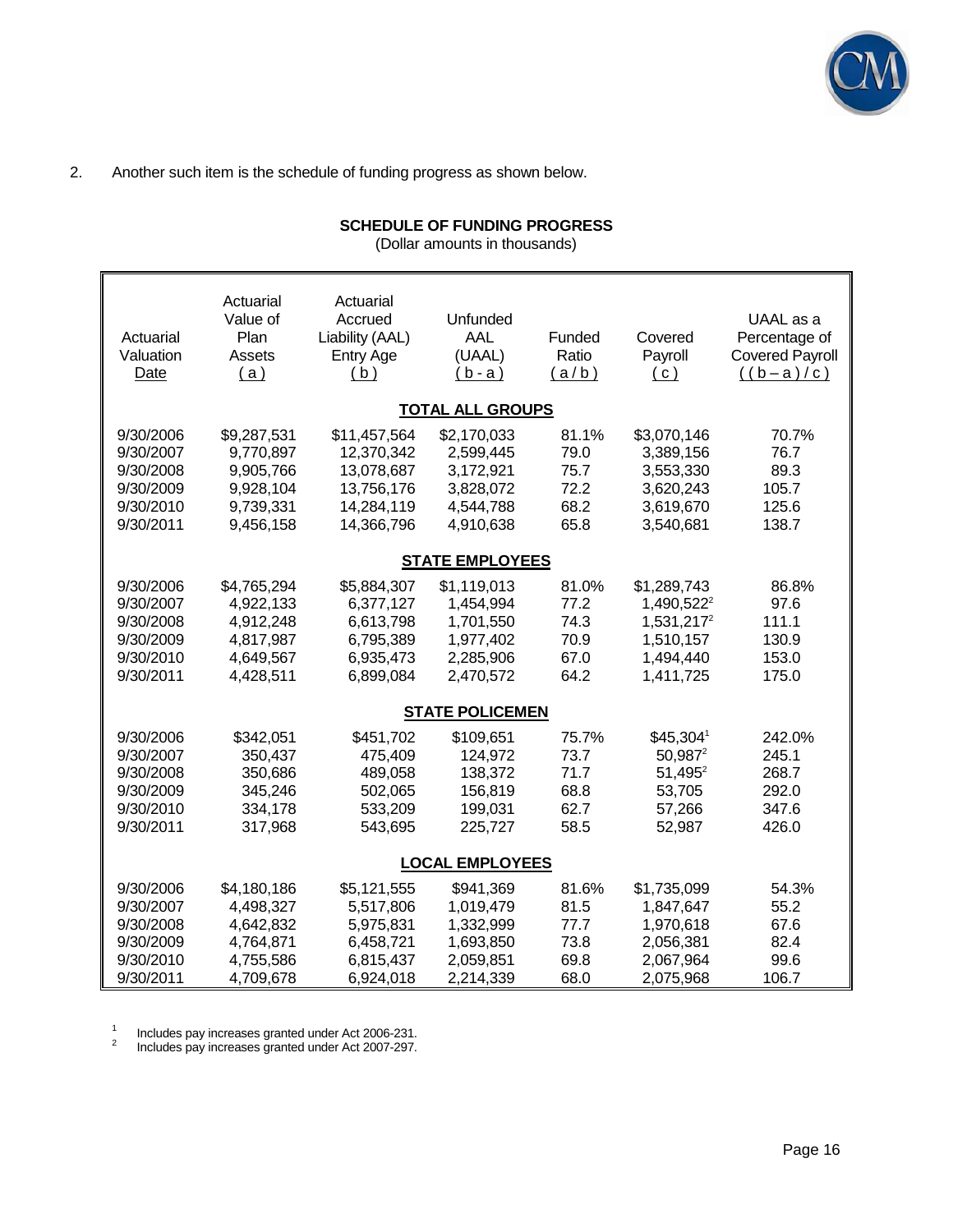

# 3. The information presented in the required supplementary schedules was determined as part of the actuarial

valuation at September 30, 2011. Additional information as of the latest actuarial valuation follows.

|                               | <b>State</b><br><b>Employees</b> | <b>State</b><br><b>Policemen</b> | Local<br><b>Employees</b>               |
|-------------------------------|----------------------------------|----------------------------------|-----------------------------------------|
| Valuation date                | 9/30/2011                        | 9/30/2011                        | 9/30/2011                               |
| Actuarial cost method         | Entry age                        | Entry age                        | Entry age                               |
| Amortization method           | Level percent<br>Open            | Level percent<br>Open            | Level percent<br>Open                   |
| Remaining amortization period | 30 years                         | 30 years                         | Within 30 years -<br>Varies by employer |
| Asset valuation method        | 5 year smoothed<br>Market        | 5 year smoothed<br>market        | 5 year smoothed<br>market               |
| Actuarial assumptions:        |                                  |                                  |                                         |
| Investment rate of return*    | 8.00%                            | 8.00%                            | 8.00%                                   |
| Projected salary increases*   | $3.75 - 7.25%$                   | 5.00%                            | $3.75 - 7.25%$                          |
| Cost-of-living adjustment     | None                             | None                             | None                                    |
| *Includes inflation at        | 3.00%                            | 3.00%                            | 3.00%                                   |

# **TREND INFORMATION**

|                        | Annual              | <b>Percent</b>         | <b>Net</b>                |  |  |  |  |
|------------------------|---------------------|------------------------|---------------------------|--|--|--|--|
| Year                   | <b>Pension Cost</b> | Of APC                 | <b>Pension Obligation</b> |  |  |  |  |
| <b>Ending</b>          | (APC)               | <b>Contributed</b>     | (NPO)                     |  |  |  |  |
|                        |                     |                        |                           |  |  |  |  |
|                        |                     | <b>State Employees</b> |                           |  |  |  |  |
| 9/30/2009              | \$171,097,038       | 100%                   | \$0                       |  |  |  |  |
| 9/30/2010              | 162,718,309         | 100                    |                           |  |  |  |  |
| 9/30/2011              | 162,923,038         | 100                    | 0                         |  |  |  |  |
|                        |                     |                        |                           |  |  |  |  |
|                        |                     | <b>State Policemen</b> |                           |  |  |  |  |
| 9/30/2009              | \$16,912,176        | 100%                   | \$0                       |  |  |  |  |
| 9/30/2010              | 17,281,367          | 100                    |                           |  |  |  |  |
| 9/30/2011              | 16,723,246          | 100                    | 0                         |  |  |  |  |
|                        |                     |                        |                           |  |  |  |  |
| <b>Local Employees</b> |                     |                        |                           |  |  |  |  |
| 9/30/2009              | Varies              | Varies                 | Varies                    |  |  |  |  |
| 9/30/2010              | Varies              | Varies                 | Varies                    |  |  |  |  |
| 9/30/2011              | Varies              | Varies                 | Varies                    |  |  |  |  |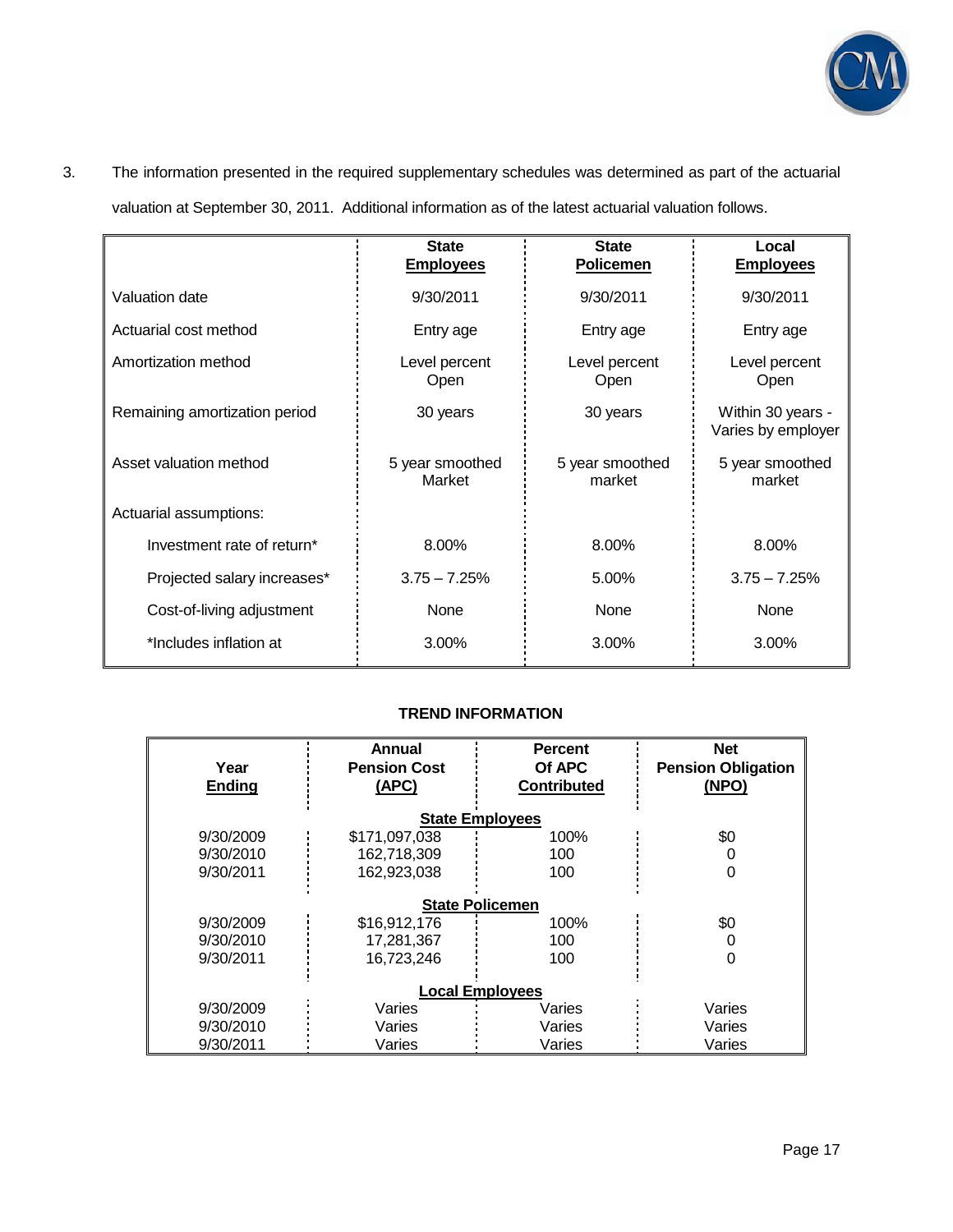

# **SCHEDULE A**

## **VALUATION BALANCE SHEET SHOWING THE PRESENT AND PROSPECTIVE ASSETS AND LIABILITIES OF THE EMPLOYEES' RETIREMENT SYSTEM OF ALABAMA**

## **STATE EMPLOYEES**

|                                                                                                                                                                                                                                                                                              | <b>SEPTEMBER 30, 2011</b> |                                                                            |  |
|----------------------------------------------------------------------------------------------------------------------------------------------------------------------------------------------------------------------------------------------------------------------------------------------|---------------------------|----------------------------------------------------------------------------|--|
| ASSETS                                                                                                                                                                                                                                                                                       |                           |                                                                            |  |
| Actuarial Value of Assets                                                                                                                                                                                                                                                                    | \$                        | 4,428,511,476                                                              |  |
| Present value of future members' contributions to<br>the Annuity Savings Fund                                                                                                                                                                                                                | \$                        | 704,869,395                                                                |  |
| Present value of future employer contributions to<br>the Pension Accumulation Fund                                                                                                                                                                                                           |                           |                                                                            |  |
| Normal contributions<br>Unfunded accrued liability contributions                                                                                                                                                                                                                             | \$                        | 96,760,179<br>2,470,572,008                                                |  |
| Total prospective employer contributions                                                                                                                                                                                                                                                     | \$                        | 2,567,332,187                                                              |  |
| <b>Total Assets</b>                                                                                                                                                                                                                                                                          | \$                        | 7,700,713,058                                                              |  |
| <b>LIABILITIES</b>                                                                                                                                                                                                                                                                           |                           |                                                                            |  |
| Present value of benefits payable on account of<br>retired members and beneficiaries of deceased<br>members now drawing retirement allowances<br><b>Service Retirements</b><br><b>Disability Retirements</b><br><b>Beneficiaries of Deceased Members</b><br><b>DROP Participant Accounts</b> | \$                        | 3,652,440,185<br>207,048,768<br>124,904,951<br>237,489,965                 |  |
| Total                                                                                                                                                                                                                                                                                        | \$                        | 4,221,883,869                                                              |  |
| <b>Inactive Members</b>                                                                                                                                                                                                                                                                      | \$                        | 98,240,035                                                                 |  |
| Present value of prospective benefits payable on<br>account of present active members:                                                                                                                                                                                                       |                           |                                                                            |  |
| Service retirement allowances<br>Disability retirement allowances<br><b>Death Benefits</b><br><b>Termination Benefits</b><br>Total                                                                                                                                                           | \$<br>\$                  | 2,905,126,491<br>150,144,990<br>36,117,730<br>289,199,943<br>3,380,589,154 |  |
| <b>Total Liabilities</b>                                                                                                                                                                                                                                                                     | \$                        | 7,700,713,058                                                              |  |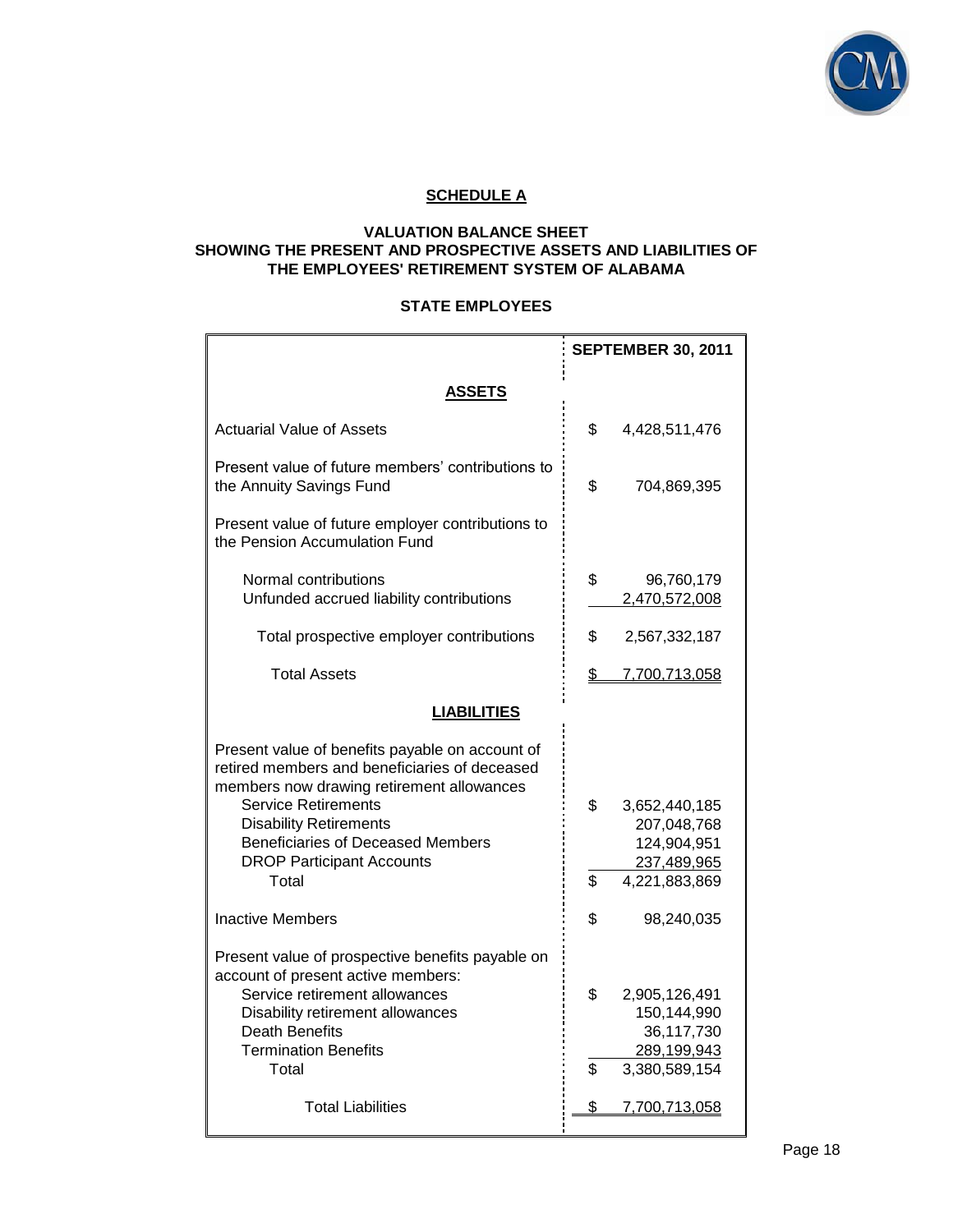

## **VALUATION BALANCE SHEET SHOWING THE PRESENT AND PROSPECTIVE ASSETS AND LIABILITIES OF THE EMPLOYEES' RETIREMENT SYSTEM OF ALABAMA**

## **STATE POLICEMEN**

|                                                                                                                                                                                                                                                                                                       |          | <b>SEPTEMBER 30, 2011</b>                                          |
|-------------------------------------------------------------------------------------------------------------------------------------------------------------------------------------------------------------------------------------------------------------------------------------------------------|----------|--------------------------------------------------------------------|
| <b>ASSETS</b>                                                                                                                                                                                                                                                                                         |          |                                                                    |
| <b>Actuarial Value of Assets</b>                                                                                                                                                                                                                                                                      | \$       | 317,968,498                                                        |
| Present value of future members' contributions to<br>the Annuity Savings Fund                                                                                                                                                                                                                         | \$       | 43,356,640                                                         |
| Present value of future employer contributions to<br>the Pension Accumulation Fund                                                                                                                                                                                                                    |          |                                                                    |
| Normal contributions<br>Unfunded accrued liability contributions                                                                                                                                                                                                                                      | \$       | 43,282,190<br>225,726,739                                          |
| Total prospective employer contributions                                                                                                                                                                                                                                                              | \$       | 269,008,929                                                        |
| <b>Total Assets</b>                                                                                                                                                                                                                                                                                   | \$       | 630,334,067                                                        |
| <b>LIABILITIES</b>                                                                                                                                                                                                                                                                                    |          |                                                                    |
| Present value of benefits payable on account of<br>retired members and beneficiaries of deceased<br>members now drawing retirement allowances<br><b>Service Retirements</b><br><b>Disability Retirements</b><br><b>Beneficiaries of Deceased Members</b><br><b>DROP Participant Accounts</b><br>Total | \$<br>\$ | 302,155,035<br>7,583,183<br>14,925,855<br>7,344,960<br>332,009,033 |
| <b>Inactive Members</b>                                                                                                                                                                                                                                                                               | \$       | 1,800,543                                                          |
| Present value of prospective benefits payable on<br>account of present active members:<br>Service retirement allowances<br>Disability retirement allowances<br><b>Death Benefits</b><br><b>Termination Benefits</b><br>Total                                                                          | \$<br>\$ | 282,064,148<br>5,786,315<br>1,616,530<br>7,057,498<br>296,524,491  |
| <b>Total Liabilities</b>                                                                                                                                                                                                                                                                              | \$       | 630,334,067                                                        |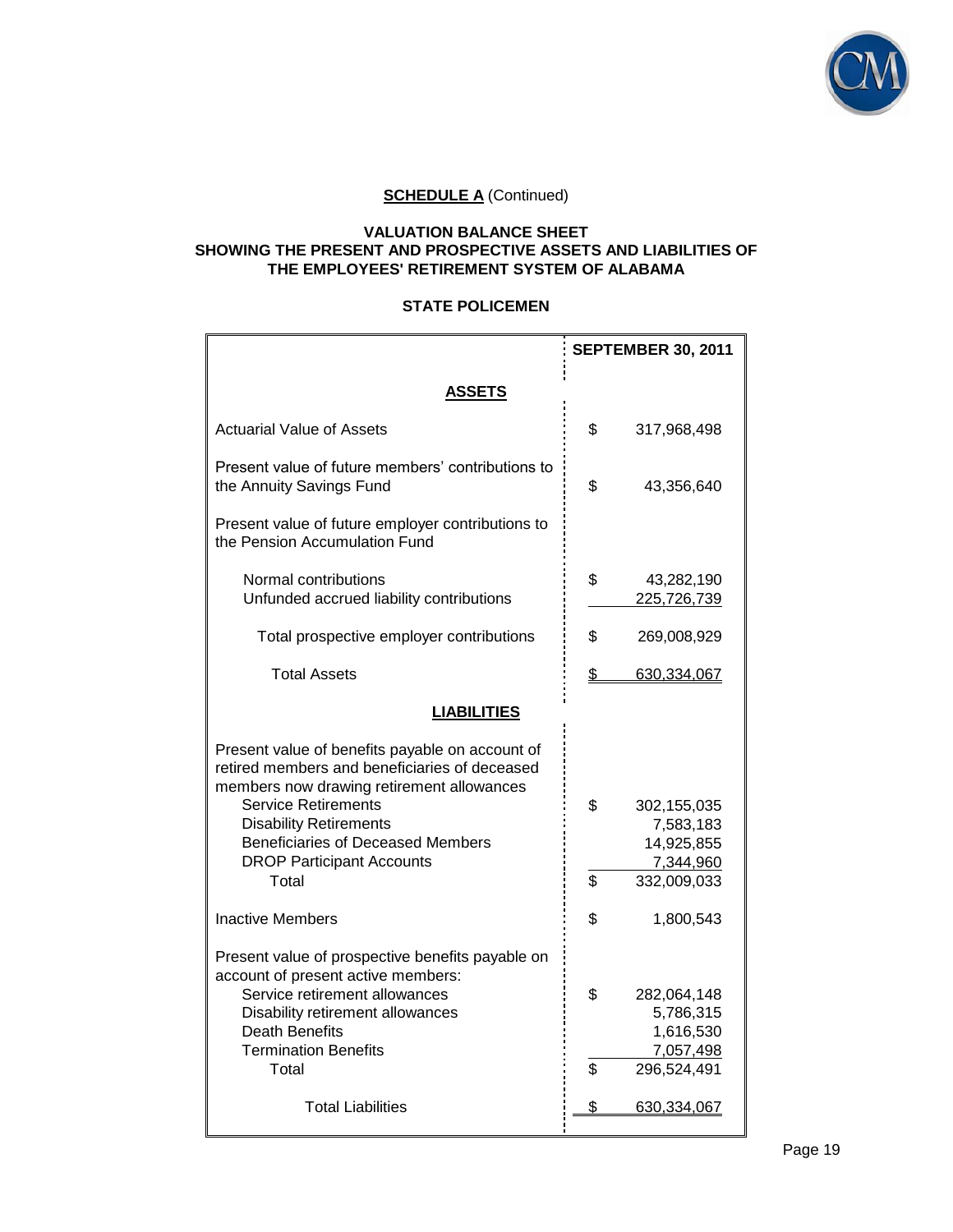

## **VALUATION BALANCE SHEET SHOWING THE PRESENT AND PROSPECTIVE ASSETS AND LIABILITIES OF THE EMPLOYEES' RETIREMENT SYSTEM OF ALABAMA**

## **LOCAL EMPLOYEES**

|                                                                                                                                                                                                                                                                                                       | <b>SEPTEMBER 30, 2011</b> |                                                                              |  |
|-------------------------------------------------------------------------------------------------------------------------------------------------------------------------------------------------------------------------------------------------------------------------------------------------------|---------------------------|------------------------------------------------------------------------------|--|
| <b>ASSETS</b>                                                                                                                                                                                                                                                                                         |                           |                                                                              |  |
| <b>Actuarial Value of Assets</b>                                                                                                                                                                                                                                                                      | \$                        | 4,709,678,034                                                                |  |
| Present value of future members' contributions<br>to the Annuity Savings Fund                                                                                                                                                                                                                         | \$                        | 783,709,553                                                                  |  |
| Present value of future employer contributions to<br>the Pension Accumulation Fund                                                                                                                                                                                                                    |                           |                                                                              |  |
| Normal contributions<br>Unfunded accrued liability contributions                                                                                                                                                                                                                                      | \$                        | 502,341,906<br>2,214,339,447                                                 |  |
| Total prospective employer contributions                                                                                                                                                                                                                                                              | \$                        | 2,716,681,353                                                                |  |
| <b>Total Assets</b>                                                                                                                                                                                                                                                                                   | $\mathbb{S}^-$            | 8,210,068,940                                                                |  |
| <b>LIABILITIES</b>                                                                                                                                                                                                                                                                                    |                           |                                                                              |  |
| Present value of benefits payable on account of<br>retired members and beneficiaries of deceased<br>members now drawing retirement allowances<br><b>Service Retirements</b><br><b>Disability Retirements</b><br><b>Beneficiaries of Deceased Members</b><br><b>DROP Participant Accounts</b><br>Total | \$<br>\$                  | 2,802,291,119<br>162,959,391<br>124,451,338<br>79,347,396<br>3,169,049,244   |  |
| <b>Inactive Members</b>                                                                                                                                                                                                                                                                               | \$                        | 151,114,457                                                                  |  |
| Present value of prospective benefits payable on<br>account of present active members:<br>Service retirement allowances<br>Disability retirement allowances<br><b>Death Benefits</b><br><b>Termination Benefits</b><br>Total                                                                          | \$<br>\$                  | 4,160,975,046<br>231, 173, 485<br>54,558,820<br>443,197,888<br>4,889,905,239 |  |
| <b>Total Liabilities</b>                                                                                                                                                                                                                                                                              | \$                        | 8,210,068,940                                                                |  |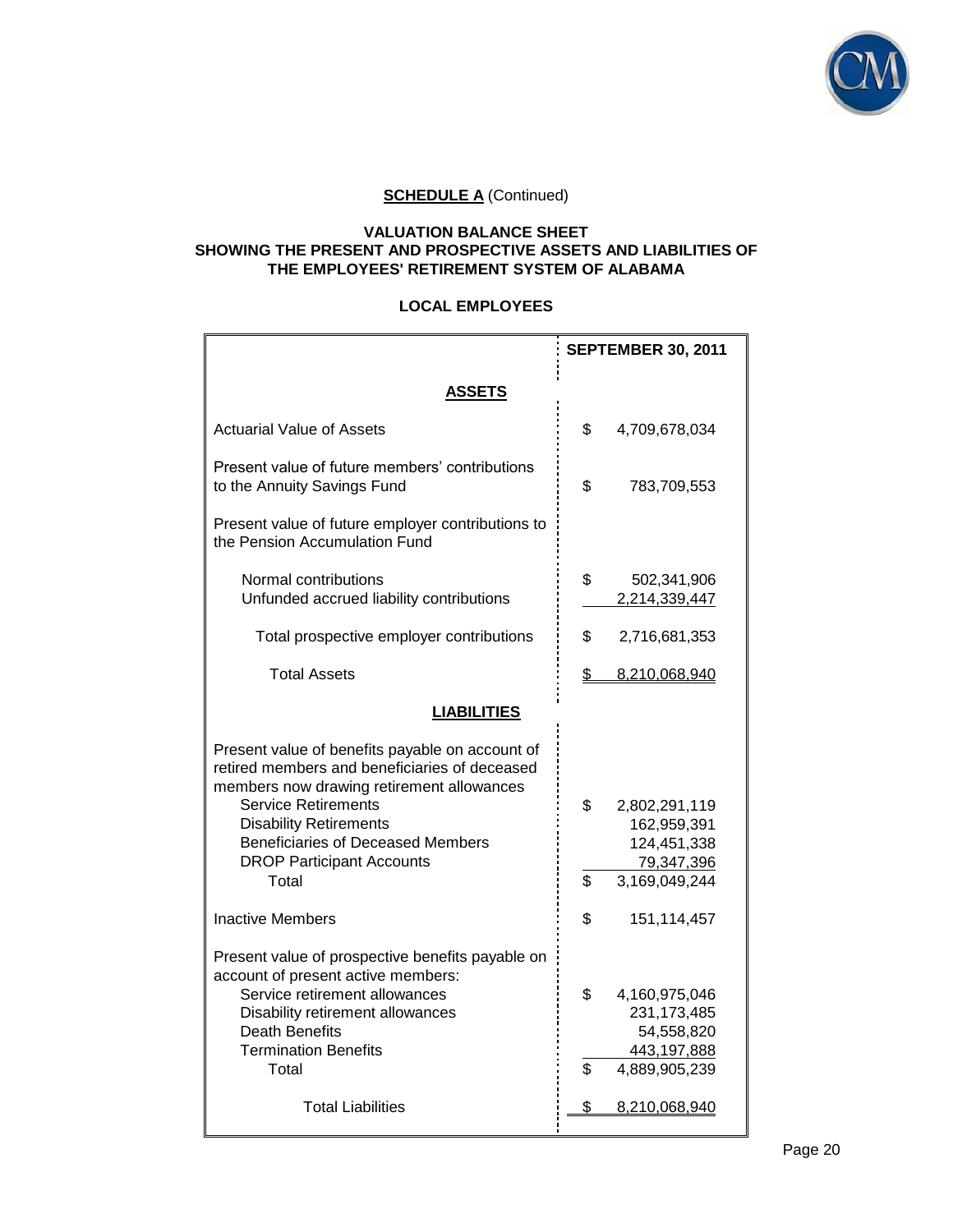

## **VALUATION BALANCE SHEET SHOWING THE PRESENT AND PROSPECTIVE ASSETS AND LIABILITIES OF THE EMPLOYEES' RETIREMENT SYSTEM OF ALABAMA**

## **TOTAL - ALL GROUPS**

|                                                                                                                                                                                                                                                                                                                    | <b>SEPTEMBER 30, 2011</b>                                                                 |  |  |
|--------------------------------------------------------------------------------------------------------------------------------------------------------------------------------------------------------------------------------------------------------------------------------------------------------------------|-------------------------------------------------------------------------------------------|--|--|
| ASSETS                                                                                                                                                                                                                                                                                                             |                                                                                           |  |  |
| <b>Actuarial Value of Assets</b>                                                                                                                                                                                                                                                                                   | \$<br>9,456,158,008                                                                       |  |  |
| Present value of future members' contributions to the<br><b>Annuity Savings Fund</b>                                                                                                                                                                                                                               | \$<br>1,531,935,588                                                                       |  |  |
| Present value of future employer contributions to the<br><b>Pension Accumulation Fund</b>                                                                                                                                                                                                                          |                                                                                           |  |  |
| Normal contributions<br>Unfunded accrued liability contributions                                                                                                                                                                                                                                                   | \$<br>642,384,275<br>4,910,638,194                                                        |  |  |
| Total prospective employer contributions                                                                                                                                                                                                                                                                           | \$<br>5,553,022,469                                                                       |  |  |
| <b>Total Assets</b>                                                                                                                                                                                                                                                                                                | \$<br>16,541,116,065                                                                      |  |  |
| <b>LIABILITIES</b>                                                                                                                                                                                                                                                                                                 |                                                                                           |  |  |
| Present value of benefits payable on account of retired<br>members, beneficiaries of deceased members now<br>drawing retirement allowances, and DROP participants<br><b>Service Retirements</b><br><b>Disability Retirements</b><br>Beneficiaries of Deceased Members<br><b>DROP Participant Accounts</b><br>Total | \$<br>6,756,886,339<br>377,591,342<br>264,282,144<br>324, 182, 321<br>\$<br>7,722,942,146 |  |  |
| <b>Inactive Members</b>                                                                                                                                                                                                                                                                                            | \$<br>251,155,035                                                                         |  |  |
| Present value of prospective benefits payable on<br>account of present active members:<br>Service retirement allowances<br>Disability retirement allowances<br><b>Death Benefits</b><br><b>Termination Benefits</b><br>Total                                                                                       | \$<br>7,348,165,685<br>387,104,790<br>92,293,080<br>739,455,329<br>\$<br>8,567,018,884    |  |  |
| <b>Total Liabilities</b>                                                                                                                                                                                                                                                                                           | 16,541,116,065<br>\$                                                                      |  |  |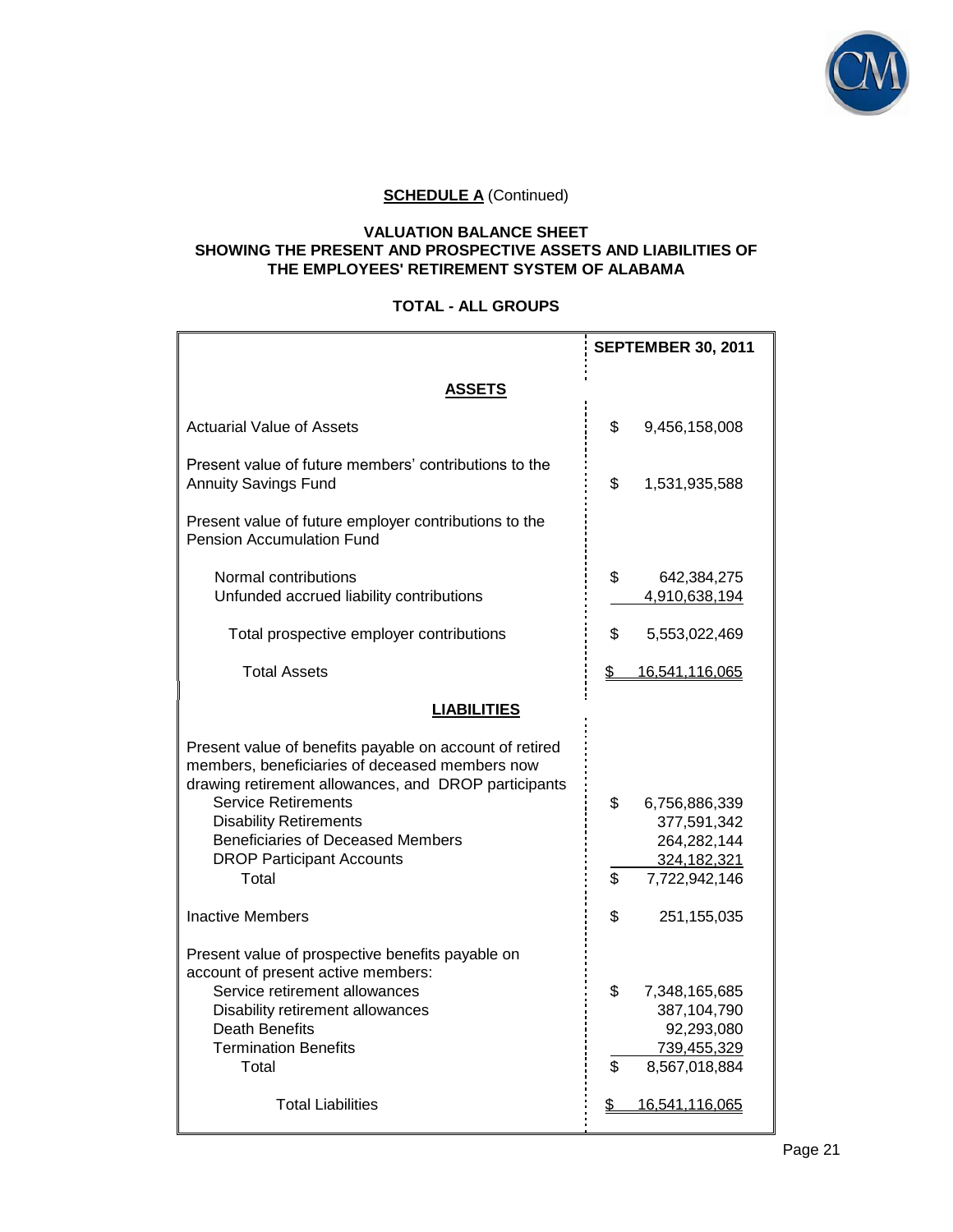

## **SOLVENCY TEST (\$1000's)**

| <b>Aggregate Accrued Liabilities For</b>                                                              |                                                                              |                                                                              |                                                                              | <b>Portion of Accrued</b><br><b>Liabilities</b><br><b>Covered by Reported Asset</b> |                                         |                                        |                                               |
|-------------------------------------------------------------------------------------------------------|------------------------------------------------------------------------------|------------------------------------------------------------------------------|------------------------------------------------------------------------------|-------------------------------------------------------------------------------------|-----------------------------------------|----------------------------------------|-----------------------------------------------|
| Valuation<br><b>Date</b>                                                                              | (1)<br><b>Active</b><br>Member<br><b>Contributions</b>                       | (2)<br><b>Retirants</b><br>and<br><b>Beneficiaries</b>                       | (3)<br><b>Active Members</b><br>(Employer<br><b>Financed Portion)</b>        | <b>Reported</b><br><b>Assets</b>                                                    | (1)                                     | (2)                                    | (3)                                           |
| $9/30/2011$ <sup>1</sup><br>9/30/2010<br>9/30/2009<br>$9/30/2008^2$<br>$9/30/2007^2$<br>$9/30/2006^3$ | \$2.112.356<br>2.050.051<br>1.973.511<br>1.860.095<br>1.777.331<br>1.705.372 | \$7.722.942<br>7.130.938<br>6.707.240<br>6.275.136<br>5.911.861<br>5.540.766 | \$4,531,498<br>4.535.113<br>5.075.425<br>4,943,455<br>4.681.149<br>4,211,426 | \$9,456,158<br>9.739.331<br>9.928.104<br>9.905.766<br>9.770.897<br>9.287.531        | 100%<br>100<br>100<br>100<br>100<br>100 | 95%<br>100<br>100<br>100<br>100<br>100 | $0\%$<br>12.3<br>24.6<br>35.8<br>44.5<br>48.5 |

 $1$  Reflects changes in actuarial assumptions.

П

 $2^2$  Reflects pay increases payable under Act 2007-297.

 $3$  Reflects changes in actuarial assumptions.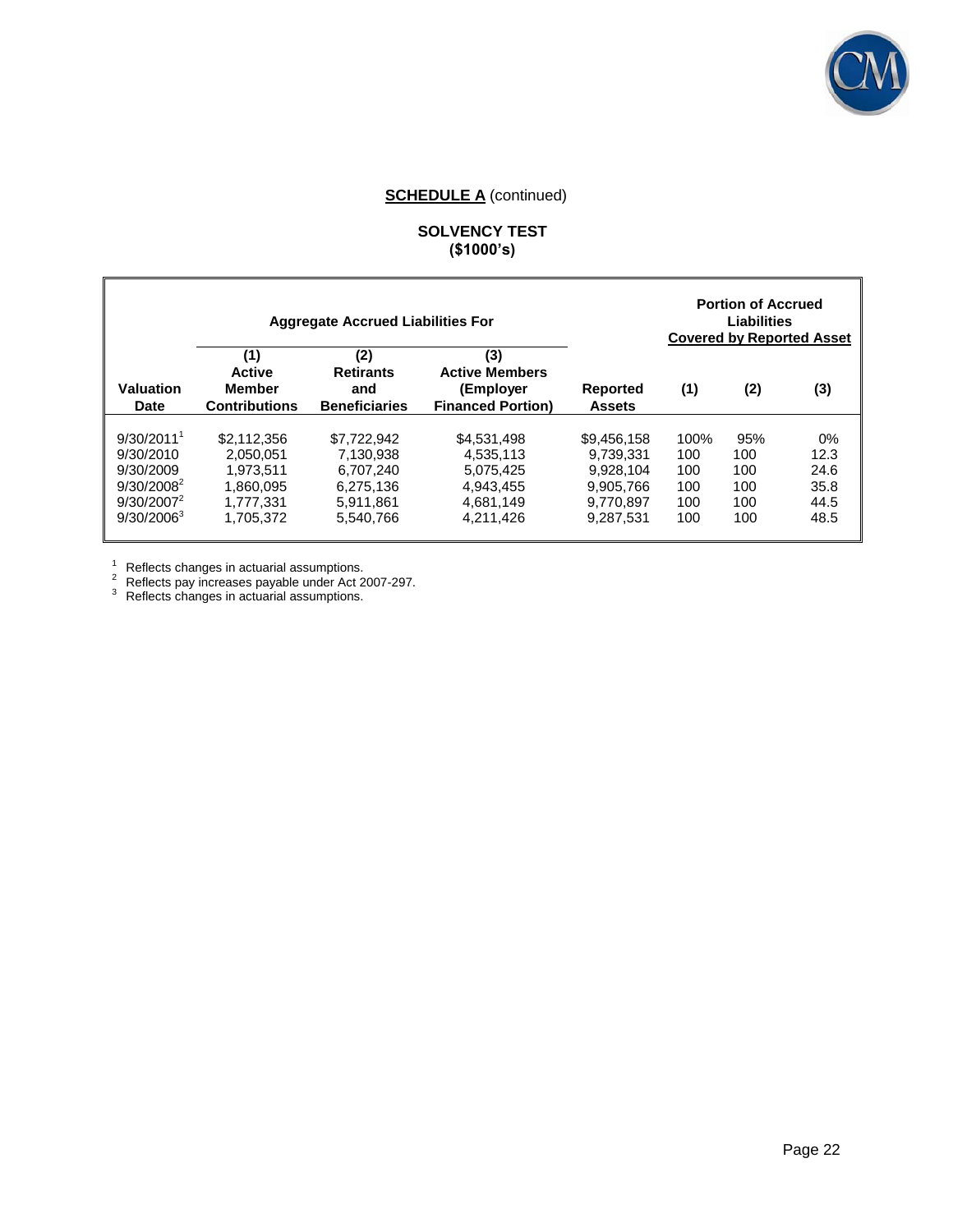

# **SCHEDULE B**

## **DEVELOPMENT OF THE ACTUARIAL VALUE OF ASSETS AS OF SEPTEMBER 30, 2011**

# **STATE EMPLOYEES**

| (1) | Actuarial Value Beginning of Year<br>Actuarial Value Beginning of Year<br>a.<br>Adjustment<br>b.<br>Adjusted Actuarial Value Beginning of Year<br>C.                                                                                                                  | \$                    | \$4,649,566,749<br>7,691,452<br>4,657,258,201                                                   |
|-----|-----------------------------------------------------------------------------------------------------------------------------------------------------------------------------------------------------------------------------------------------------------------------|-----------------------|-------------------------------------------------------------------------------------------------|
| (2) | Market Value End of Year                                                                                                                                                                                                                                              | \$                    | 3,750,991,726                                                                                   |
| (3) | Market Value Beginning of Year<br>Market Value Beginning of Year<br>a.<br>Adjustment<br>b.<br>Adjusted Market Value Beginning of Year<br>c.                                                                                                                           | \$                    | \$3,848,845,856<br>7,289,865<br>3,856,135,721                                                   |
| (4) | Cash Flow<br>Contributions<br>a.<br><b>Benefit Payments</b><br>b.<br><b>Investment Expenses</b><br>c.<br>d.<br><b>Net</b>                                                                                                                                             | \$<br>\$              | 241,908,761<br>(438, 239, 188)<br>(4,345,866)<br>(200, 676, 293)                                |
| (5) | Investment Income<br>Market total: $(2) - (3)c - (4)d$<br>a.<br><b>Assumed Rate</b><br>b.<br>Amount for Immediate Recognition<br>C <sub>1</sub><br>$[(3)c \times (5)b] + [[(4)a + (4)b] * (5)b * 0.5] - (4)c$<br>Amount for Phased-in Recognition $(5)a - (5)c$<br>d. | \$<br>\$<br>$\dot{s}$ | 95,532,298<br>8.00%<br>304,983,507<br>(209, 451, 209)                                           |
| (6) | Phased-In Recognition of Investment Income<br>Current Year: 0.20*(5)d<br>a.<br><b>First Prior Year</b><br>b.<br>Second Prior Year<br>C.<br>Third Prior Year<br>$d_{-}$<br><b>Fourth Prior Year</b><br>e.<br><b>Total Recognized Investment Gain</b><br>f.             | \$<br>\$              | (41,890,242)<br>10,025,383<br>(152, 153, 596)<br>(239, 770, 134)<br>90,734,650<br>(333,053,939) |
| (7) | Actuarial Value End of Year:<br>$(1)c + (4)d + (5)c + (6)f$                                                                                                                                                                                                           | \$                    | 4,428,511,476                                                                                   |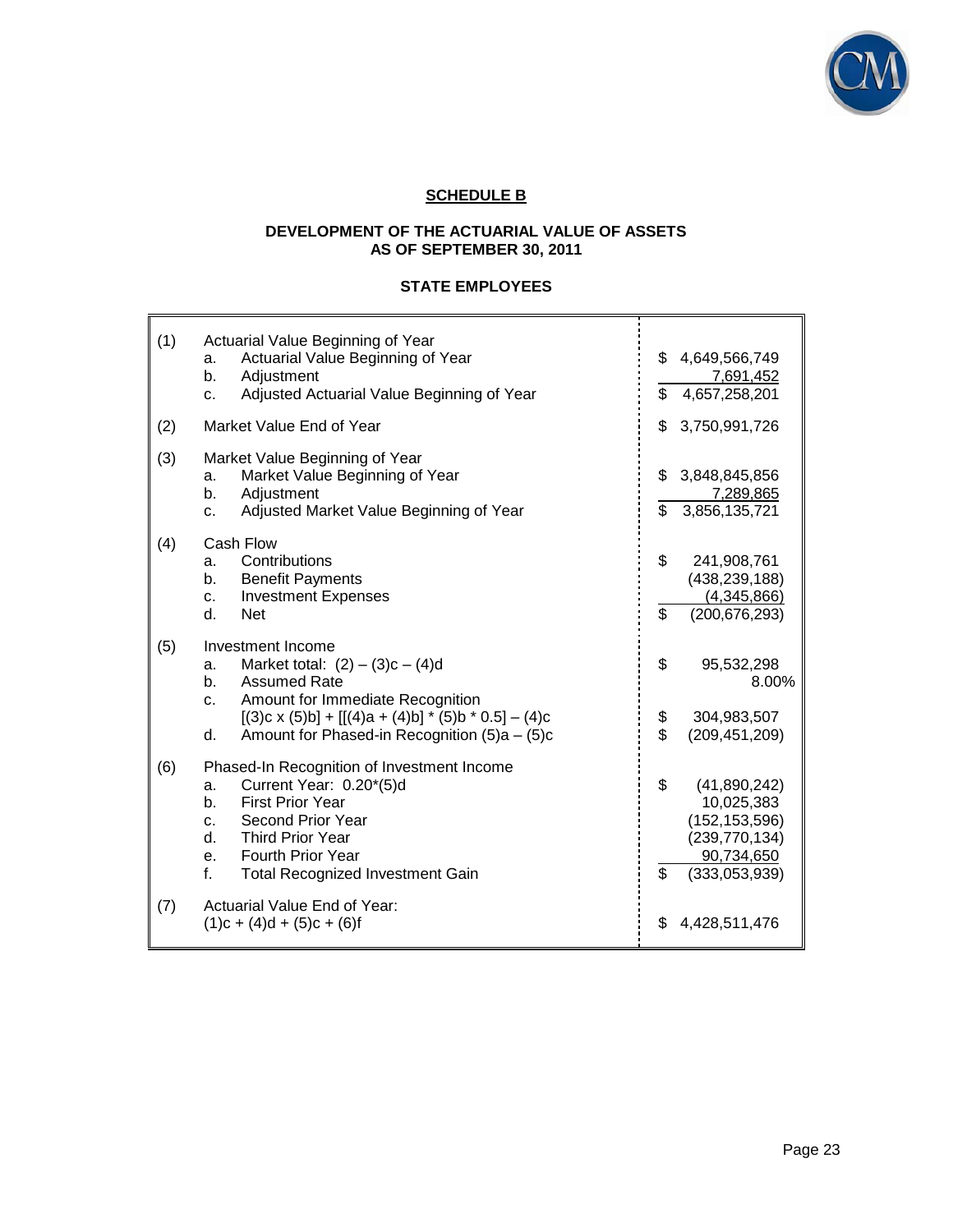

## **DEVELOPMENT OF THE ACTUARIAL VALUE OF ASSETS AS OF SEPTEMBER 30, 2011**

## **STATE POLICEMEN**

| (1) | Actuarial Value Beginning of Year                                                                                                                                                                                                                                            | \$             | 334, 177, 906                                                                       |
|-----|------------------------------------------------------------------------------------------------------------------------------------------------------------------------------------------------------------------------------------------------------------------------------|----------------|-------------------------------------------------------------------------------------|
| (2) | Market Value End of Year                                                                                                                                                                                                                                                     | \$             | 268,969,968                                                                         |
| (3) | Market Value Beginning of Year                                                                                                                                                                                                                                               | \$             | 276,225,329                                                                         |
| (4) | Cash Flow<br>Contributions<br>a.<br><b>Benefit Payments</b><br>b.<br><b>Net</b><br>$C_{\cdot}$                                                                                                                                                                               | \$<br>\$       | 22,310,830<br>(36, 296, 998)<br>(13,986,168)                                        |
| (5) | Investment Income<br>Market total: $(2) - (3) - (4)c$<br>a.<br><b>Assumed Rate</b><br>$h_{-}$<br>Amount of Immediate Recognition<br>C.<br>$[(3) \times (5) \text{b}] + [(4) \text{c} * (5) \text{b} * 0.5]$<br>Amount for Phased-in Recognition (5)a - (5)c<br>d.            | \$<br>\$<br>\$ | 6,730,807<br>8.00%<br>21,538,580<br>(14, 807, 773)                                  |
| (6) | Phased-In Recognition of Investment Income<br>Current Year: 0.20*(5)d<br>a.<br><b>First Prior Year</b><br>b.<br>Second Prior Year<br>C <sub>1</sub><br><b>Third Prior Year</b><br>d.<br><b>Fourth Prior Year</b><br>$e_{i}$<br>f.<br><b>Total Recognized Investment Gain</b> | \$<br>\$       | (2,961,555)<br>644.494<br>(11,068,040)<br>(16,949,719)<br>6,573,000<br>(23,761,820) |
| (7) | Actuarial Value End of Year:<br>$(1) + (4)c + (5)c + (6)f$                                                                                                                                                                                                                   | \$             | 317,968,498                                                                         |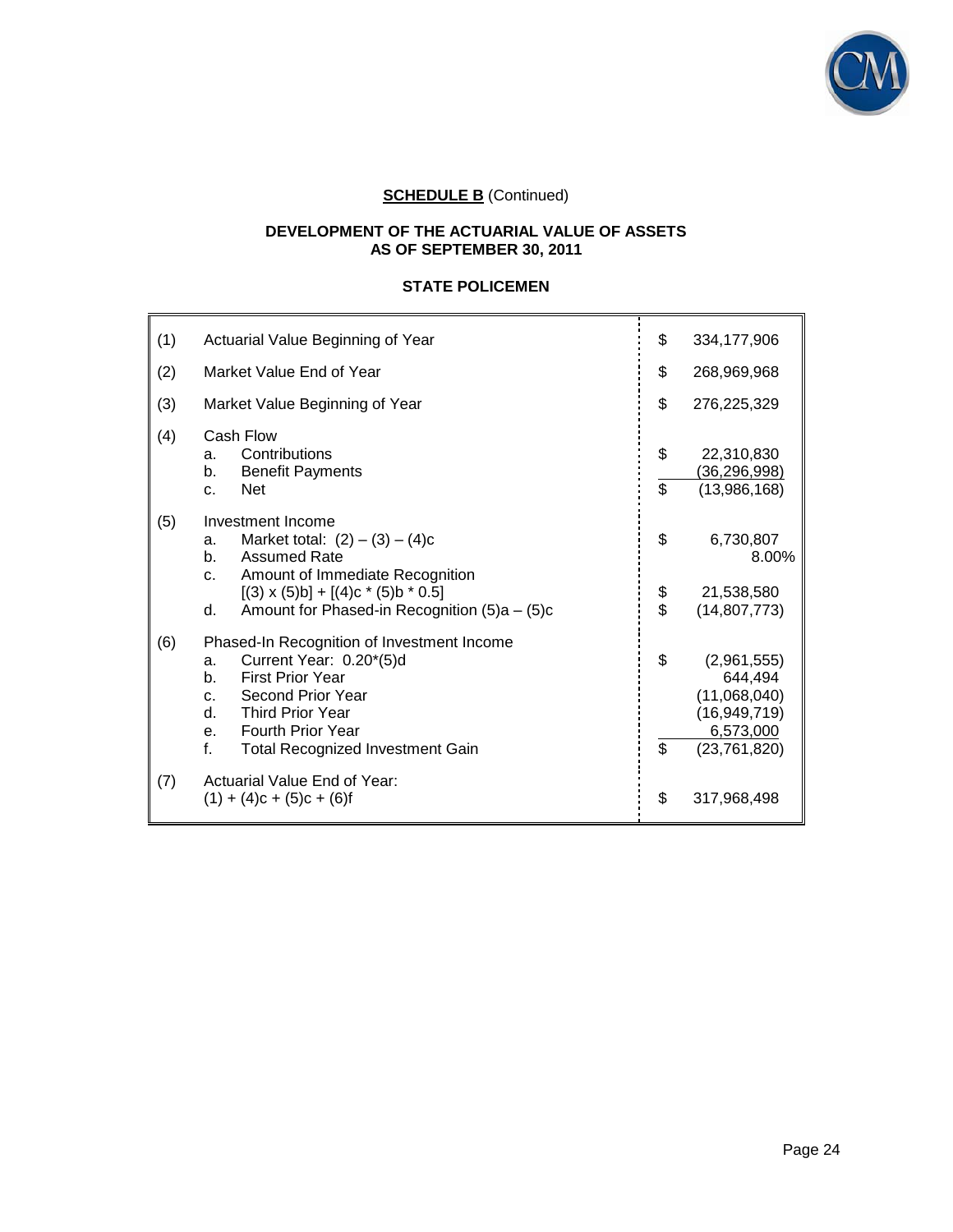

## **DEVELOPMENT OF THE ACTUARIAL VALUE OF ASSETS AS OF SEPTEMBER 30, 2011**

## **LOCAL EMPLOYEES**

| (1) | Actuarial Value Beginning of Year<br>Actuarial Value Beginning of Year<br>a.<br>b.<br>Adjustment<br>Adjusted Actuarial Value Beginning of Year<br>c.                                                                                                                                                                                                        | \$             | \$4,755,586,161<br>(7,691,452)<br>4,747,894,709                                                     |
|-----|-------------------------------------------------------------------------------------------------------------------------------------------------------------------------------------------------------------------------------------------------------------------------------------------------------------------------------------------------------------|----------------|-----------------------------------------------------------------------------------------------------|
| (2) | Market Value End of Year                                                                                                                                                                                                                                                                                                                                    | \$             | 4,037,279,609                                                                                       |
| (3) | Market Value Beginning of Year<br>Market Value Beginning of Year<br>a.<br>Adjustment<br>b.<br>Adjusted Market Value Beginning of Year<br>c.                                                                                                                                                                                                                 | \$             | \$3,977,913,272<br>(7, 289, 865)<br>3,970,623,407                                                   |
| (4) | Cash Flow<br>Contributions<br>a.<br><b>Benefit Payments</b><br>b.<br><b>Net</b><br>C.                                                                                                                                                                                                                                                                       | \$<br>\$       | 314,805,221<br>(347, 171, 504)<br>(32, 366, 283)                                                    |
| (5) | Investment Income<br>Market total: $(2) - (3)c - (4)c$<br>a.<br><b>Assumed Rate</b><br>b.<br>Amount of Immediate Recognition<br>C.<br>$[(3)c \times (5)b] + [(4)c \cdot (5)b \cdot 0.5]$<br>Adjustment for Employer Lump Sums<br>d.<br>Adjusted Amount for Immediate Recognition (5) $c + (5)d$<br>e.<br>Amount for Phased-In Recognition (5)a - (5)e<br>f. | \$<br>\$\$\$\$ | 99,022,485<br>8.00%<br>316,355,221<br>516,574<br>316,871,795<br>(217, 849, 310)                     |
| (6) | Phased-In Recognition of Investment Income<br>Current Year: 0.20*(5)f<br>a.<br><b>First Prior Year</b><br>b.<br>Second Prior Year<br>$C_{-}$<br>d.<br><b>Third Prior Year</b><br><b>Fourth Prior Year</b><br>e.<br>f.<br><b>Total Recognized Investment Gain</b>                                                                                            | \$<br>\$       | (43, 569, 862)<br>11,798,547<br>(150, 627, 609)<br>(221, 373, 757)<br>81,050,494<br>(322, 722, 187) |
| (7) | Actuarial Value End of Year:<br>$(1)c + (4)c + (5)e + (6)f$                                                                                                                                                                                                                                                                                                 | \$             | 4,709,678,034                                                                                       |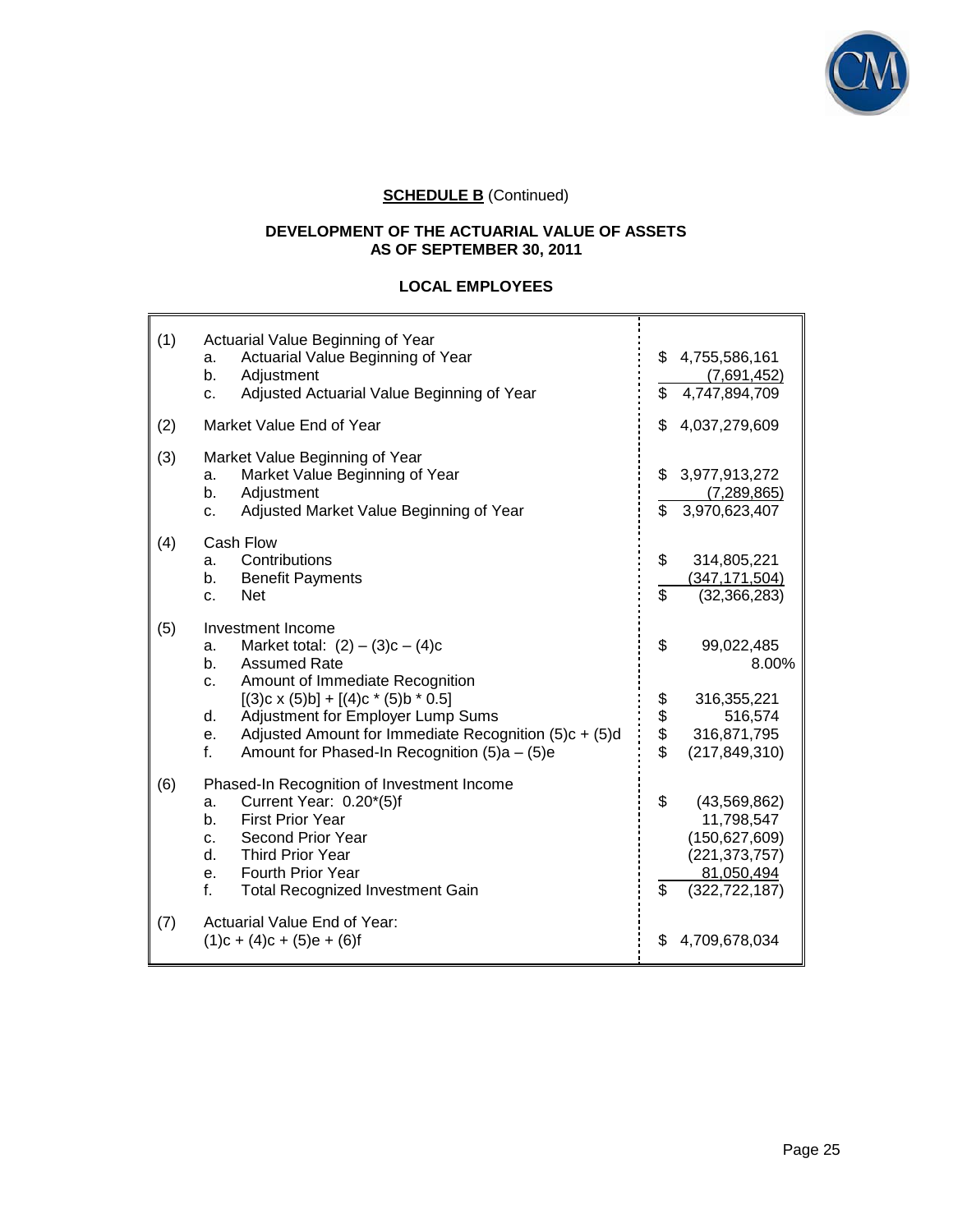

#### **SEPTEMBER 30, 2011 DEVELOPMENT OF THE ACTUARIAL VALUE OF ASSETS**

## **TOTAL - ALL GROUPS**

| (1) | Actuarial Value Beginning of Year                                                                                                                                                                                                                                                                                                                                | \$             | 9,739,330,816                                                                                      |
|-----|------------------------------------------------------------------------------------------------------------------------------------------------------------------------------------------------------------------------------------------------------------------------------------------------------------------------------------------------------------------|----------------|----------------------------------------------------------------------------------------------------|
| (2) | Market Value End of Year                                                                                                                                                                                                                                                                                                                                         | \$             | 8,057,241,303                                                                                      |
| (3) | Market Value Beginning of Year                                                                                                                                                                                                                                                                                                                                   | \$             | 8,102,984,457                                                                                      |
| (4) | Cash Flow<br>Contributions<br>a.<br><b>Benefit Payments</b><br>b.<br><b>Investment Expenses</b><br>C.<br>d.<br><b>Net</b>                                                                                                                                                                                                                                        | \$<br>\$       | 579,024,812<br>(821, 707, 690)<br>(4,345,866)<br>(247, 028, 744)                                   |
| (5) | Investment Income<br>Market total: $(2) - (3) - (4)d$<br>a.<br><b>Assumed Rate</b><br>b.<br>Amount for Immediate Recognition<br>c.<br>$[(3)c \times (5)b] + [[(4)a + (4)b] * (5)b * 0.5] - (4)c$<br>Adjusted for Employer Lump Sums<br>d.<br>Adjusted Amount for Immediate Recognition (5)c + (5)d<br>е.<br>f.<br>Amount for Phased-In Recognition $(5)a - (5)e$ | \$<br>\$\$\$\$ | 201,285,590<br>8.00%<br>642,877,307<br>(3, 160)<br>643,393,882<br>(442, 108, 292)                  |
| (6) | Phased-In Recognition of Investment Income<br>Current Year: 0.20*(5)f<br>a.<br><b>First Prior Year</b><br>b.<br>Second Prior Year<br>C <sub>1</sub><br>d.<br><b>Third Prior Year</b><br><b>Fourth Prior Year</b><br>е.<br>f.<br><b>Total Recognized Investment Gain</b>                                                                                          | \$<br>\$       | (88, 421, 658)<br>22,468,424<br>(313, 849, 245)<br>(478,093,610)<br>178,358,144<br>(679, 537, 946) |
| (7) | Actuarial Value End of Year:<br>$(1) + (4)d + (5)e + (6)f$                                                                                                                                                                                                                                                                                                       | \$             | 9,456,158,008                                                                                      |

| Date                                                          | Investment                                                                         | Amount                                                                               | <b>Remaining Balance</b>                                            |
|---------------------------------------------------------------|------------------------------------------------------------------------------------|--------------------------------------------------------------------------------------|---------------------------------------------------------------------|
|                                                               | Gain/(Loss)                                                                        | Recognized                                                                           | as of 9/30/2011                                                     |
| 9/30/2011<br>9/30/2010<br>9/30/2009<br>9/30/2008<br>9/30/2007 | (441, 588, 558)<br>98,981,351<br>(1,569,593,406)<br>(2,389,556,662)<br>891,727,033 | (88, 317, 712)<br>S<br>19,796,270<br>(313, 918, 681)<br>(477,911,332)<br>178,345,407 | (353, 270, 846)<br>59,388,811<br>(627, 837, 362)<br>(477, 911, 332) |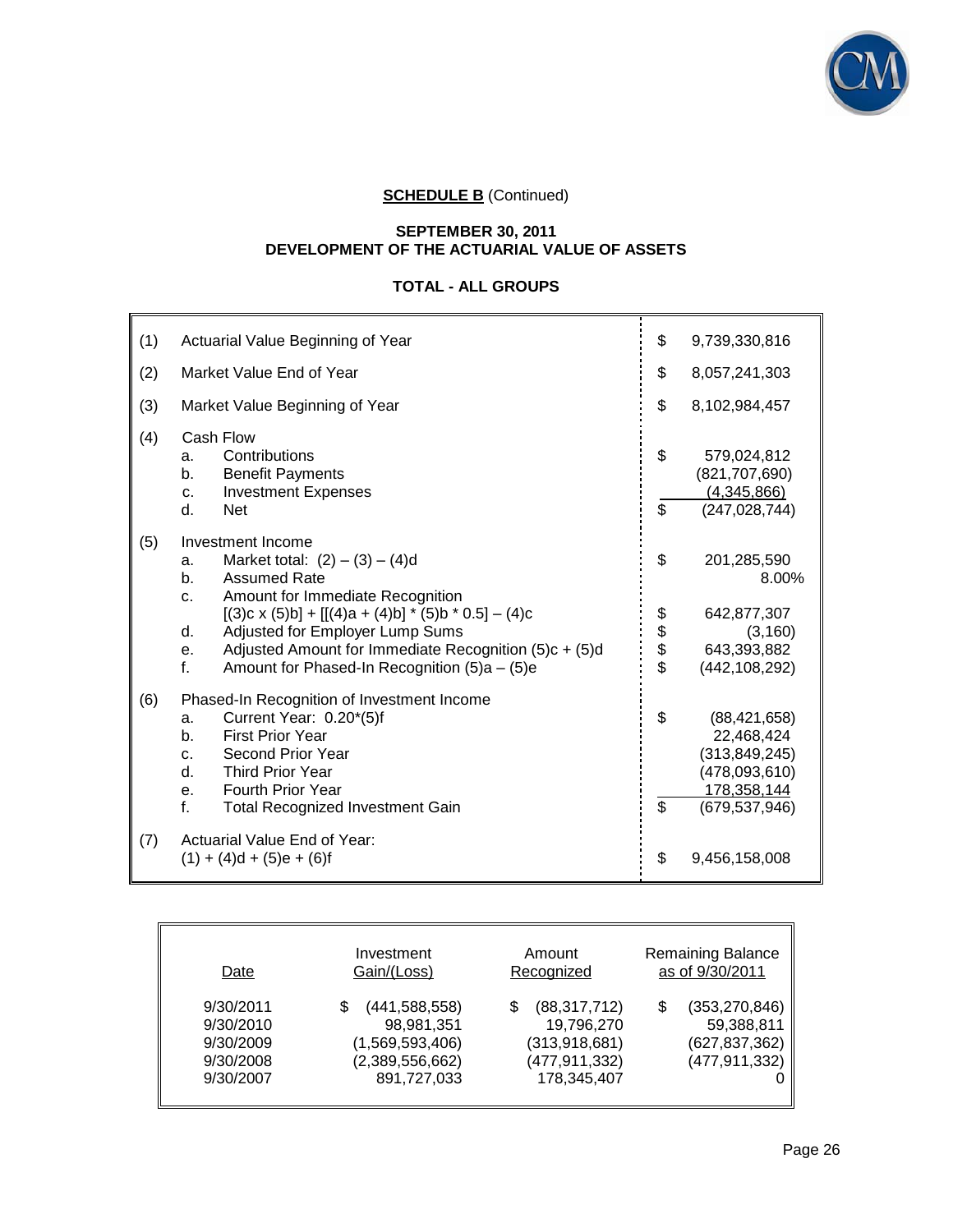

# **SCHEDULE C**

## **SUMMARY OF RECEIPTS AND DISBURSEMENTS FOR THE YEAR ENDING SEPTEMBER 30, 2011**  $\_$  ,  $\_$  ,  $\_$  ,  $\_$  ,  $\_$  ,  $\_$  ,  $\_$  ,  $\_$  ,  $\_$  ,  $\_$  ,  $\_$  ,  $\_$  ,  $\_$  ,  $\_$  ,  $\_$  ,  $\_$  ,  $\_$  ,  $\_$  ,  $\_$  ,  $\_$  ,  $\_$  ,  $\_$  ,  $\_$  ,  $\_$  ,  $\_$  ,  $\_$  ,  $\_$  ,  $\_$  ,  $\_$  ,  $\_$  ,  $\_$  ,  $\_$  ,  $\_$  ,  $\_$  ,  $\_$  ,  $\_$  ,  $\_$  ,

| Receipts for the Year                                                                                                                                                                                                                               |                                                              |                                                       |
|-----------------------------------------------------------------------------------------------------------------------------------------------------------------------------------------------------------------------------------------------------|--------------------------------------------------------------|-------------------------------------------------------|
| Contributions:<br><b>Members</b><br>Employers                                                                                                                                                                                                       | \$<br>195,709,253<br>383,315,559                             |                                                       |
| Total                                                                                                                                                                                                                                               |                                                              | \$<br>579,024,812                                     |
| Net Investment Income*                                                                                                                                                                                                                              |                                                              | 199,247,472                                           |
| <b>TOTAL</b>                                                                                                                                                                                                                                        |                                                              | 778,272,284<br>\$                                     |
| Disbursements for the Year                                                                                                                                                                                                                          |                                                              |                                                       |
| <b>Benefit Payments</b><br><b>Refunds to Members</b><br><b>DROP Distributions</b><br>Miscellaneous:<br><b>Transfers to TRS/JRF</b><br><b>Transfers to Plant Fund</b><br>Transfers to Expense Fund<br>Transfers to Pre-retirement Death Benefit Fund | \$ (2, 156, 877)<br>(165, 562)<br>(4,780,237)<br>(1,655,041) | \$<br>(710, 313, 381)<br>(32, 258, 054)<br>72,686,284 |
| <b>TOTAL</b>                                                                                                                                                                                                                                        |                                                              | (8,757,717)                                           |
| <b>TOTAL</b>                                                                                                                                                                                                                                        |                                                              | 824,015,436<br>\$                                     |
| <b>Excess of Receipts Over Disbursements</b>                                                                                                                                                                                                        |                                                              | \$ (45,743,154)                                       |
| <b>Reconciliation of Asset Balances</b>                                                                                                                                                                                                             |                                                              |                                                       |
| Market Value of Assets as of September 30, 2010                                                                                                                                                                                                     |                                                              | \$8,102,984,457                                       |
| <b>Excess of Receipts Over Disbursements</b>                                                                                                                                                                                                        |                                                              | (45, 743, 154)                                        |
| Market Value of Assets as of September 30, 2011                                                                                                                                                                                                     |                                                              | \$8,057,241,303                                       |

\*Net of \$2,038,121 in investment expenses.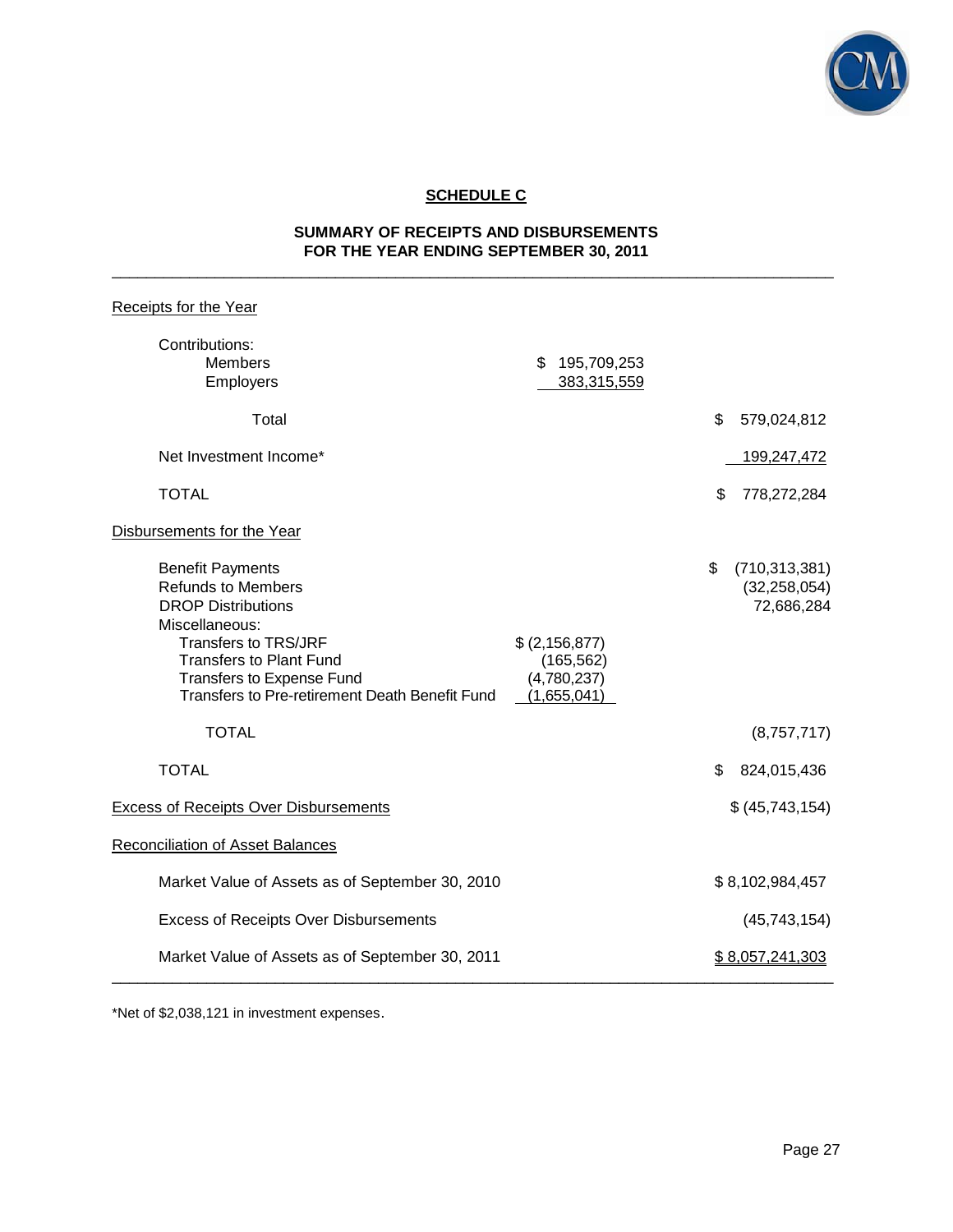

## **SCHEDULE D**

## **OUTLINE OF ACTUARIAL ASSUMPTIONS AND METHODS**

**The assumptions and methods used in the valuation were selected based on the actuarial experience study prepared as of September 30, 2010, submitted to and adopted by the Board on January 27, 2012.** 

INVESTMENT RATE OF RETURN: 8% per annum, compounded annually, including inflation at 3%.

SALARY INCREASES: Representative values of the assumed annual rates of future salary increases are as follows and include inflation at 3.25% per annum:

#### **STATE AND LOCAL EMPLOYEES**

| <b>Service</b> | <b>Annual Rate</b> | <b>Service</b>       | <b>Annual Rate</b> |
|----------------|--------------------|----------------------|--------------------|
|                | 7.25%              |                      | $\%$<br>5.00       |
|                | 7.25               |                      | 5.00               |
| 2              | 6.00               | 9 to 13              | 4.75               |
| 3              | 5.50               | 14 to 16             | 4.50               |
| 4              | 5.25               | 17                   | 4.00               |
| 5              | 5.25               | <b>18 &amp; Over</b> | 3.75               |
| 6              | 5.25               |                      |                    |

## **STATE POLICEMEN**

5% per year for all years of service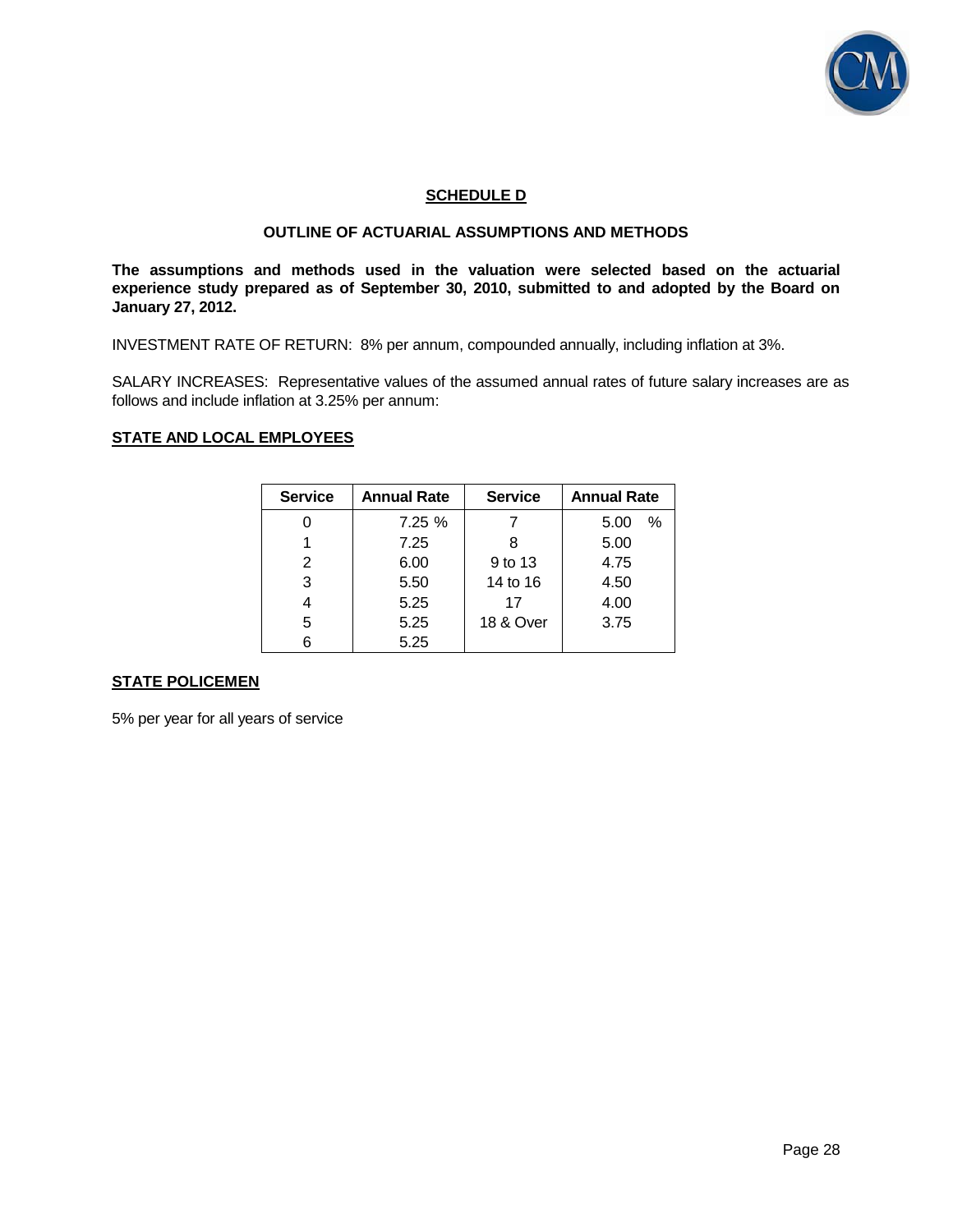

SEPARATIONS BEFORE SERVICE RETIREMENT: Representative values of the assumed annual rates of death, disability and withdrawal are shown in the following tables:

## **STATE AND LOCAL EMPLOYEES**

|            |        | Annual Rate of          |             |         |                         |           |       |
|------------|--------|-------------------------|-------------|---------|-------------------------|-----------|-------|
| <u>Age</u> | Death* |                         | Disability  |         | Withdrawal              |           |       |
|            |        | <b>Years of Service</b> |             |         | <b>Years of Service</b> |           |       |
|            |        | $0 - 24$                | $25+$       | $0 - 4$ | $5 - 9$                 | $10 - 20$ | $20+$ |
|            |        |                         | <b>Male</b> |         |                         |           |       |
| 20         | 0.03%  | 0.04%                   |             | 28.00%  |                         |           |       |
| 25         | 0.03   | 0.06                    |             | 19.50   | 10.00%                  |           |       |
| 30         | 0.05   | 0.08                    |             | 17.50   | 7.00                    | 5.00%     |       |
| 35         | 0.08   | 0.10                    |             | 16.00   | 6.00                    | 4.75      |       |
| 40         | 0.10   | 0.27                    |             | 15.50   | 4.50                    | 3.50      | 2.50% |
| 45         | 0.14   | 0.42                    | 0.25%       | 14.00   | 4.00                    | 3.00      | 2.25  |
| 50         | 0.20   | 0.77                    | 0.25        | 13.00   | 4.00                    | 2.75      | 2.00  |
| 55         | 0.36   | 1.53                    | 0.25        | 12.00   | 3.75                    | 2.75      | 2.00  |
| 60         | 0.71   | 2.50                    | 0.25        | 12.00   | 4.25                    |           |       |
| 65         | 1.30   |                         |             | 16.00   | 7.00                    |           |       |
| 69         | 1.99   |                         |             | 17.00   | 7.00                    |           |       |

|            |        |                         |               |         | Annual Rate of          |           |       |
|------------|--------|-------------------------|---------------|---------|-------------------------|-----------|-------|
| <u>Age</u> | Death* | Disability              |               |         | Withdrawal              |           |       |
|            |        | <b>Years of Service</b> |               |         | <b>Years of Service</b> |           |       |
|            |        | $0 - 24$                | $25+$         | $0 - 4$ | $5 - 9$                 | $10 - 20$ | $20+$ |
|            |        |                         | <b>Female</b> |         |                         |           |       |
| 20         | 0.01%  | 0.04%                   |               | 34.00%  |                         |           |       |
| 25         | 0.01   | 0.06                    |               | 24.00   | 12.00%                  |           |       |
| 30         | 0.02   | 0.08                    |               | 20.00   | 8.25                    | 6.50%     |       |
| 35         | 0.03   | 0.14                    |               | 18.00   | 7.25                    | 6.00      |       |
| 40         | 0.04   | 0.29                    |               | 16.00   | 6.00                    | 4.00      | 3.00% |
| 45         | 0.07   | 0.43                    | 0.25%         | 14.75   | 5.25                    | 3.75      | 2.50  |
| 50         | 0.10   | 0.69                    | 0.25          | 14.00   | 4.50                    | 3.50      | 2.50  |
| 55         | 0.19   | 1.24                    | 0.25          | 14.00   | 4.00                    | 3.00      | 2.50  |
| 60         | 0.38   | 0.25                    | 0.25          | 14.00   | 4.00                    |           |       |
| 65         | 0.71   |                         |               | 14.00   | 8.50                    |           |       |
| 69         | 1.09   |                         |               | 14.00   | 8.50                    |           |       |

\* Rates of pre-retirement mortality are according to the sex distinct RP-2000 Combined Mortality Table Projected with Scale AA to 2015 set forward three years for males and set forward one year for females with an adjustment factor of 0.90% for males and 0.70% for females.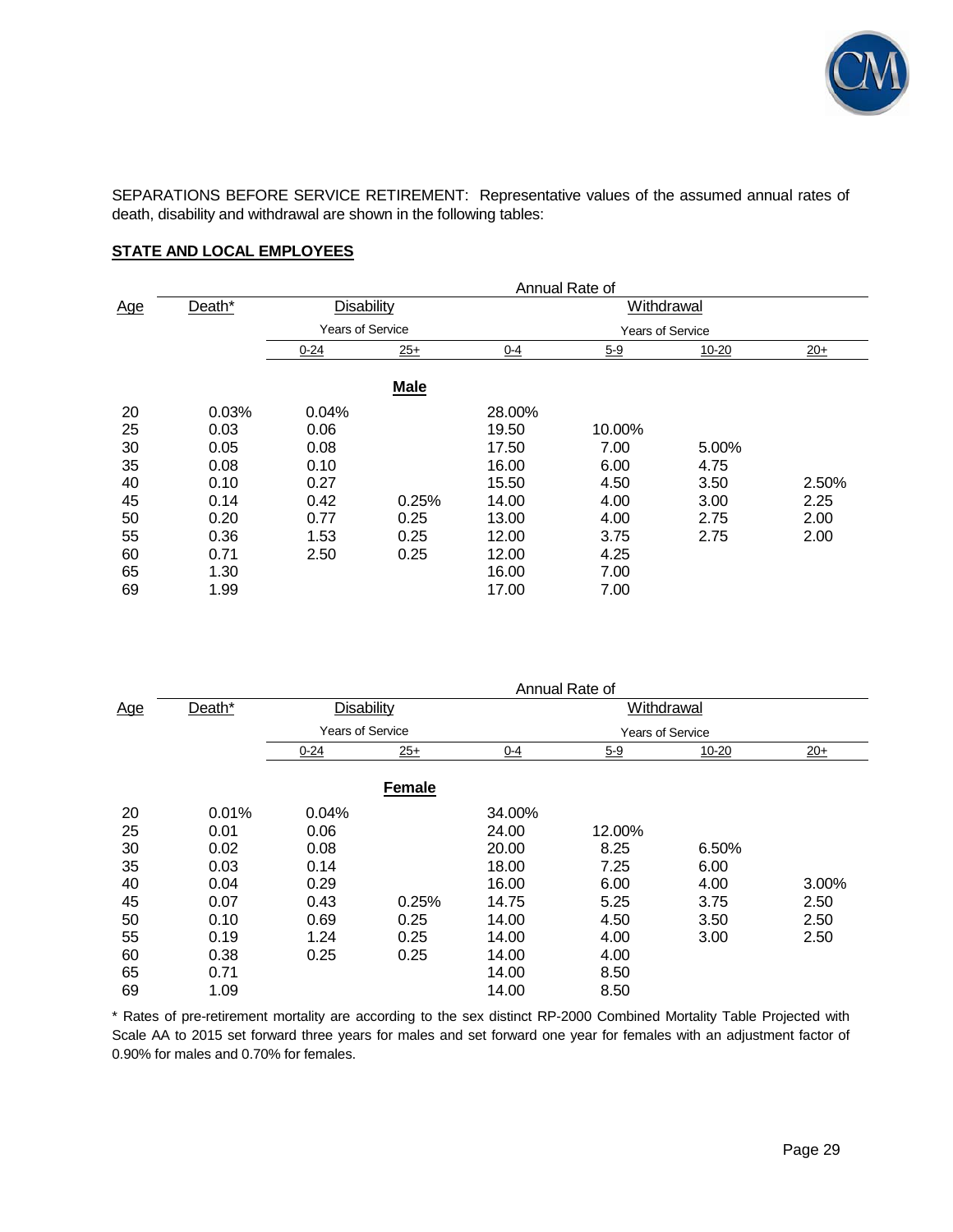

|            | <b>Annual Rate</b>                               |                     |                                                                         |        |  |
|------------|--------------------------------------------------|---------------------|-------------------------------------------------------------------------|--------|--|
|            | Under age 65 with 25 or more<br>years of service |                     | Under age 65 with less than<br>25 years of service<br>& All over age 65 |        |  |
| <u>Age</u> | Male <sup>1</sup>                                | Female <sup>2</sup> | Male                                                                    | Female |  |
| 47 & Under | 16.00%                                           | 13.00%              |                                                                         |        |  |
| 48 to 51   | 11.00                                            | 11.00               |                                                                         |        |  |
| 52 to 54   | 10.00                                            | 10.00               |                                                                         |        |  |
| 55 to 59   | 16.00                                            | 16.00               |                                                                         |        |  |
| 60         | 16.00                                            | 25.00               | 12.00%                                                                  | 16.00% |  |
| 61         | 20.00                                            | 16.00               | 11.00                                                                   | 13.00  |  |
| 62         | 42.00                                            | 32.00               | 28.00                                                                   | 26.00  |  |
| 63         | 35.00                                            | 28.00               | 23.00                                                                   | 20.00  |  |
| 64         | 30.00                                            | 25.00               | 18.00                                                                   | 15.00  |  |
| 65         |                                                  |                     | 30.00                                                                   | 28.00  |  |
| 66         |                                                  |                     | 30.00                                                                   | 28.00  |  |
| 67         |                                                  |                     | 25.00                                                                   | 23.00  |  |
| 68 to 74   |                                                  |                     | 23.00                                                                   | 23.00  |  |
| 75 & Above |                                                  |                     | 100.00                                                                  | 100.00 |  |

SERVICE RETIREMENT: The assumed annual rates of service retirement are as follows:

<sup>1</sup>Rates are increased by 10% in year when member attains 25 years of service at or before age 60.  $2$ Rates are increased by 7% in year when member attains 25 years of service at or before age 60.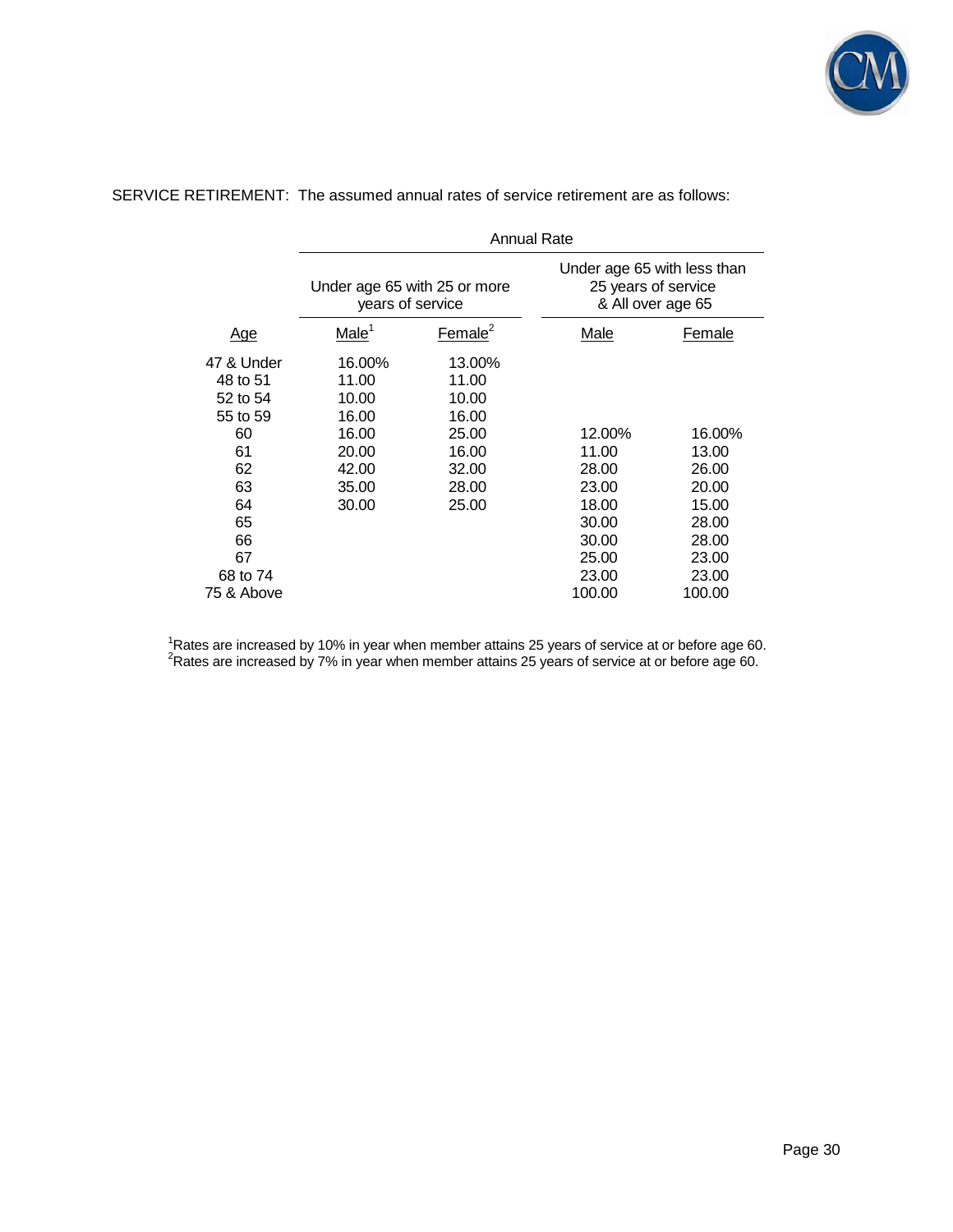

## **STATE POLICEMEN**

|     |           |        |                   | Annual Rate of          |                                                                        |                                                  |                                                        |
|-----|-----------|--------|-------------------|-------------------------|------------------------------------------------------------------------|--------------------------------------------------|--------------------------------------------------------|
| Age | Death $2$ |        | <b>Disability</b> | Withdrawal <sup>1</sup> |                                                                        | <b>Service Retirement</b><br>Under Age 60        |                                                        |
|     | Male      | Female |                   |                         | Under Age 60<br>with $<$ 20 years<br>of service and<br>All over age 60 | with between<br>20 and 24<br>years of<br>service | Under Age 60<br>with 25 or<br>more years of<br>service |
| 20  | 0.03%     | 0.01%  | 0.08%             | 3.00%                   |                                                                        |                                                  |                                                        |
| 25  | 0.03      | 0.01   | 0.10              | 3.00                    |                                                                        |                                                  |                                                        |
| 30  | 0.05      | 0.02   | 0.14              | 2.50                    |                                                                        |                                                  |                                                        |
| 35  | 0.08      | 0.03   | 0.22              | 1.75                    |                                                                        |                                                  |                                                        |
| 40  | 0.10      | 0.04   | 0.34              | 1.75                    |                                                                        |                                                  | 25.00%                                                 |
| 45  | 0.14      | 0.07   | 0.46              | 1.75                    |                                                                        |                                                  | 25.00                                                  |
| 50  | 0.20      | 0.10   | 0.60              |                         |                                                                        |                                                  | 25.00                                                  |
| 55  | 0.36      | 0.19   |                   |                         | 10.00%                                                                 | 15.00%                                           | 25.00                                                  |
| 60  | 0.71      | 0.38   |                   |                         | 40.00                                                                  |                                                  |                                                        |
| 62  | 0.91      | 0.50   |                   |                         | 40.00                                                                  |                                                  |                                                        |
| 65  | 1.30      | 0.71   |                   |                         | 100.00                                                                 |                                                  |                                                        |

1 A rate of 4.00% is assumed during the first four years of employment.

2 Rates of pre-retirement mortality are according to the sex distinct RP-2000 Combined Mortality Table Projected with Scale AA to 2015 set forward three years for males and set forward one year for females with an adjustment factor of 0.90% for males and 0.70% for females.

DEATH AFTER RETIREMENT: The rates of mortality for the period after service retirement are according to the sex distinct RP-2000 Combined Mortality Table Projected with Scale AA to 2015 set forward three years for males and two years for females. The rates of mortality for the period after disability retirement are according to the sex distinct RP-2000 Disabled Mortality Table.

DEATH IN ACTIVE SERVICE BENEFIT: For those eligible for service retirement who die in active service, it is assumed that 75% of beneficiaries will elect the lump sum death benefit and 25% will elect the Option 3 allowance.

BENEFITS PAYABLE UPON SEPARATION FROM SERVICE: For active members who separate from service prior to eligibility for a service retirement allowance, the liability is assumed to be the greater of the value of the refund of contributions and the value of the deferred annuity.

UNUSED SICK LEAVE: 2.25% load on service retirement liabilities for active members.

PERCENT MARRIED: 100% of employees are assumed to be married, with the wife 3 years younger than the husband.

ACTUARIAL METHOD: Individual entry age normal cost method. Actuarial gains and losses are reflected in the unfunded actuarial accrued liability.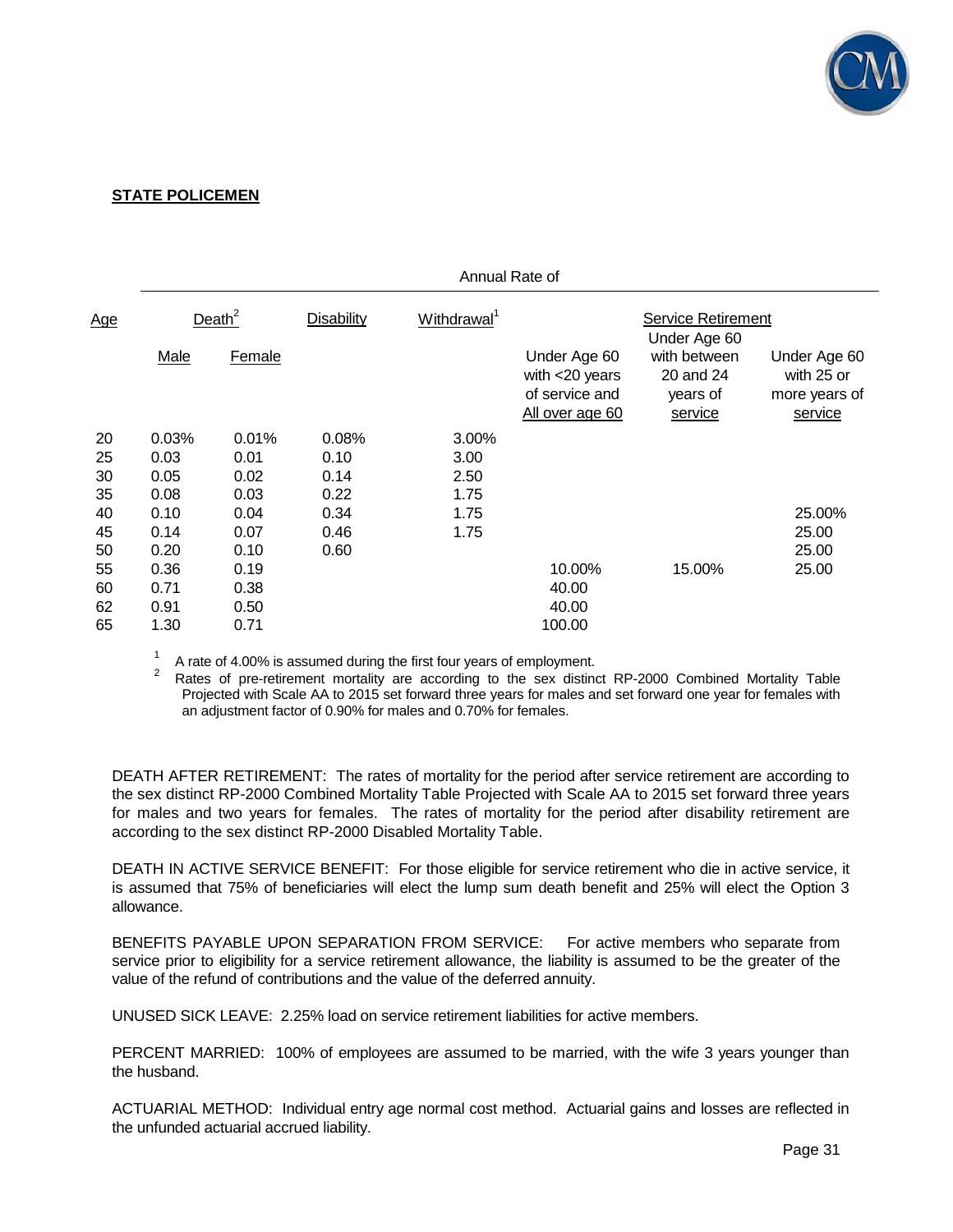

ASSET METHOD: Actuarial value, as developed in Schedule B. The actuarial value of assets recognizes a portion of the difference between the market value of assets and the expected value of assets, based on the assumed valuation rate of return. The amount recognized each year is 20% of the difference between market value and expected value.

LIABILITY FOR CURRENT INACTIVE MEMBERS: Member Contribution Balance is multiplied by a factor of 2.5 for State Employees, and 3.0 for Local Employees and State Policemen.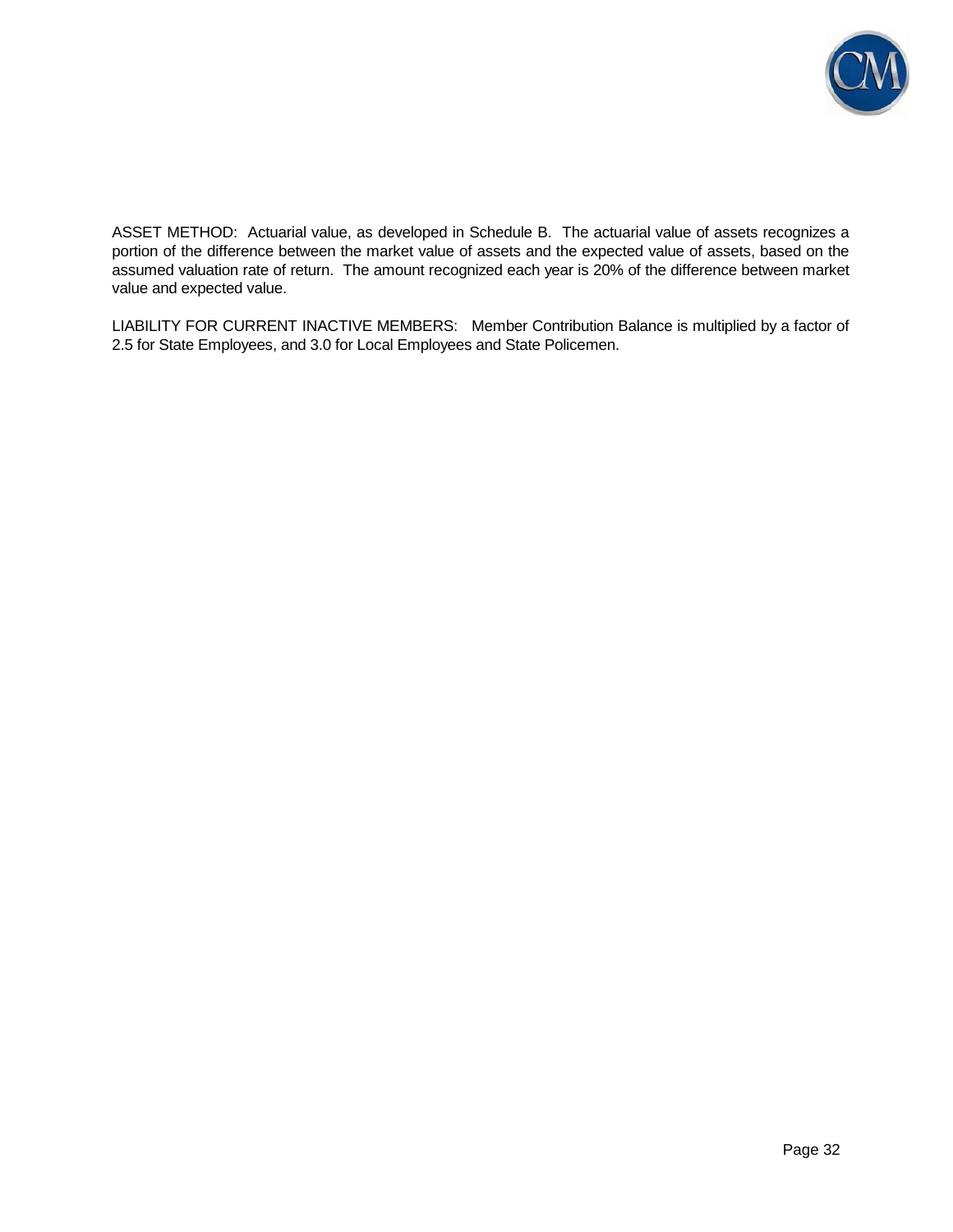

#### **SCHEDULE E**

#### **ACTUARIAL COST METHOD**

- 1. The valuation is prepared on the projected benefit basis, which is used to determine the present value of each member's expected benefit payable at retirement or death. The calculations are based on the member's age, years of service, sex, compensation, expected future salary increases, and an assumed future interest earnings rate (currently 8%). The calculations consider the probability of a member's death or termination of employment prior to becoming eligible for a benefit and the probability of the member terminating with a service, disability, or survivor's benefit. The present value of the expected benefits payable to active members is added to the present value of the expected future payments to retired members and beneficiaries to obtain the present value of all expected benefits payable to the present group of members and beneficiaries.
- 2. The employer contributions required to support the benefits of the System are determined following a level funding approach, and consist of a normal contribution and an accrued liability contribution.
- 3. The normal contribution is determined using the "individual entry age normal" method. Under this method, a calculation is made to determine the uniform and constant percentage rate of employer contribution which, if applied to the compensation of each new member during the entire period of his anticipated covered service, would be required in addition to the contributions of the member to meet the cost of all benefits payable on his behalf.
- 4. The unfunded accrued liability is determined by subtracting the current assets and the present value of prospective employer normal contributions and member contributions from the present value of expected benefits to be paid from the System. The accrued liability contribution amortizes the balance of the unfunded accrued liability over a period of years from the valuation date.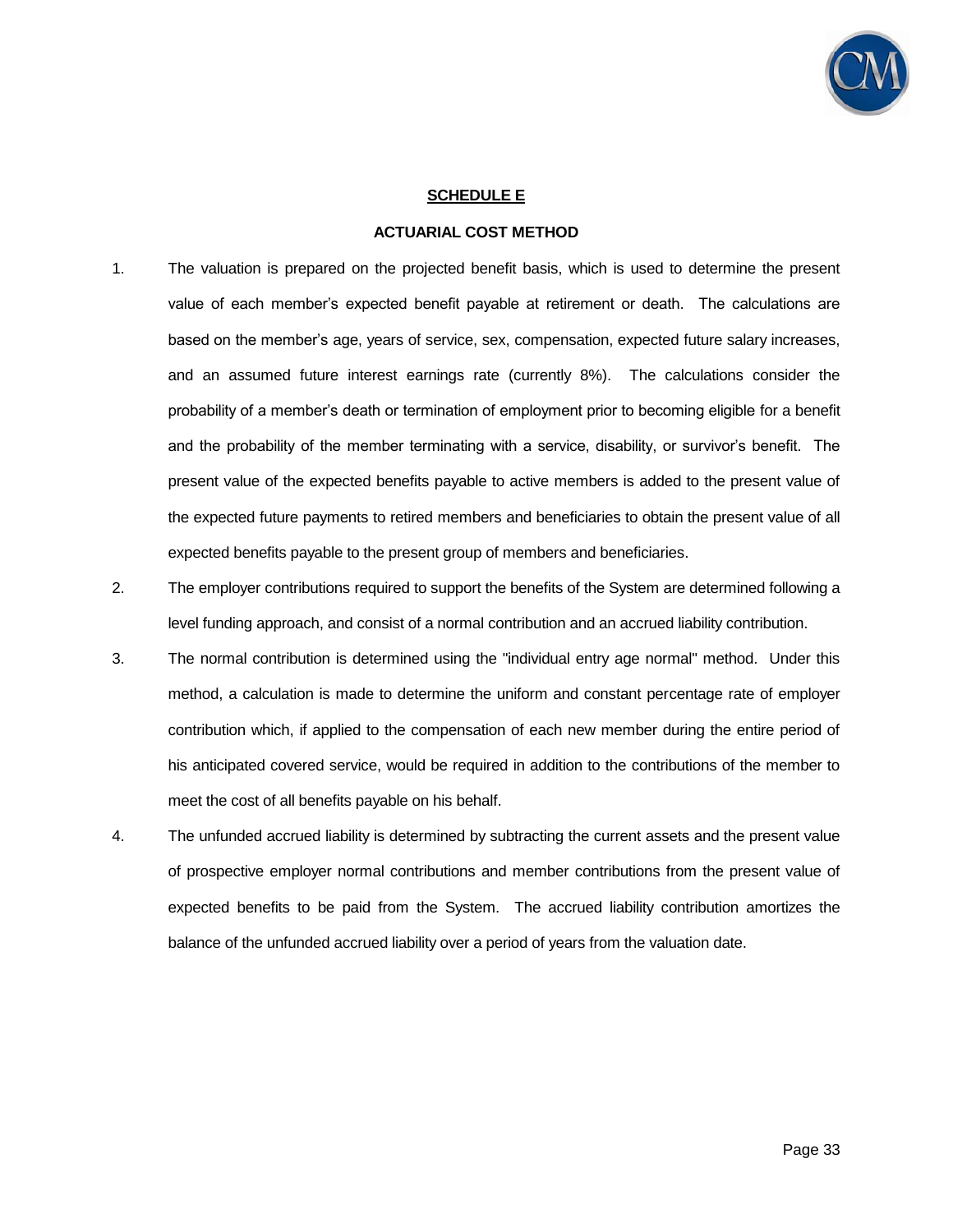

## **SCHEDULE F**

### **SUMMARY OF MAIN SYSTEM PROVISIONS AS INTERPRETED FOR VALUATION PURPOSES**

The Employees' Retirement System of Alabama was established on October 1, 1945. The valuation took into account amendments to the System effective through the valuation date. The following summary describes the main benefit and contribution provisions of the System as interpreted for the valuation.

## 1 – DEFINITIONS

Average Final Compensation - the average compensation of a member for the 3 highest years in the last 10 years of creditable service.

Membership Service – all service rendered while a member of the Retirement System and for which contributions are made.

Creditable Service – the sum of membership service, prior service, and any other previous service established as creditable in accordance with the provisions of the retirement law.

Annuity – payments for life derived from accumulated contributions of a member.

Pension – payments for life derived from the accumulated contributions of an employer.

Retirement Allowance – the sum of the annuity and pension payments.

## 2 - BENEFITS

#### MEMBERS CLASSIFIED OTHER THAN STATE POLICEMEN

#### Service Retirement Allowance

Condition for Allowance **A** retirement allowance is payable upon the request of any member who has completed 25 years of creditable service, (except for employees of local employers who did not elect 25-year retirement), or who has attained age 60 and completed at least 10 years of creditable service.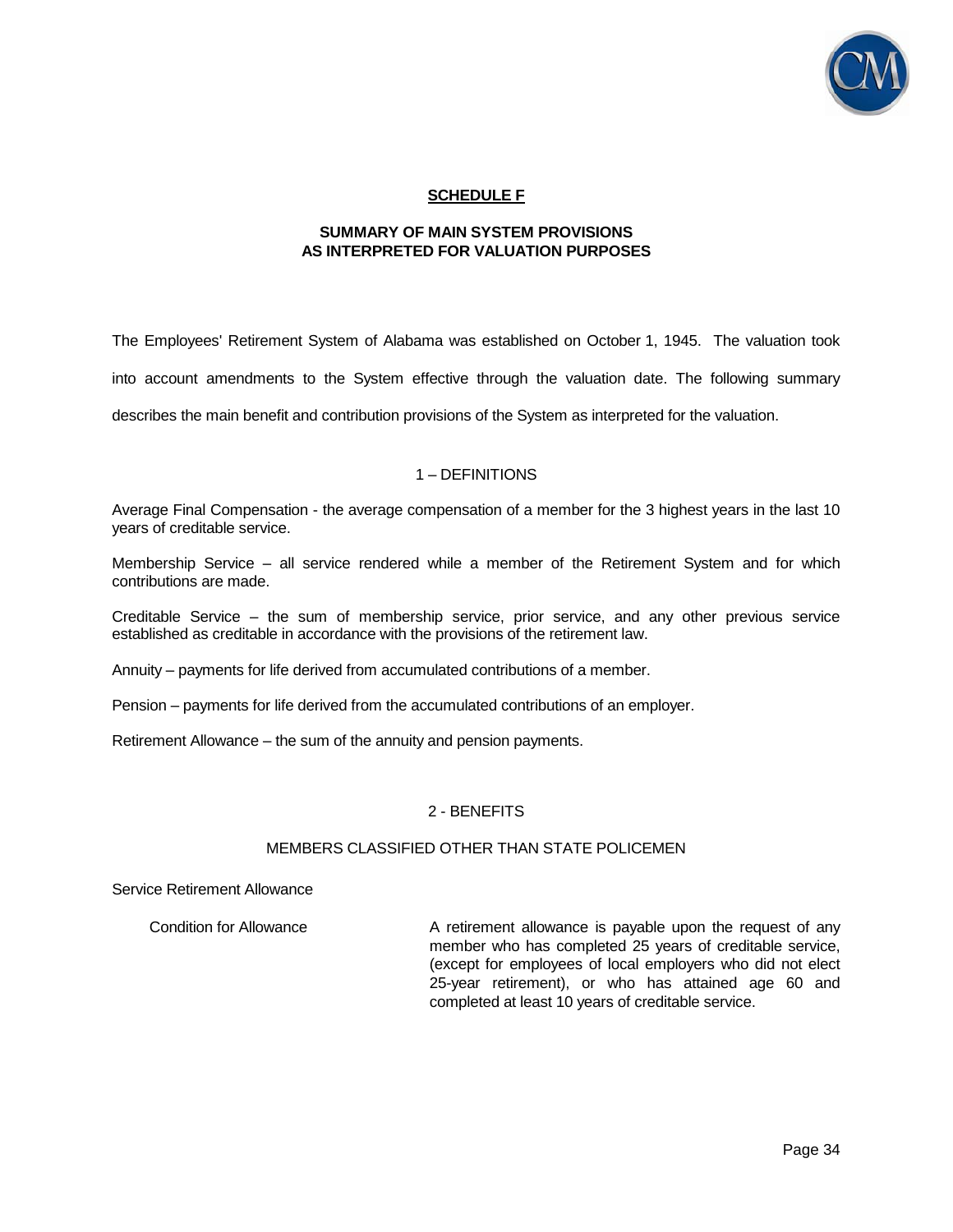

| Amount of Allowance                              | Upon service retirement a member receives a retirement<br>allowance equal to 2.0125% of the member's average final<br>compensation multiplied by the number of years of his<br>creditable service. At retirement, a member receives one<br>additional year of creditable service in determining the<br>retirement allowance for each five years of service as a full-<br>time certified firefighter, police officer or correctional officer.                                                                                        |
|--------------------------------------------------|-------------------------------------------------------------------------------------------------------------------------------------------------------------------------------------------------------------------------------------------------------------------------------------------------------------------------------------------------------------------------------------------------------------------------------------------------------------------------------------------------------------------------------------|
| <b>Disability Retirement Allowance</b>           |                                                                                                                                                                                                                                                                                                                                                                                                                                                                                                                                     |
| <b>Condition for Allowance</b>                   | A disability retirement allowance may be granted to a<br>member who has 10 or more years of creditable service and<br>becomes permanently incapacitated for duty before reaching<br>eligibility for service retirement.                                                                                                                                                                                                                                                                                                             |
| <b>Amount of Allowance</b>                       | Upon retirement for disability, a member receives a<br>retirement allowance equal to 2.0125% of the member's<br>average final compensation multiplied by the number of years<br>of his creditable service. At retirement, a member receives<br>one additional year of creditable service in determining the<br>retirement allowance for each five years of service as a full-<br>time certified firefighter, police officer or correctional officer.                                                                                |
| Benefits Payable on<br>Separation from Service   | Any member who withdraws from service is entitled to<br>receive a return of member contributions with allowable<br>A member who has completed 10 years of<br>interest.<br>creditable service may, after separation from service,<br>continue in the membership of the System and file for service<br>retirement after reaching age 60.                                                                                                                                                                                              |
| Benefits Payable upon<br>Death in Active Service | In the event of the death of a member eligible for service<br>retirement, the designated beneficiary may elect:<br>$(1)$ to<br>exercise option 3 as defined below under "Special Privileges<br>at Retirement – All Employees" or (2) to receive a return of<br>member contributions and total interest earned plus a death<br>benefit payable from the pre-retirement death benefit fund<br>equal to the salary on which the member made retirement<br>contributions for the previous fiscal year (October $1 -$<br>September 30).* |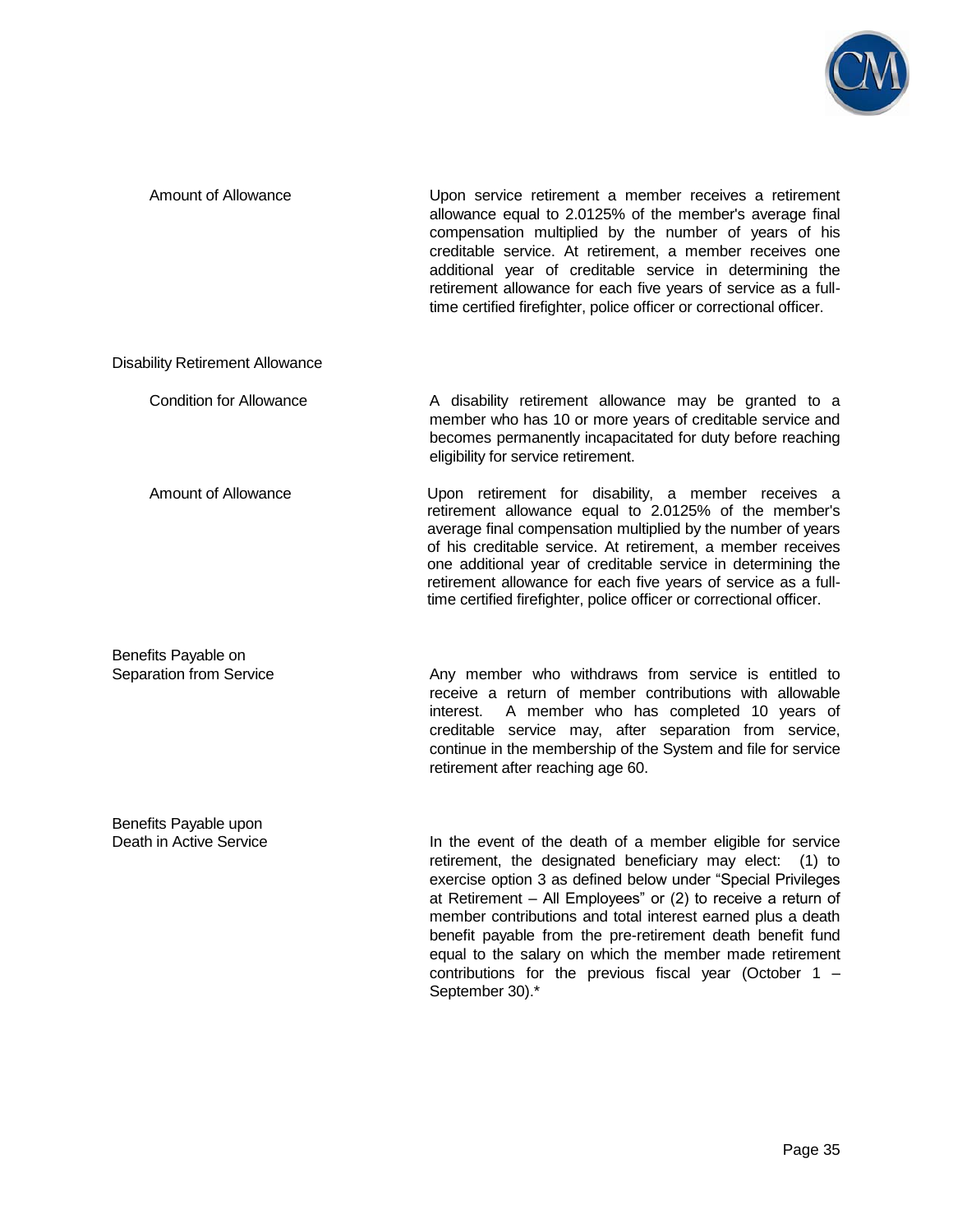

 In the event of the death of a member with more than one year of service who is not eligible for retirement, the designated beneficiary shall receive a return of member contributions and total interest earned. Also, the designated beneficiary shall receive an additional death benefit payable from the pre-retirement death benefit fund equal to the salary on which their retirement contributions were made for the previous fiscal year (October 1 – September 30).\*

 In the event of a job-related death of a member at any age with less than 1 year of service, the designated beneficiary shall receive the return of member contributions and total earned interest plus a death benefit payable from the preretirement death benefit fund equal to the annual earnable compensation of the member at the time death occurs.\*

 In the event of a non job-related death of a member with less than 1 year of service, the beneficiary shall receive the return of member contributions and total interest earned plus a matching death benefit which is limited to a maximum of \$5,000.

However, if the death occurred more than 180 calendar days after the member's last day in pay status, or if the deceased had applied for a refund of contributions or terminated employment, the lump sum will be the same as if the member had less than one year of service and the death was not job-related.

Deferred Retirement Option Plan

(DROP) A member may elect to participate in the Deferred Retirement Option Plan (DROP) upon completion of at least 25 years of service (at least 30 years for employers that did not elect 25 year retirement) of creditable service (excluding sick leave) and attainment of at least 55 years of age. Under the DROP, the member may defer receipt of a retirement allowance and continue employment for a period not to exceed five years, nor to be less than three years. At the end of this period, the member may withdraw from active service and receive the retirement benefit based on his or her years of service credit at the time of enrollment in the DROP, and also receive a payment for the deferred retirement benefits, employee contributions while participating in the DROP, and interest earned on DROP deposits.

> The effect of Act 2011-27 is that no new participants will be allowed to enter DROP with an effective participation date after June 1, 2011.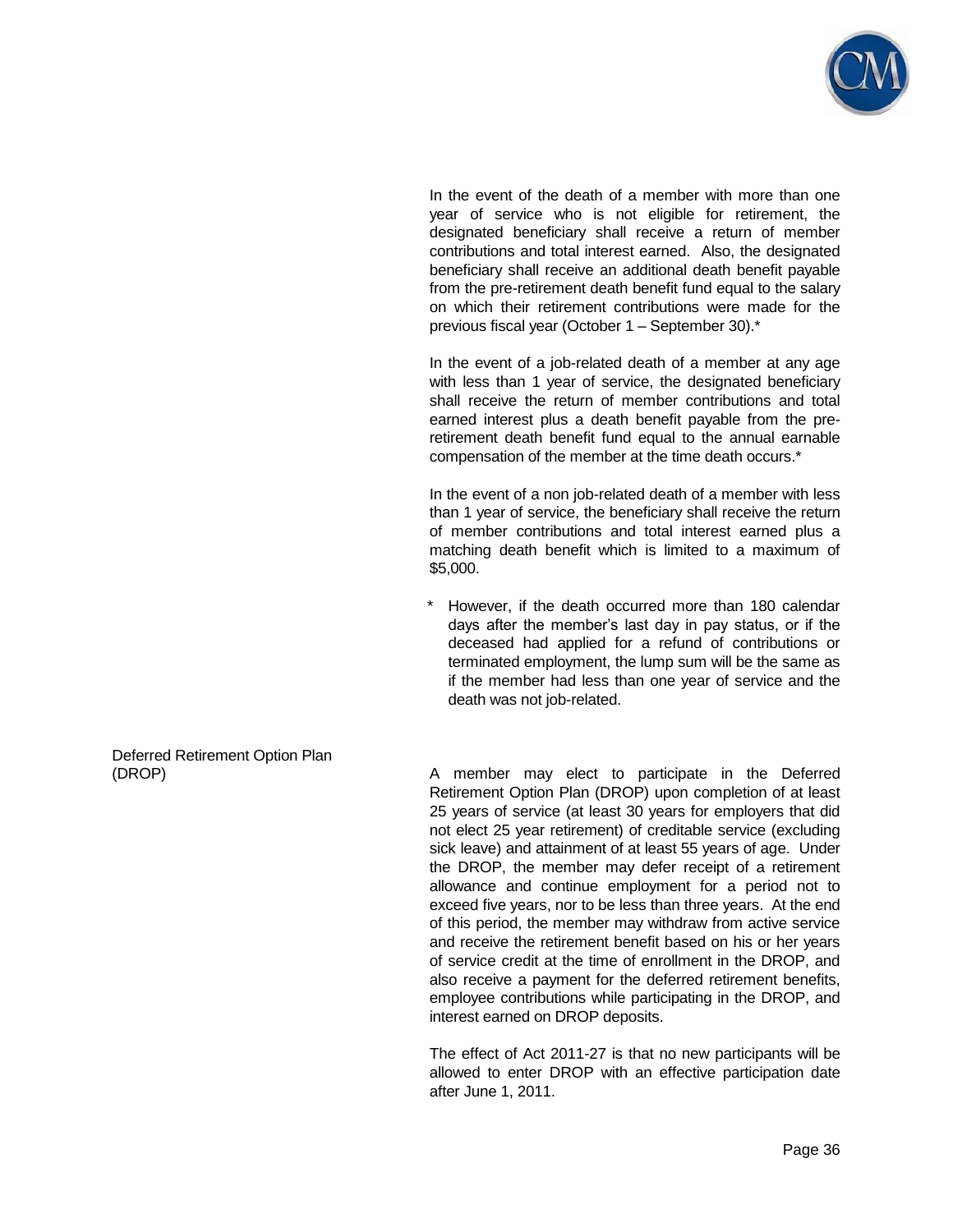

.

Member Contributions **Prior to October 1, 2011, regular members contributed 5.0%** of salary. Certified police officers and firefighters contributed 6.0% of salary. DROP participants continue to contribute during the DROP period, but receive a refund of these contributions and regular interest upon retirement.

> Beginning October 1, 2011, the contribution rates were increased to 7.25% for regular members and 8.25% for police officers and firefighters for all State employees and for local employees whose employers elect to do so.

> Beginning October 1, 2012, the contribution rates will increase to 7.50% for regular members and 8.50% for police officers and firefighters for all State employees and for local employees whose employers elect to do so.

> If positive investment performance results in a decrease in the total contribution rate paid by employers and employees participating in the System, the Retirement System of Alabama shall first reduce the employee contribution rate.

> "Regular Interest" is 4% which is the rate adopted by the Board and applied to the balance in each member's' account every year; however, if a member receives a refund of contributions, the interest rate applied to the refund is lower than the 4% regular rate (Based on Section 36-27-  $16.3(c)(1)$ ).

## MEMBERS CLASSIFIED AS STATE POLICEMEN

| Service Retirement Allowance |                                                                                                                                                                                                              |
|------------------------------|--------------------------------------------------------------------------------------------------------------------------------------------------------------------------------------------------------------|
| Condition for Allowance      | A retirement allowance is payable upon the request of any<br>member who has completed 25 years of creditable service or<br>who has attained age 52 and completed at least 10 years of<br>creditable service. |
| Amount of Allowance          | Upon service retirement a member receives a retirement<br>allowance equal to 2.875% of the member's average final<br>compensation multiplied by the number of years of his<br>creditable service.            |
|                              | A member who has attained 20 or more years of creditable<br>service and retires prior to age 60 is eligible to receive a<br>"bonus service credit" up to 4 years as follows:                                 |
|                              | Age 56 or older – bonus service of 4 years reduced by 1<br>٠<br>month for each month over the age of 56.                                                                                                     |

Age 52 to 56 – bonus service of 4 years.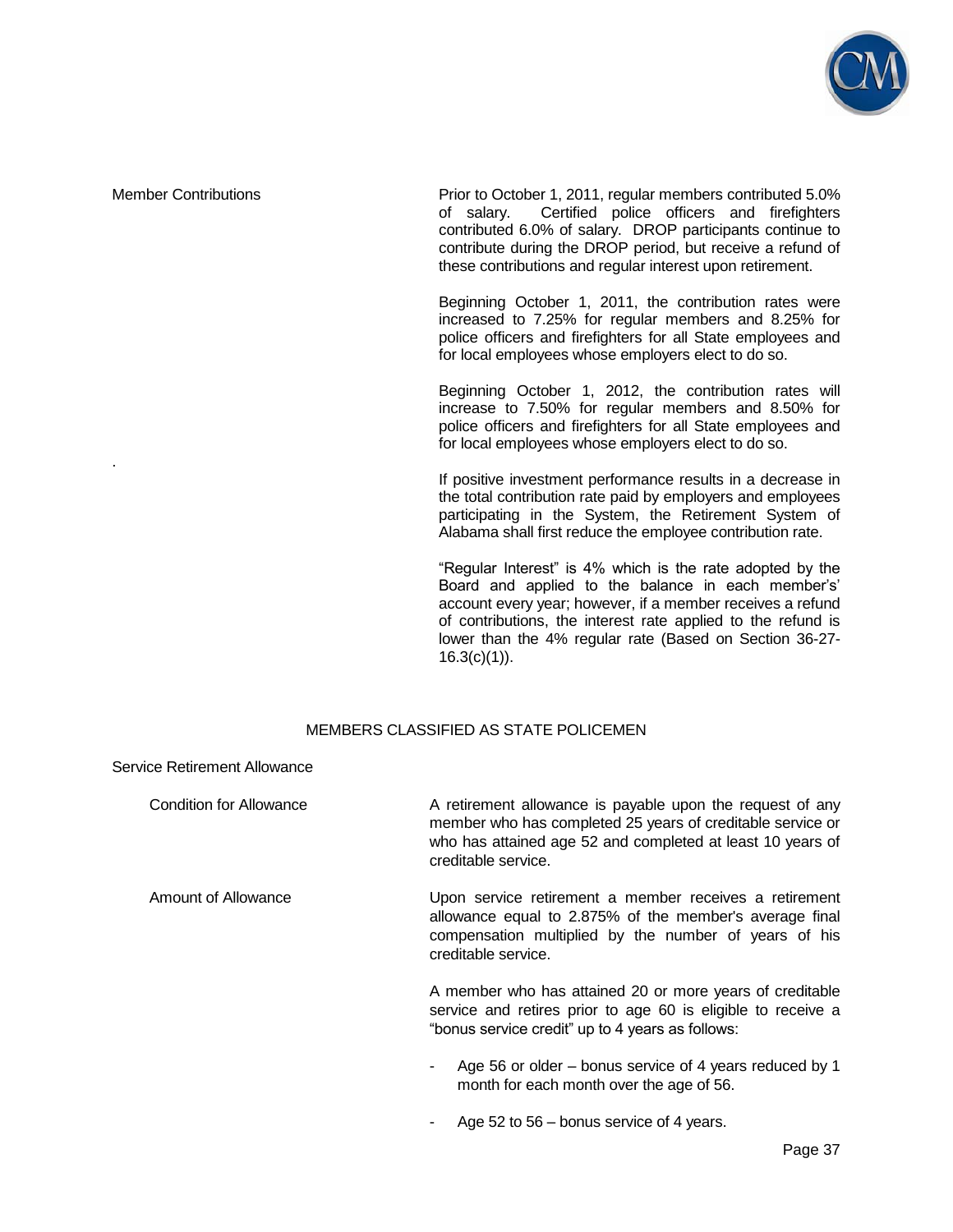

- Age 52 or less (disability retirement only) bonus service of 4 years.
	- Age 52 or less with 25 or more years of service  $-$  bonus service of 4 years.

Disability Retirement Allowance

Benefits Payable on

Benefits Payable upon

Condition for Allowance **A** disability retirement allowance may be granted to a member who has 10 or more years of creditable service or who becomes disabled as a result of his employment in line of duty without regard to his years of creditable service, and who becomes permanently incapacitated, mentally or physically, for the further performance of duty before reaching the minimum age for service retirement.

 Amount of Allowance Upon retirement for disability, a member receives a retirement allowance equal to 2.875% of the member's average final compensation multiplied by the number of years of his creditable service.

Separation from Service **Any member** who withdraws from service is entitled to receive a return of member contributions with allowable interest. A member who has completed 10 years of creditable service may, after separation from service, continue in the membership of the System and file for service retirement after reaching age 52.

Death in Active Service **In the event of the death of a member who is eligible for** service retirement, the designated beneficiary may elect: (1) to exercise option 3 as defined below under "Special Privileges at Retirement – All Employees" or (2) to receive a return of member contributions and total interest earned plus a death benefit payable from the pre-retirement death benefit fund equal to the salary on which the member made retirement contributions for the previous fiscal year (October 1 – September 30).\*

> In the event of the death of a member with more than one year of service who is not eligible for retirement, the designated beneficiary shall receive a return of member contributions and total interest earned. Also, the designated beneficiary shall receive an additional death benefit payable from the pre-retirement death benefit fund equal to the salary on which their retirement contributions were made for the previous fiscal year (October 1 – September 30).\*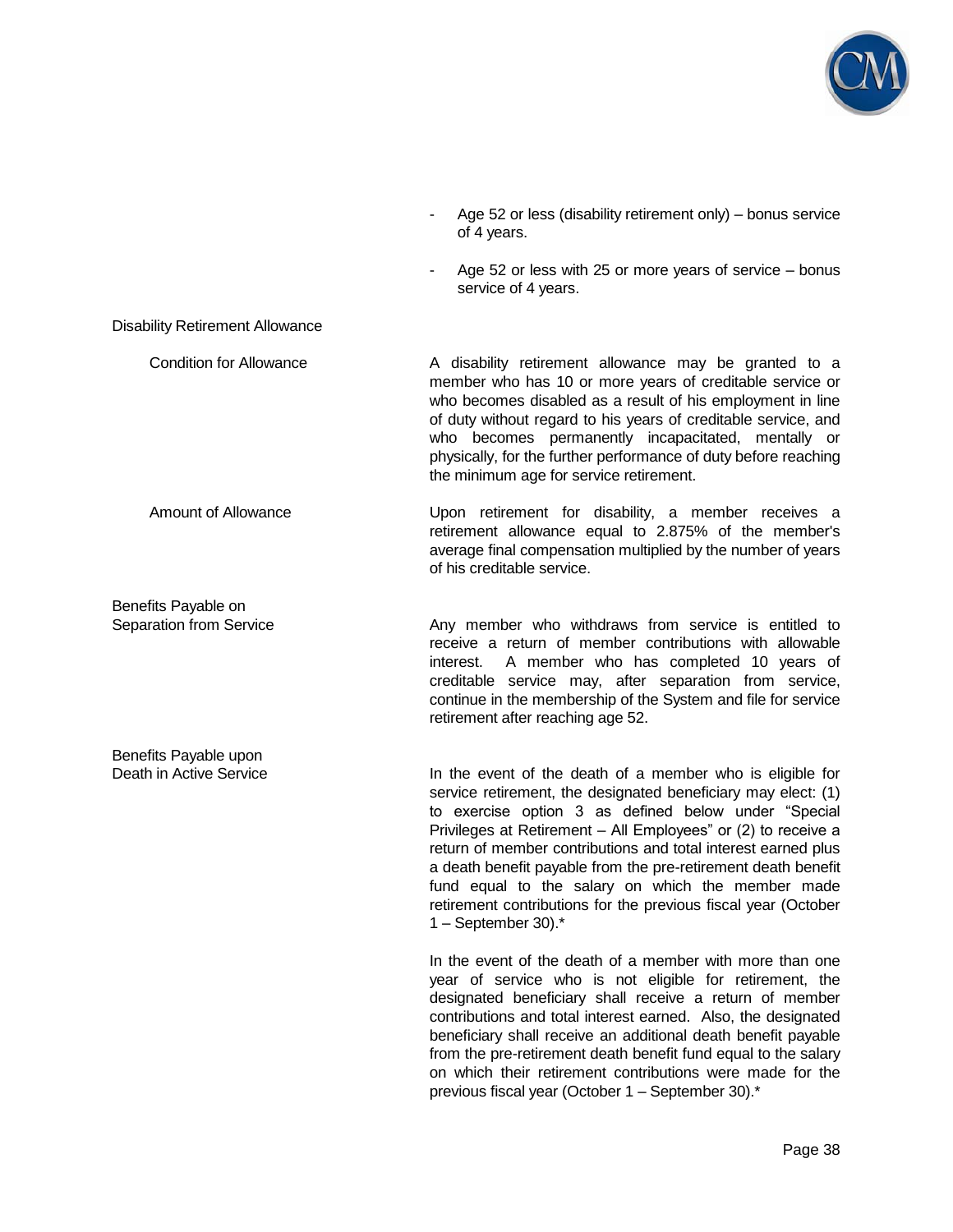

 In the event of a job-related death of a member at any age with less than 1 year of service, the designated beneficiary shall receive the return of member contributions and total earned interest plus a death benefit payable from the preretirement death benefit fund equal to the annual earnable compensation of the member at the time death occurs.\*

 In the event of a non job-related death of a member with less than 1 year of service, the beneficiary shall receive the return of member contributions and total interest earned plus a matching death benefit which is limited to a maximum of \$5,000.

However, if the death occurred more than 180 calendar days after the member's last day in pay status, or if the deceased had applied for a refund of contributions or terminated employment, the lump sum will be the same as if the member had less than one year of service and the death was not job-related.

(DROP) A member may elect to participate in the Deferred Retirement Option Plan (DROP) upon completion of at least 25 years of creditable service (excluding sick leave) and attainment of at least 52 years of age. Under the DROP, the member may defer receipt of a retirement allowance and continue employment for a period not to exceed five years, nor to be less than three years. At the end of this period, the member may withdraw from active service and receive the retirement benefit based on his or her years of service credit at the time of enrollment in the DROP, and also receive a payment for the deferred retirement benefits, employee contributions while participating in the DROP, and interest earned on DROP deposits.

> The effect of Act 2011-27 is that no new participants will be allowed to enter DROP with an effective participation date after June 1, 2011.

Member Contributions Each member contributes 10% of salary. DROP participants continue to contribute during the DROP period, but receive a refund of these contributions with interest upon retirement.

## 3 - SPECIAL PRIVILEGES AT RETIREMENT – ALL MEMBERS

 In lieu of the full retirement allowance, any member may, at retirement, elect to receive a reduced retirement allowance equal in value to the full allowance, with the provision that:

Deferred Retirement Option Plan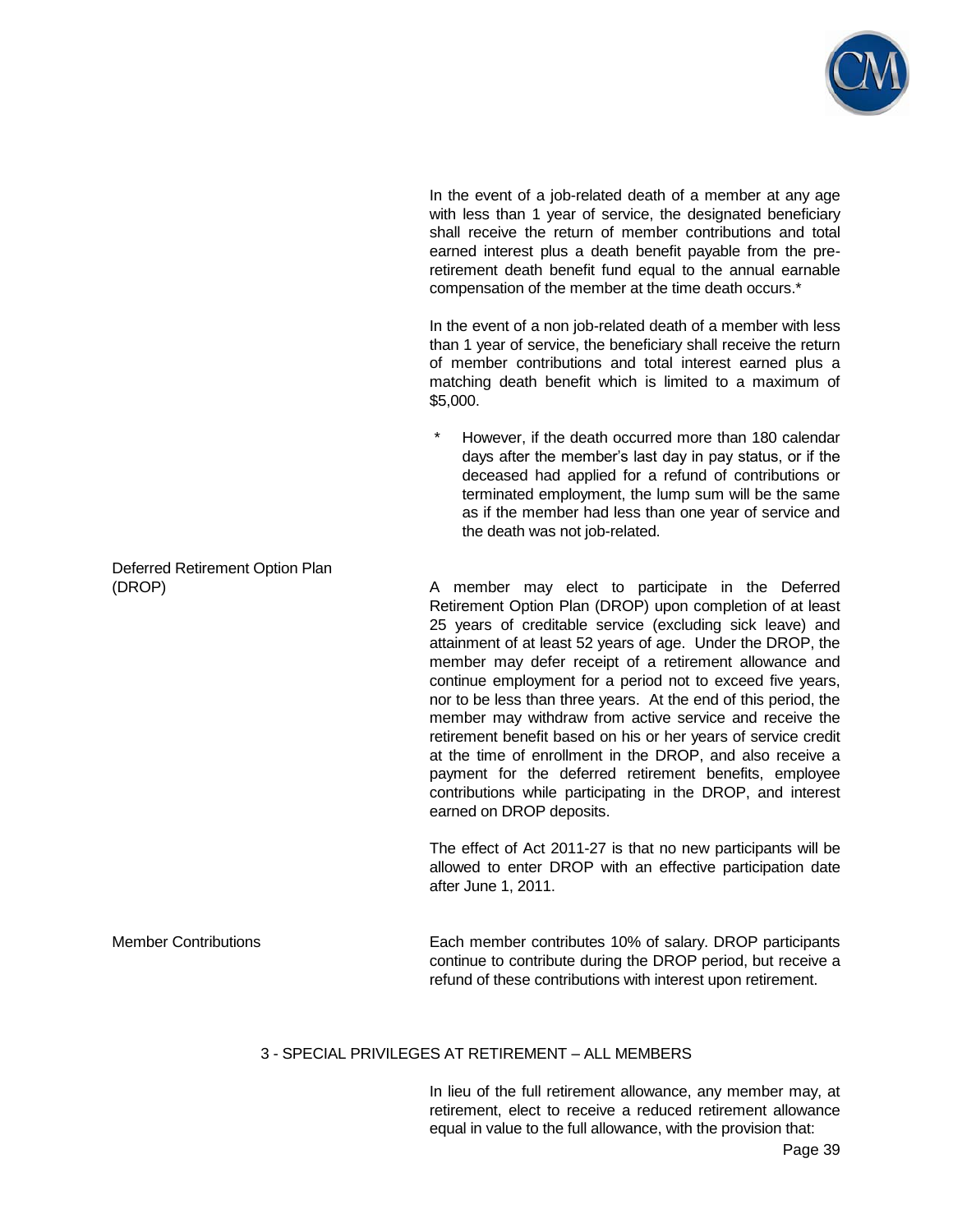

 Option 1. If the member dies before the annuity payments equal or exceed the present value of the member's annuity at the date of retirement, the balance is paid to a designated beneficiary or to the estate, or

 Option 2. After the member's death, the member's allowance is continued throughout the life of the designated beneficiary, or

 Option 3. After the member's death, one half of the member's allowance is continued throughout the life of the designated beneficiary, or

 Option 4. Some other benefit is paid either to the member or to the designated beneficiary provided such benefit, together with the reduced retirement allowance, is of equivalent actuarial value to his retirement allowance and is approved by the Board of Control.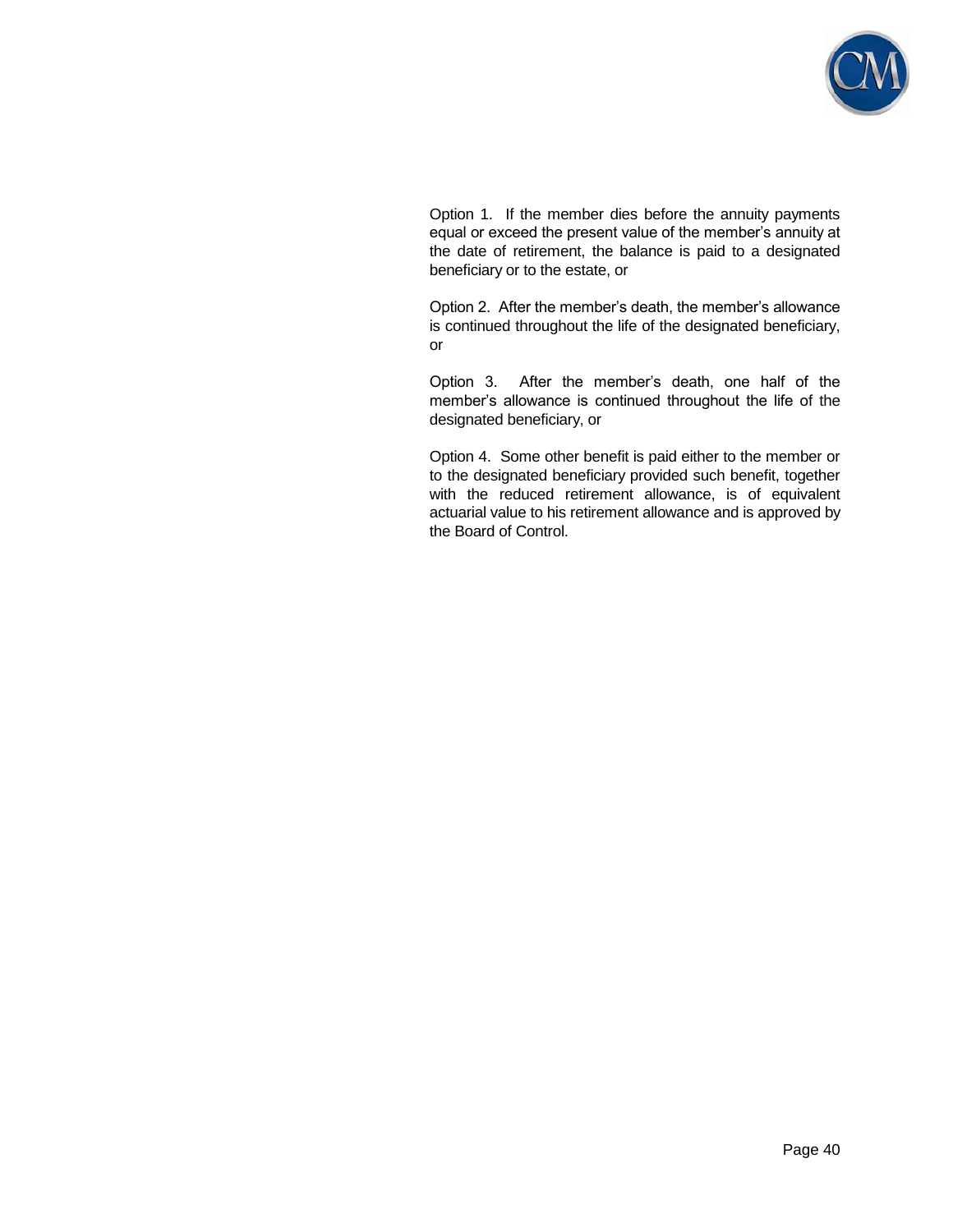

## **SCHEDULE G**

## **SCHEDULE OF MEMBERSHIP DATA AS OF SEPTEMBER 30, 2011**

## **ACTIVE STATE EMPLOYEES**

| <b>Attained</b><br>Age | <b>Completed Years of Service</b> |                   |                   |                 |                |                |                |          |           |           |                   |
|------------------------|-----------------------------------|-------------------|-------------------|-----------------|----------------|----------------|----------------|----------|-----------|-----------|-------------------|
|                        | Under 1                           | 1 to 4            | 5 to 9            | 10 to 14        | 15 to 19       | 20 to 24       | 25 to 29       | 30 to 34 | 35 to 39  | 40 & up   | <b>Total</b>      |
| Under 25               | 303                               | 505               | 14                |                 |                |                |                |          |           |           | 822               |
| Avg. Pay               | \$28,178                          | \$28,123          | \$26,943          |                 |                |                |                |          |           |           | \$28,123          |
|                        |                                   |                   |                   |                 |                |                |                |          |           |           |                   |
| 25 to 29               | 446                               | 1,643             | 514               |                 |                |                |                |          |           |           | 2,610             |
| Avg. Pay               | \$31,113                          | \$31,624          | \$31,697          | \$33,146        |                |                |                |          |           |           | \$31,555          |
| 30 to 34               |                                   |                   |                   |                 |                |                |                |          |           |           |                   |
| Avg. Pay               | 259<br>\$32,901                   | 1,317<br>\$32,407 | 1,619<br>\$37,052 | 351<br>\$38,282 | \$43,243       |                |                |          |           |           | 3,552<br>\$35,159 |
|                        |                                   |                   |                   |                 |                |                |                |          |           |           |                   |
| 35 to 39               | 183                               | 966               | 1,270             | 912             | 171            | 5              |                |          |           |           | 3,507             |
| Avg. Pay               | \$34,270                          | \$33,507          | \$39,178          | \$42,927        | \$45,130       | \$40,653       |                |          |           |           | \$38,627          |
|                        |                                   |                   |                   |                 |                |                |                |          |           |           |                   |
| 40 to 44               | 200                               | 848               | 1,041             | 881             | 848            | 349            | 6              |          |           |           | 4,173             |
| Avg. Pay               | \$33,866                          | \$32,663          | \$38,805          | \$43,199        | \$52,068       | \$49,857       | \$47,319       |          |           |           | \$41,879          |
| 45 to 49               | 184                               | 720               | 880               | 708             | 785            | 1,241          | 305            |          |           |           | 4,829             |
| Avg. Pay               | \$34,181                          | \$32,483          | \$37,267          | \$43,684        | \$49,986       | \$54,733       | \$55,507       | \$40,576 |           |           | \$45,090          |
|                        |                                   |                   |                   |                 |                |                |                |          |           |           |                   |
| 50 to 54               | 122                               | 645               | 780               | 630             | 595            | 1,080          | 765            | 249      | 15        |           | 4,881             |
| Avg. Pay               | \$34,899                          | \$33,477          | \$35,755          | \$39,987        | \$49,415       | \$52,934       | \$59,274       | \$55,061 | \$59,775  |           | \$46,190          |
|                        |                                   |                   |                   |                 |                |                |                |          |           |           |                   |
| 55 to 59<br>Avg. Pay   | 81                                | 453               | 663               | 592             | 535            | 813            | 245            | 134      | 39        |           | 3,555             |
|                        | \$37,106                          | \$31,605          | \$37,642          | \$39,656        | \$47,526       | \$51,309       | \$59,063       | \$60,330 | \$53,451  |           | \$44,314          |
| 60 to 64               | 139                               | 430               | 448               | 357             | 334            | 465            | 64             | 23       | 16        |           | 2,276             |
| Avg. Pay               | \$57,396                          | \$50,363          | \$39,402          | \$42,244        | \$48,128       | \$51,470       | \$51,956       | \$60,695 | \$55,103  |           | \$47,442          |
|                        |                                   |                   |                   |                 |                |                |                |          |           |           |                   |
| 65 to 69               | 21                                | 162               | 141               | 124             | 106            | 138            | 16             |          |           |           | 721               |
| Avg. Pay               | \$59,703                          | \$61,358          | \$40,716          | \$43,039        | \$46,398       | \$54,764       | \$52,436       | \$59,256 | \$128,209 | \$113,481 | \$50,883          |
| 70 & up                |                                   |                   |                   |                 |                |                |                |          |           |           |                   |
| Avg. Pay               | 8<br>\$70,900                     | 49<br>\$47,453    | 48<br>\$46,097    | 49<br>\$44,304  | 37<br>\$56,684 | 45<br>\$61,997 | 11<br>\$61,943 | \$48,071 |           | \$63,112  | 259<br>\$52,052   |
|                        |                                   |                   |                   |                 |                |                |                |          |           |           |                   |
| Total                  | 1,946                             | 7,738             | 7,418             | 4,611           | 3,417          | 4,136          | 1,412          | 428      | 74        |           | 31,185            |
| Avg. Pay               | \$34,600                          | \$33,875          | \$37,484          | \$41,870        | \$49,543       | \$52,875       | \$57,985       | \$56,758 | \$59,131  | \$73,186  | \$41,670          |

Average Age: 44.86 Average Service: 10.93

In addition there are 1,856 employees with annual compensation of \$112,262,151 participating in the DROP as of September 30, 2011.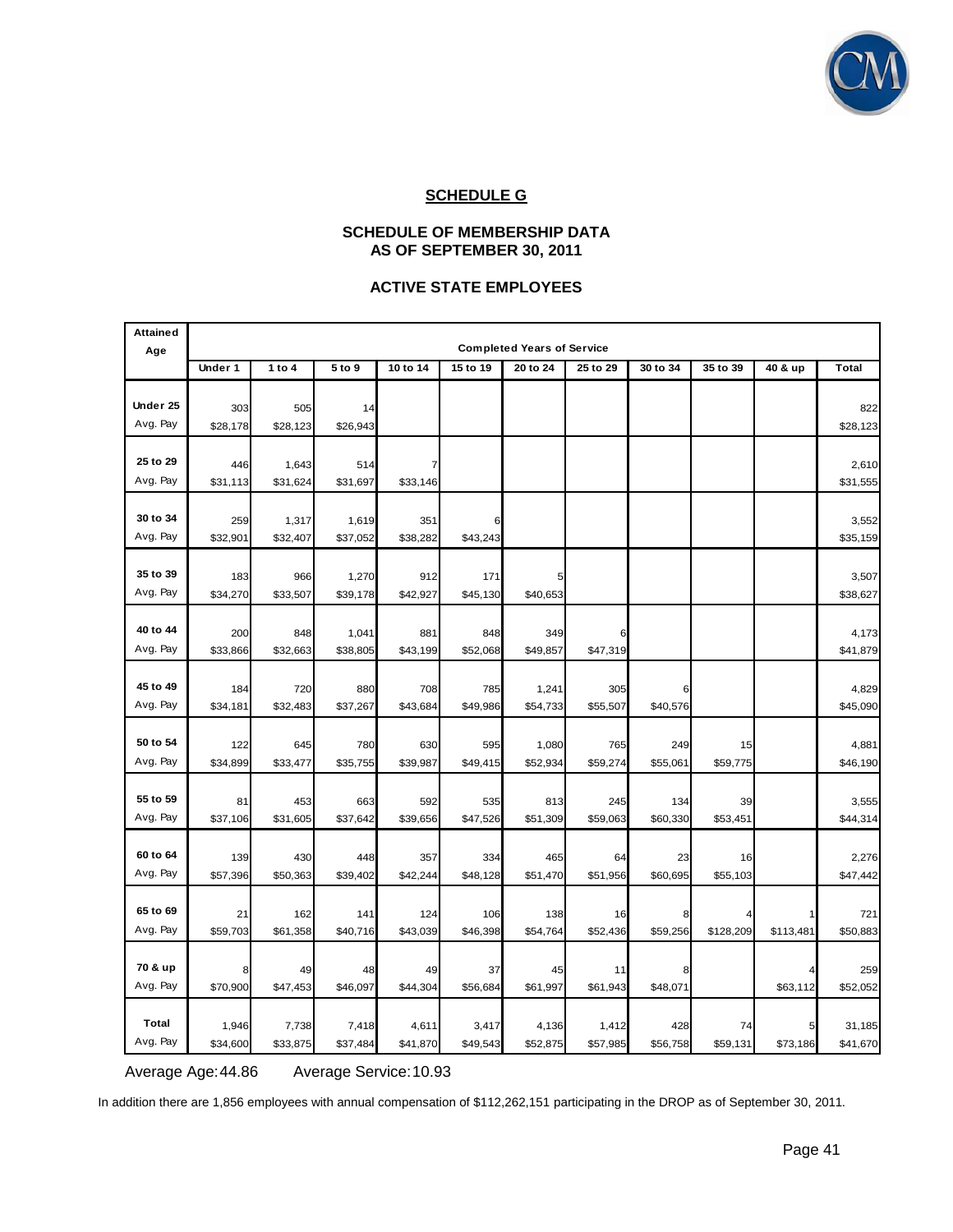

## **SCHEDULE OF MEMBERSHIP DATA AS OF SEPTEMBER 30, 2011**

## **ACTIVE STATE POLICE**

| <b>Attained</b><br>Age   | <b>Completed Years of Service</b>   |                 |                 |                 |                 |                 |                            |               |          |         |                 |
|--------------------------|-------------------------------------|-----------------|-----------------|-----------------|-----------------|-----------------|----------------------------|---------------|----------|---------|-----------------|
|                          | Under 1                             | 1 to 4          | 5 to 9          | 10 to 14        | 15 to 19        | 20 to 24        | 25 to 29                   | 30 to 34      | 35 to 39 | 40 & up | <b>Total</b>    |
| Under 25<br>Avg. Pay     |                                     |                 |                 |                 |                 |                 |                            |               |          |         |                 |
| 25 to 29<br>Avg. Pay     |                                     | 33<br>\$46,669  | 29<br>\$48,864  |                 |                 |                 |                            |               |          |         | 62<br>\$47,696  |
| 30 to 34<br>Avg. Pay     |                                     | 31<br>\$46,867  | 60<br>\$50,238  | 33<br>\$54,296  |                 |                 |                            |               |          |         | 124<br>\$50,475 |
| 35 to 39<br>Avg. Pay     | \$54,529                            | 14<br>\$49,366  | 49<br>\$50,823  | 70<br>\$60,127  | 27<br>\$64,731  |                 |                            |               |          |         | 161<br>\$57,097 |
| 40 to 44<br>Avg. Pay     |                                     | 12<br>\$45,962  | 37<br>\$49,228  | 63<br>\$60,748  | 65<br>\$71,974  | 27<br>\$81,063  | $\overline{2}$<br>\$87,101 |               |          |         | 206<br>\$64,278 |
| 45 to 49<br>Avg. Pay     |                                     | 12<br>\$52,969  | 14<br>\$53,669  | 19<br>\$52,583  | 38<br>\$69,217  | 43<br>\$79,692  | 25<br>\$85,018             | 2<br>\$94,203 |          |         | 153<br>\$70,307 |
| 50 to 54<br>Avg. Pay     | \$94,017                            | 5<br>\$54,439   | 5<br>\$54,309   | 7<br>\$61,981   | 9<br>\$77,741   | 29<br>\$75,975  | 15<br>\$83,498             | 5<br>\$87,084 |          |         | 76<br>\$74,506  |
| 55 to 59<br>Avg. Pay     | $\overline{\mathbf{c}}$<br>\$59,237 | 6<br>\$71,263   | 3<br>\$52,185   | з<br>\$75,508   | 5<br>\$66,134   | 5<br>\$79,832   |                            |               |          |         | 24<br>\$69,124  |
| 60 to 64<br>Avg. Pay     |                                     | \$82,718        |                 |                 | \$78,833        | \$86,688        |                            |               |          |         | \$82,739        |
| 65 to 69<br>Avg. Pay     |                                     | 2<br>\$67,865   |                 |                 |                 |                 |                            |               |          |         | \$67,865        |
| 70 & up<br>Avg. Pay      |                                     |                 |                 |                 | \$86,808        |                 |                            |               |          |         | \$86,808        |
| <b>Total</b><br>Avg. Pay | 4<br>\$66,755                       | 117<br>\$50,190 | 197<br>\$50,368 | 195<br>\$58,909 | 146<br>\$70,221 | 105<br>\$79,091 | 42<br>\$84,574             | 7<br>\$89,118 |          |         | 813<br>\$61,847 |

Average Age: 40.92 Average Service: 12.98

In addition there are 31 employees with annual compensation of \$2,705,546 participating in the DROP as of September 30, 2011.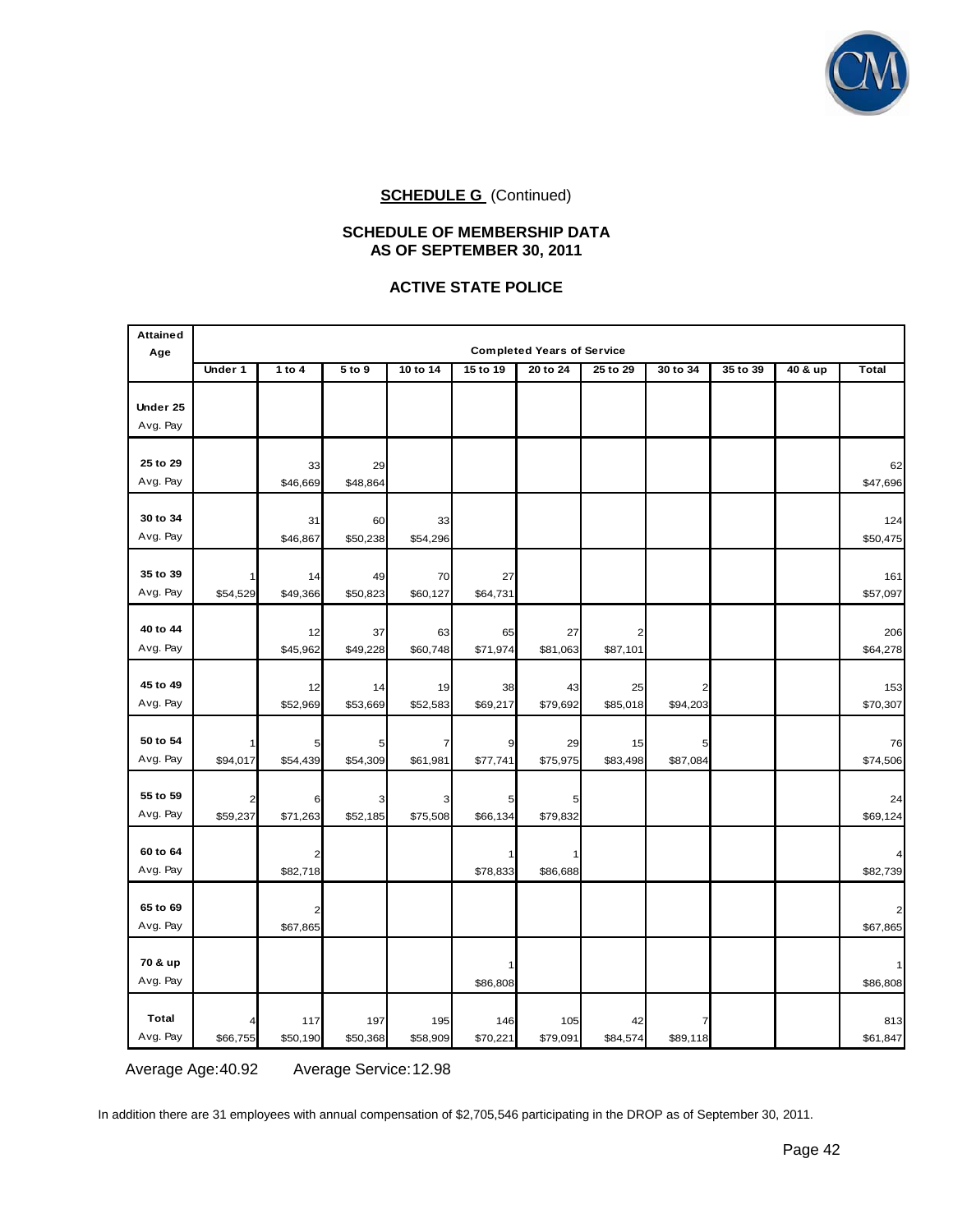

## **SCHEDULE OF MEMBERSHIP DATA AS OF SEPTEMBER 30, 2011**

## **ACTIVE LOCAL EMPLOYEES**

| <b>Attained</b><br>Age   | <b>Completed Years of Service</b> |                   |                   |                   |                 |                   |                 |                 |                |          |                   |
|--------------------------|-----------------------------------|-------------------|-------------------|-------------------|-----------------|-------------------|-----------------|-----------------|----------------|----------|-------------------|
|                          | Under 1                           | 1 to $4$          | 5 to 9            | 10 to 14          | 15 to 19        | 20 to 24          | 25 to 29        | 30 to 34        | 35 to 39       | 40 & up  | <b>Total</b>      |
| Under 25                 |                                   |                   |                   |                   |                 |                   |                 |                 |                |          |                   |
| Avg. Pay                 | 1,018<br>\$21,264                 | 1,258<br>\$26,024 | 50<br>\$31,730    |                   |                 |                   |                 |                 |                |          | 2,327<br>\$24,066 |
|                          |                                   |                   |                   |                   |                 |                   |                 |                 |                |          |                   |
| 25 to 29                 | 1,062                             | 2,875             | 1,108             | 26                |                 |                   |                 |                 |                |          | 5,071             |
| Avg. Pay                 | \$23,479                          | \$29,599          | \$36,217          | \$37,873          |                 |                   |                 |                 |                |          | \$29,806          |
|                          |                                   |                   |                   |                   |                 |                   |                 |                 |                |          |                   |
| 30 to 34                 | 710                               | 2,201             | 1,984             | 769               | 17              |                   |                 |                 |                |          | 5,681             |
| Avg. Pay                 | \$25,201                          | \$30,743          | \$38,142          | \$42,595          | \$43,147        |                   |                 |                 |                |          | \$34,276          |
|                          |                                   |                   |                   |                   |                 |                   |                 |                 |                |          |                   |
| 35 to 39                 | 607                               | 1,860             | 1,824             | 1,591             | 655             | 22                |                 |                 |                |          | 6,558             |
| Avg. Pay                 | \$25,365                          | \$31,118          | \$38,454          | \$45,031          | \$51,121        | \$55,799          |                 |                 |                |          | \$38,082          |
|                          |                                   |                   |                   |                   |                 |                   |                 |                 |                |          |                   |
| 40 to 44                 | 602                               | 1,659             | 1,626             | 1,652             | 1,408           | 617               | 15              |                 |                |          | 7,579             |
| Avg. Pay                 | \$25,690                          | \$29,962          | \$38,024          | \$43,996          | \$51,433        | \$53,835          | \$55,003        |                 |                |          | \$40,393          |
|                          |                                   |                   |                   |                   |                 |                   |                 |                 |                |          |                   |
| 45 to 49                 | 451                               | 1,583             | 1,500             | 1,333             | 1,165           | 1,128             | 452             | 15              |                |          | 7,627             |
| Avg. Pay                 | \$26,612                          | \$29,727          | \$35,597          | \$41,764          | \$48,746        | \$53,904          | \$58,268        | \$67,913        |                |          | \$41,048          |
| 50 to 54                 |                                   |                   |                   |                   |                 |                   |                 |                 |                |          |                   |
| Avg. Pay                 | 409<br>\$26,363                   | 1,250<br>\$30,349 | 1,385<br>\$35,206 | 1,307<br>\$39,930 | 995<br>\$45,378 | 1,017<br>\$51,890 | 693<br>\$58,402 | 311<br>\$60,192 | 13<br>\$53,656 |          | 7,380<br>\$41,664 |
|                          |                                   |                   |                   |                   |                 |                   |                 |                 |                |          |                   |
| 55 to 59                 | 276                               | 1,000             | 1,156             | 1,093             | 888             | 840               | 392             | 233             | 80             |          | 5,958             |
| Avg. Pay                 | \$28,885                          | \$28,835          | \$34,223          | \$38,319          | \$44,028        | \$48,483          | \$53,808        | \$59,664        | \$61,383       |          | \$39,943          |
|                          |                                   |                   |                   |                   |                 |                   |                 |                 |                |          |                   |
| 60 to 64                 | 151                               | 586               | 751               | 677               | 524             | 450               | 184             | 95              | 47             | 20       | 3,485             |
| Avg. Pay                 | \$33,042                          | \$30,722          | \$34,178          | \$39,595          | \$43,940        | \$49,450          | \$50,633        | \$53,850        | \$61,441       | \$63,458 | \$39,981          |
|                          |                                   |                   |                   |                   |                 |                   |                 |                 |                |          |                   |
| 65 to 69                 | 60                                | 218               | 319               | 261               | 182             | 142               | 49              | 27              | 13             |          | 1,279             |
| Avg. Pay                 | \$29,961                          | \$32,025          | \$32,101          | \$40,020          | \$45,319        | \$46,884          | \$50,623        | \$53,277        | \$48,872       | \$79,309 | \$38,748          |
|                          |                                   |                   |                   |                   |                 |                   |                 |                 |                |          |                   |
| 70 & up                  | 30                                | 146               | 180               | 126               | 71              | 72                | 40              | 14              |                |          | 690               |
| Avg. Pay                 | \$23,245                          | \$24,095          | \$24,659          | \$31,925          | \$35,675        | \$43,452          | \$37,028        | \$42,791        | \$54,023       | \$60,492 | \$30,528          |
|                          |                                   |                   |                   |                   |                 |                   |                 |                 |                |          |                   |
| <b>Total</b><br>Avg. Pay | 5,376                             | 14,636            | 11,883            | 8,835             | 5,905           | 4,288             | 1,825           | 695             | 156            | 36       | 53,635            |
|                          | \$24,847                          | \$29,750          | \$36,306          | \$41,775          | \$47,668        | \$51,489          | \$55,893        | \$58,696        | \$59,572       | \$66,321 | \$37,778          |

Average Age: 44.09 Average Service: 9.64

In addition there are 821 employees with annual compensation of \$47,995,481 participating in the DROP as of September 30, 2011.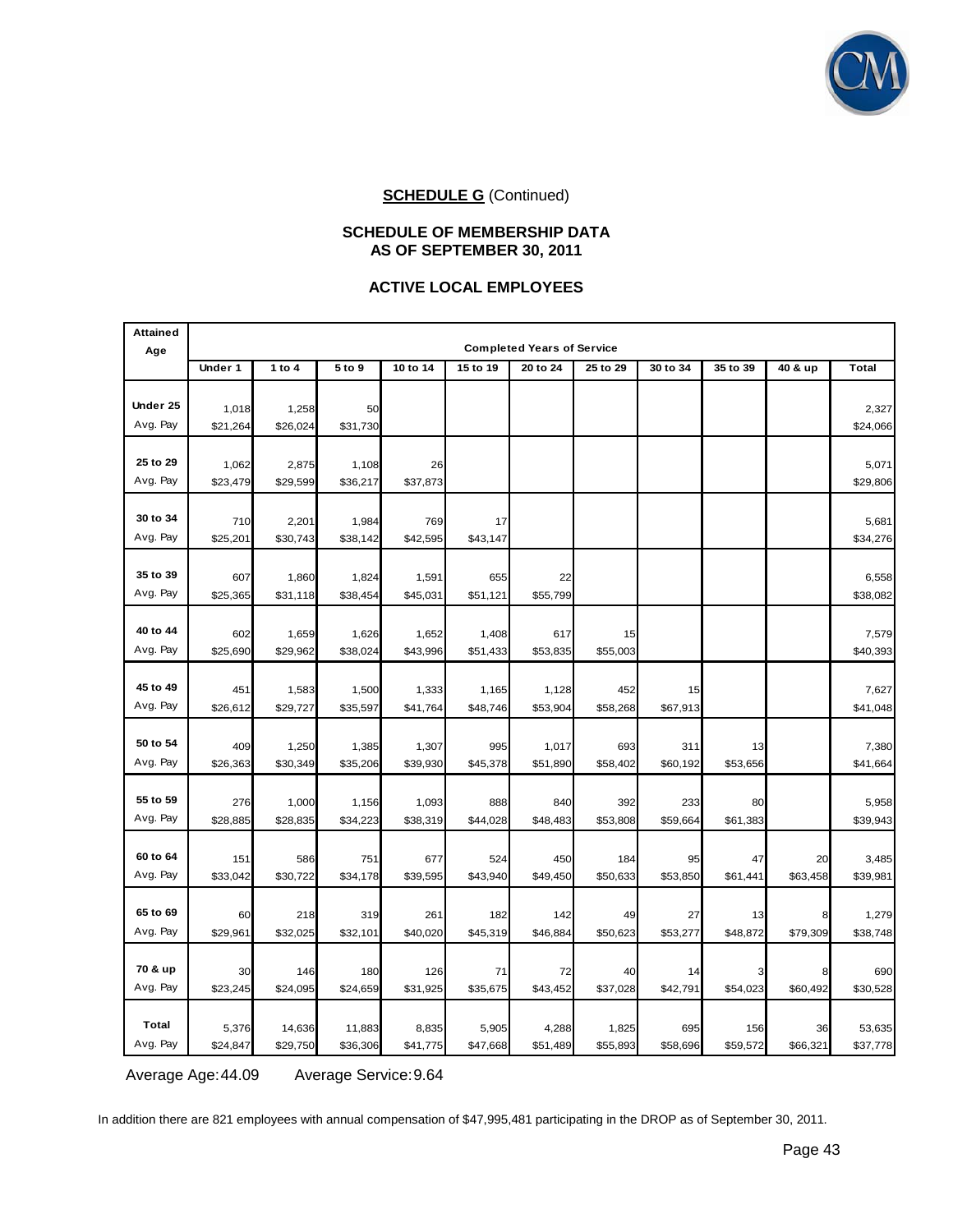

## **SCHEDULE OF MEMBERSHIP DATA AS OF SEPTEMBER 30, 2011**

## **NUMBER OF RETIRED MEMBERS AND THEIR BENEFITS BY AGE**

|           | <b>Number</b> | <b>Total</b>           | Average                |
|-----------|---------------|------------------------|------------------------|
| Age       | of Members    | <b>Annual Benefits</b> | <b>Annual Benefits</b> |
| Under 50  | 334           | 10,109,754<br>\$       | \$<br>30,269           |
| $50 - 54$ | 1558          | 43,580,214             | 27,972                 |
| $55 - 59$ | 2949          | 78,609,113             | 26,656                 |
| $60 - 64$ | 6335          | 149,098,866            | 23,536                 |
| $65 - 69$ | 6672          | 138,951,562            | 20,826                 |
| $70 - 74$ | 5309          | 102,365,865            | 19,282                 |
| $75 - 79$ | 4094          | 70,653,006             | 17,258                 |
| $80 - 84$ | 2667          | 41,147,892             | 15,429                 |
| $85 - 89$ | 1424          | 19,601,341             | 13,765                 |
| $90 - 94$ | 497           | 6,354,543              | 12,786                 |
| 95 & Over | 135           | 1,474,145              | 10,920                 |
|           |               |                        |                        |
| Total     | 31,974        | 661,946,301<br>\$      | \$<br>20,703           |

Average Age: 68.92

## **NUMBER OF DROP PARTICIPANTS AND THEIR BENEFITS BY AGE**

|           | <b>Number</b>  | <b>Total</b>           | Average                |
|-----------|----------------|------------------------|------------------------|
| Age       | of Members     | <b>Annual Benefits</b> | <b>Annual Benefits</b> |
| Under 60  | 1693           | 54,888,809<br>\$       | \$<br>32,421           |
| $60 - 64$ | 844            | 24,539,440             | 29,075                 |
| $65 - 69$ | 136            | 3,595,373              | 26,437                 |
| $70 - 74$ | 25             | 710,974                | 28,439                 |
| $75 - 79$ | 8              | 225,374                | 28,172                 |
| $80 - 84$ | $\overline{2}$ |                        | 26,008<br>52,016       |
| 85 & Over |                |                        |                        |
|           |                |                        |                        |
| Total     | 2,708          | 84,011,986<br>\$       | \$<br>31,024           |

Average Age: 59.32